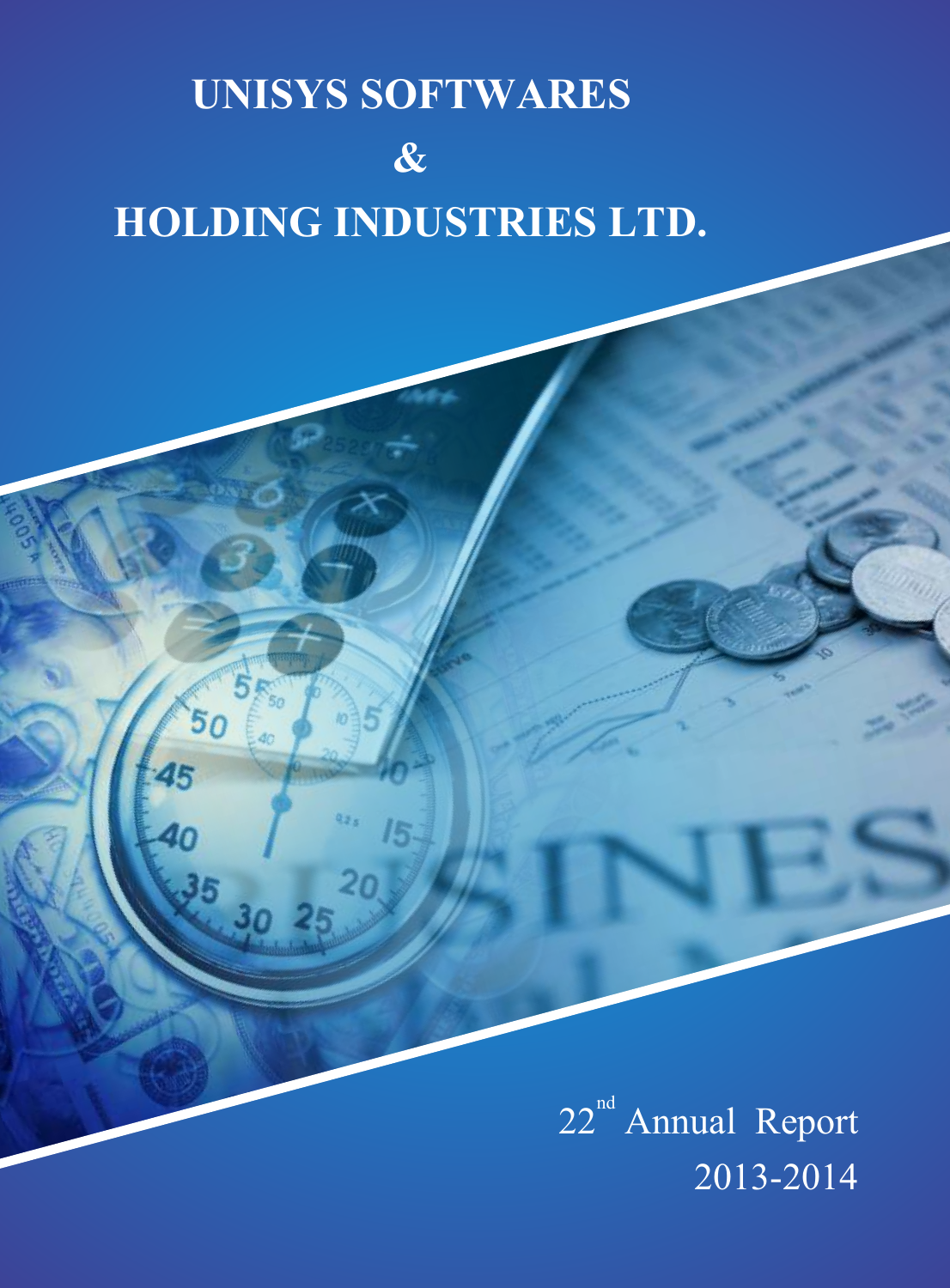# **Unisys Softwares & Holding Industries Ltd.**

#### **BOARD OF DIRECTORS**

Ashok Bothra Independent Director Johar Pal Singh Independent Director

Jagdish Prasad Purohit Chairman & Managing Director Sushil Kumar Purohit Non-Executive Director

#### **REGISTERED OFFICE** 75C, Park Street Kolkata-700 016 Email : Unisys.softwares@gmail.com

**BANKERS** Kotak Mahindra Bank Ltd.

#### **AUDITORS**

B. S. Kedia & Co. Chartered Accountants 8/1, Lal Bazar Street, 1st Floor, Room No. 8, Kolkata - 700 001

#### **Corporate Identification No. :** L51909WB1992PLC056742

#### **REGISTRAR & SHARE TRANSFER AGENT**

Purva Share Registry (India) Pvt. Ltd. No. 9, Shiv Shakti Ind. Estate Gr. Floor, J. R. Boricha Marg Lower Parel, Mumbai-400 011 Email : purvashr@mtnl.net.in

#### **ANNUAL GENERAL MEETING**

- Date : 30th September 2014
- Time : 2.30 P.M.
- Venue : P-27, Princep Street, 3rd Floor Kolkata-700 072



#### **CONTENTS**

- Notice
- -Directors' Report
- Management Discussion & Analysis
- Report on Corporate Governance
- Auditors' Certificate on Corporate Governance
- **+** Secretarial Compliance Report
- Auditors' Report
- Balance Sheet
- -Statement of Profit & Loss
- -Statement of Cash Flow
- Notes on Financial **Statements**

**Members are requested to bring their copy of Annual Report at the time of Meeting**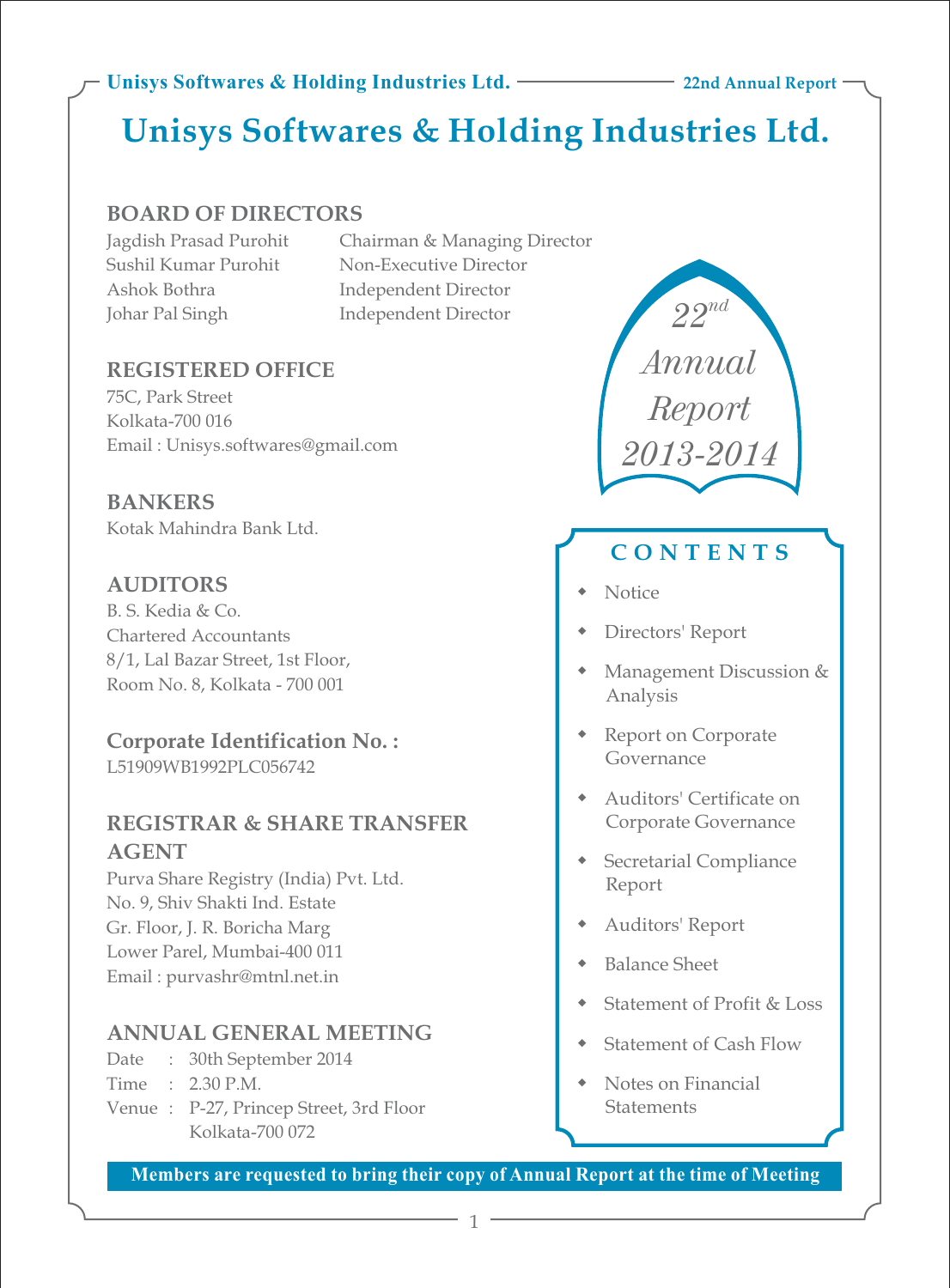#### **NOTICE**

Notice is hereby given that the 22nd Annual General Meeting of the members of **UNISYS SOFTWARES & HOLDING INDUSTRIES LTD.** will be held on Tuesday, the 30th day of September 2014 at 2.30 P.M. at P-27, Princep Street, 3rd Floor, Kolkata-700 072 to transact the following businesses as :

#### **ORDINARY BUSINESS :**

- 1. To receive, consider and adopt the Directors' Report and Audited Statement of Accounts for the year ended 31st March 2014.
- 2. To appoint Director in place of Mr. Sushil Kr. Purohit, who retires by rotation and being eligible offers himself for re-appointment.
- 3. To consider and thought fit, to pass, with or without modification(s), the following Resolution, as an Ordinary Resolution:

**"RESOLVED THAT** pursuant to the provisions of Section 139, 142 and other applicable provisions, if any, of the Companies Act, 2013 and their corresponding rules and based on the recommendations of the Audit Committee, B. S. Kedia & Co., Chartered Accountants, Mumbai (FRN 317159E), who have offered themselves for re-appointment and have confirmed their eligibility in terms of the provisions of Section 141 of the Companies Act, 2013 and Rule 4 of Companies (Audit and Auditors) Rules, 2014, be and are hereby reappointed as Statutory Auditors of the Company, to hold office from the conclusion of the 22nd Annual General Meeting up to the conclusion of the 27th consecutive Annual General Meeting (subject to ratification by the members at every subsequent AGM) at a remuneration as may be decided by the Board of Directors of the Company."

#### **SPECIAL BUSINESS :**

4. To consider and if thought fit to pass with or without modifications the following resolution as an Ordinary Resolution :

**"RESOLVED THAT** Pursuant to the provisions of Section 149 and 152 read with Schedule IV and all other applicable provisions of the Companies Act, 2013, Companies (Appointment and Qualification of Directors) Rules, 2014 (including any statutory modification(s) or re-enactment thereof for the time being in force) and Clause 49 of the Listing Agreement, Mr. Ashok Bothra (DIN: 01734863) an Independent Director and in respect of whom the Company has received notice under Section 160 of the Companies Act, 2013, from a member proposing his candidature for the office of Director, be and is hereby appointed as an Independent Director of the Company, not liable to retire by rotation, to hold office for a term of 5 (five) consecutive years commencing from 1st April 2014 up to 31st March 2019."

5. To consider and if thought fit to pass with or without modifications the following resolution as an Ordinary Resolution :

**"RESOLVED THAT** Pursuant to the provisions of Section 149 and 152 read with Schedule IV and all other applicable provisions of the Companies Act, 2013, Companies (Appointment and Qualification of Directors) Rules, 2014 (including any statutory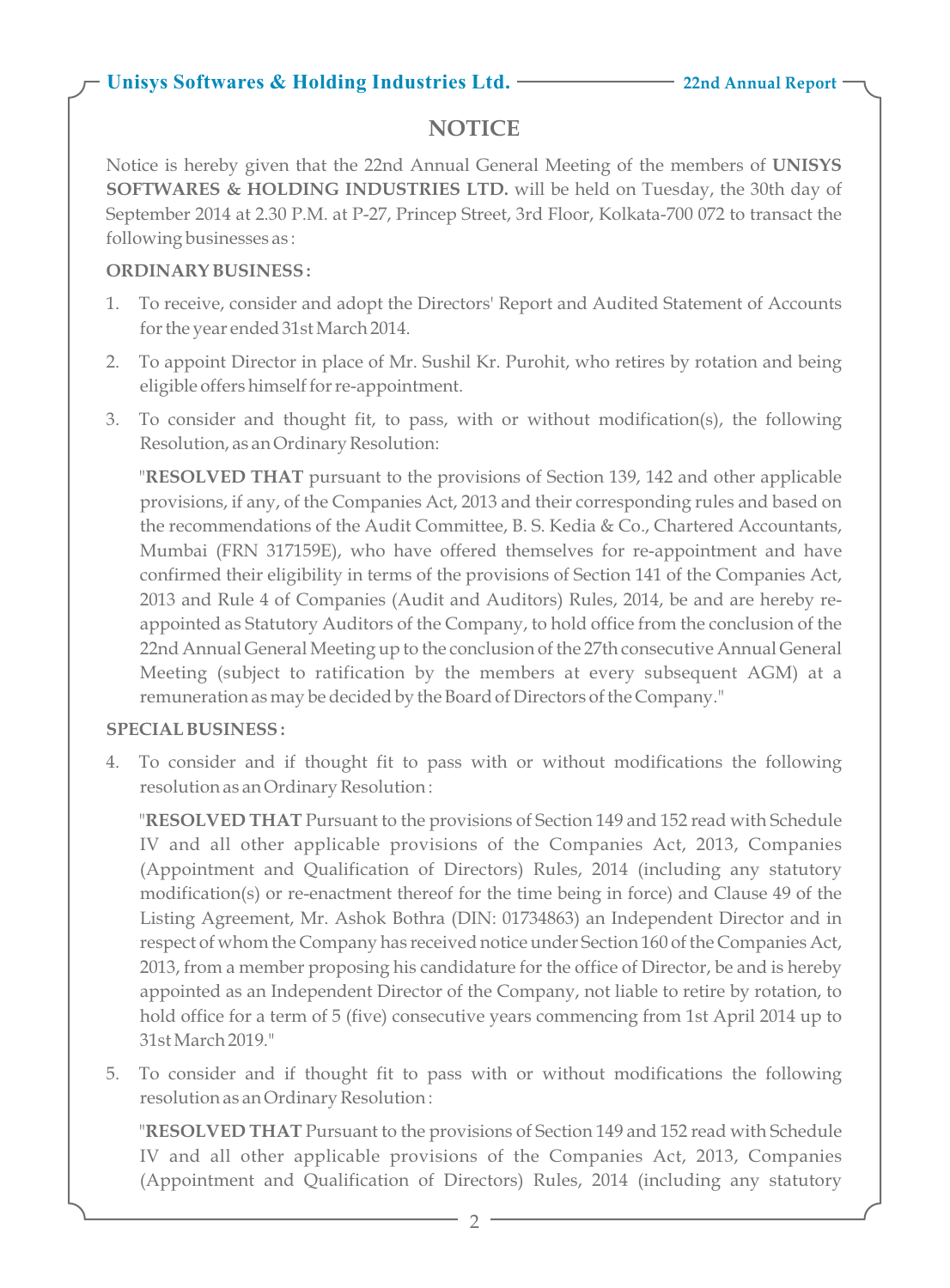modification(s) or re-enactment thereof for the time being in force) and Clause 49 of the Listing Agreement, Mr. Johar Pal Singh (DIN: 00113986) an Independent Director and in respect of whom the Company has received notice under Section 160 of the Companies Act, 2013, from a member proposing his candidature for the office of Director, be and is hereby appointed as an Independent Director of the Company, not liable to retire by rotation, to hold office for a term of 5 (five) consecutive years commencing from 1st April 2014 up to 31st March 2019."

#### **Notes :**

- 1. The Statement pursuant to Section 102 of the Companies Act, 2013 with respect to the Special Business set out in the Notice is annexed.
- 2. A MEMBER ENTITLED TO ATTEND AND VOTE AT THE MEETING IS ENTITLED TO APPOINT A PROXY TO ATTEND AND VOTE INSTEAD OF HIMSELF AND THE PROXY NEED NOT BE A MEMBER OF THE COMPANY. A person can act as Proxy on behalf of members not exceeding fifty (50) and holding in the aggregate not more than ten percent of the total share capital of the Company.
- 3. The instrument of Proxy in order to be effective, should be deposited at the Registered Office of the Company, duly completed and signed, not less than 48 hours before the commencement of the meeting. A Proxy form is sent herewith. Proxies submitted on behalf of the companies, societies etc., must be supported by an appropriate resolution/authority, as applicable.
- 4. During the period beginning 24 hours before the time fixed for the commencement of the meeting and ending with the conclusion of the meeting, a member would be entitled to inspect the proxies lodged at any time during the business hours of the Company, provided that not less than three days of notice in writing is given to the Company.
- 5. The Register of Member and the Share Transfer Books of the Company will remain closed from 23rd September 2014 to 30th September 2014 (both days inclusive).
- 6. A detail of Director seeking re-appointment in this Annual General Meeting is attached separately to the notice.
- 7. Shareholders/Investors are advised to send their queries/complaints through the dedicated e-mail Id unisys.softwares@gmail.com for quick and prompt redressal of their grievances.
- 8. The Shares of the Company are mandated by the Securities & Exchange Board of India (SEBI) for trading in dematerialized form by all investors.
- 9. The identity/signature of Members holding shares in electronic/demat form is liable for verification with the specimen signatures furnished by NSDL/CDSL. Such Members are advised to bring the relevant identity card issued by the appropriate authorities to the Annual General Meeting.
- 10. Members desirous of getting any information about the accounts of the Company, are requested to send their queries so as to reach at-least seven days before the meeting at the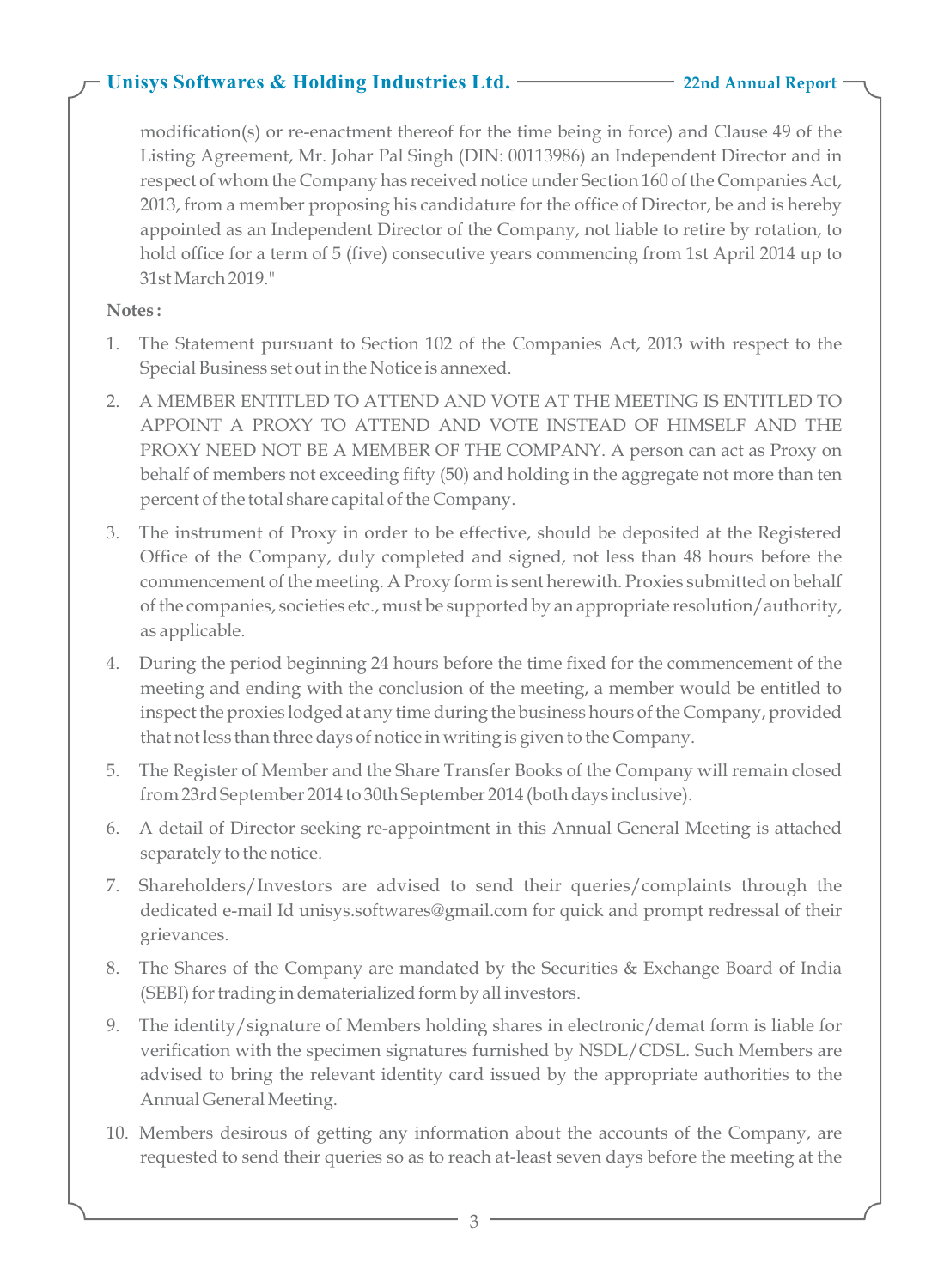Registered Office of the Company, so that the information required can be made readily available at the meeting.

- 11. Members are requested to intimate change in their address immediately to M/s Purva Sharegistry (India) Pvt. Ltd., the Company's Registrar and Share Transfer Agents, at their office at No. 9, Shiv Shakti Ind. Estate, Gr. Floor, J. R. Boricha Marg, Lower Parel, Mumbai-400 011.
- 12. Members holding shares in the same set of names under different folios are requested to apply for consolidation of such folios along with relevant Share Certificates to M/s Purva Sharegistry (India) Pvt. Ltd., Registrar and Share Transfer Agents of the Company, at their address given above.
- 13. Pursuant to SEBI Circular, the Shareholders holding shares in physical form are requested to submit self attested copy of PAN at the time of sending their request for share transfer/transmission of name/transposition of name.
- 14. Members holding shares in physical form and desirous of making a nomination in respect of their shareholdings in the Company, as permitted under Section 72 of the Companies Act, 2013 read with Rule 19 of Companies (Share Capital and Debentures) Rules, 2014, may fill SH-13 and send the same to the office of RTA of the Company. In case of shares held in dematerialized form, the nomination/change in nomination should be lodged with their DPs.
- 15. The Company is concerned about the environment and utilizes natural resources in a sustainable way. We request you to update your email address with your Depository Participants to enable us to send you're the quarterly reports and other communication via email.
- 16. Copies of Annual Report 2014 are being sent by electronic mode only to all the members whose email address are registered with the Company Depository Participant(s) for communication purposes unless any member has requested for a hard copy of the Annual Report. The Members who have not registered their email address, physical copies of Annual Report 2014 are being sent by the permitted mode.
- 17. The Notice for the 22nd AGM and instructions for e-voting, along with Attendance Slip and Proxy Form, is being sent by electronic mode to all members whose email addresses are registered with the Company / Depository Participant(s) unless a member has requested for a hard copy of the same. Members are requested to bring copies of Annual Report to the Annual General Meeting. For members who have not registered their email address, physical copies of aforesaid documents are being sent by the permitted mode.
- 18. Members can opt for one mode of voting i.e. either by physical ballot or through e-voting. If Members opt for e-voting then do not vote by Physical Ballot or vice versa. However, in case Members cast their vote both by Physical Ballot and e-voting, then voting done through e-voting shall prevail and voting done by Physical Ballot will be treated as invalid.
- 19. In terms of the provisions of Section 107 of the Companies Act, 2013, since the resolutions as set out in this Notice are being conducted through e-voting or physical Ballot, the said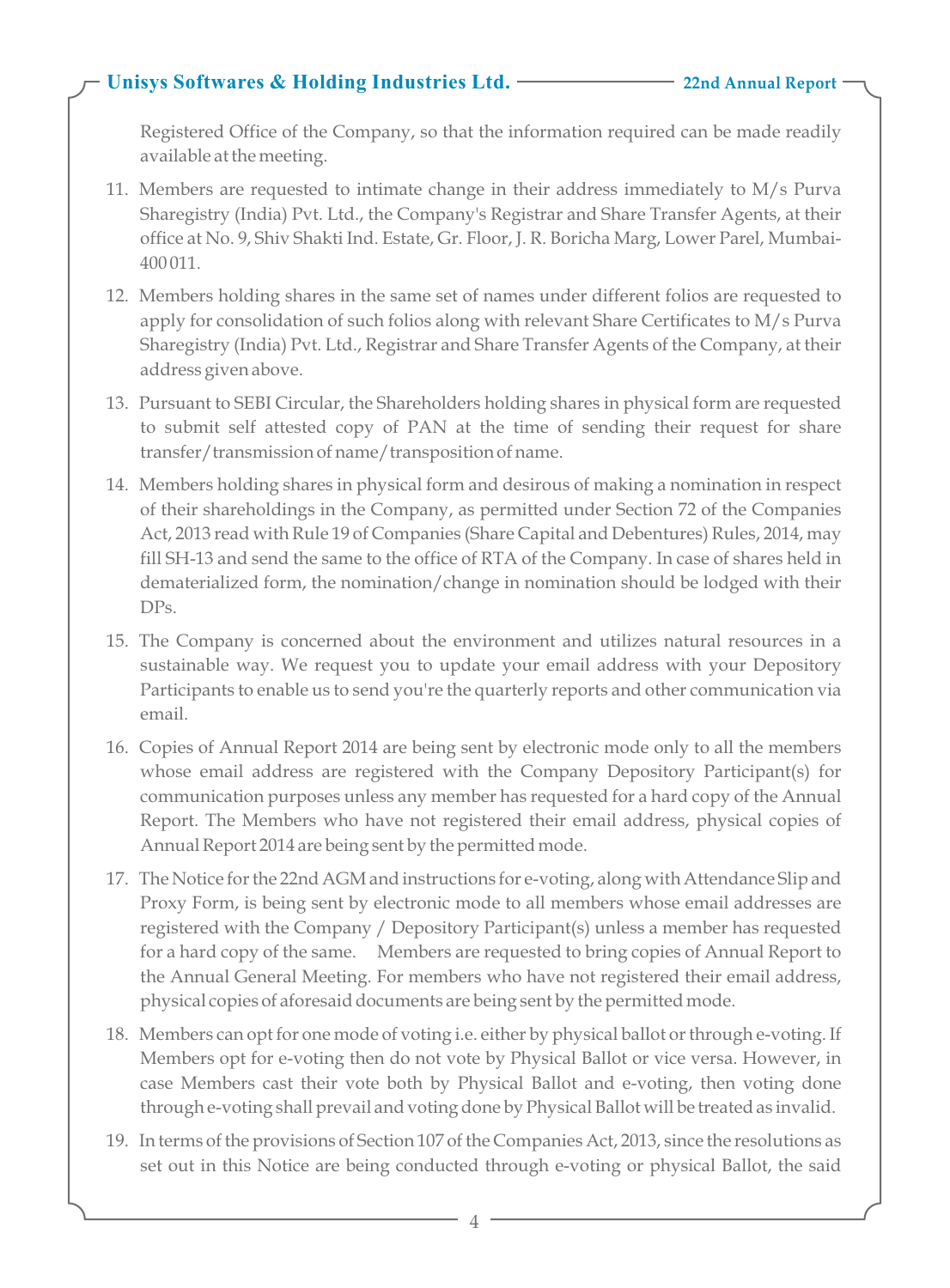resolutions will not be decided on a show of hands at the AGM. **The voting right of all shareholders shall be in proportion to their share in the paid up equity share capital of the Company as on the cut-off date i.e. August 29, 2014.**

- 20. In compliance with the provisions of Section 108 of the Companies Act, 2013 and Rule 20 of the Companies (Management and Administration) Rules, 2014, the Company is pleased to provide to the members facility to exercise their votes at the 22nd AGM by electronic means and the business may be transacted through e-voting as per details below:
	- a) Date and time of commencement of voting through electronic means: **Tuesday, September 23, 2014 at 9.30 a. m.**
	- b) Date and time of end of voting through electronic means beyond which voting will not be allowed :**Thursday, September 25, 2014 at 5.30 p. m.**
	- c) During this period shareholders' of the Company, holding shares either in physical form or in dematerialized form, as on the cut-off date **August 29, 2014**, may cast their vote electronically irrespective of mode of receipt of notice by the shareholder. **The evoting module shall be disabled by CDSL for voting thereafter.**
	- d) Details of Website: www.evotingindia.com
	- e) Details of Scrutinizer: Gayatri Bhide, Practising Company Secretary (ACS No. 31886), Prop., M/s. G. S. Bhide & Associates, Vapi (Gujarat). E-mail: gayatribhideandco@gmail.com.
	- **f) Once the vote on a resolution is cast by the shareholder, the shareholder shall not be allowed to change/ modify the vote subsequently.**

#### **21. The instructions for Members for e-voting are as under:**

Applicable in all cases whether NOTICE is received by e-mail or in physical form:

- i Log on to the e-voting website www.evotingindia.com during the voting period
- ii Click on "Shareholders" tab
- iii Now, select the Company Name UNISYS SOFTWARES & HOLDING INDUSTRIES LIMITED from the drop down menu and click on "SUBMIT"
- iv Now Enter your User ID
	- a. For CDSL: 16 digits beneficiary ID,
	- b. For NSDL: 8 Character DP ID followed by 8 Digits Client ID,
	- c. Members holding shares in Physical Form should enter Folio Number registered with the Company.
- v Next enter the Image Verification as displayed and Click on Login.
- vi If you are holding shares in demat form and had logged on to www.evotingindia.com and voted on an earlier voting of any company, then your existing password is to be used.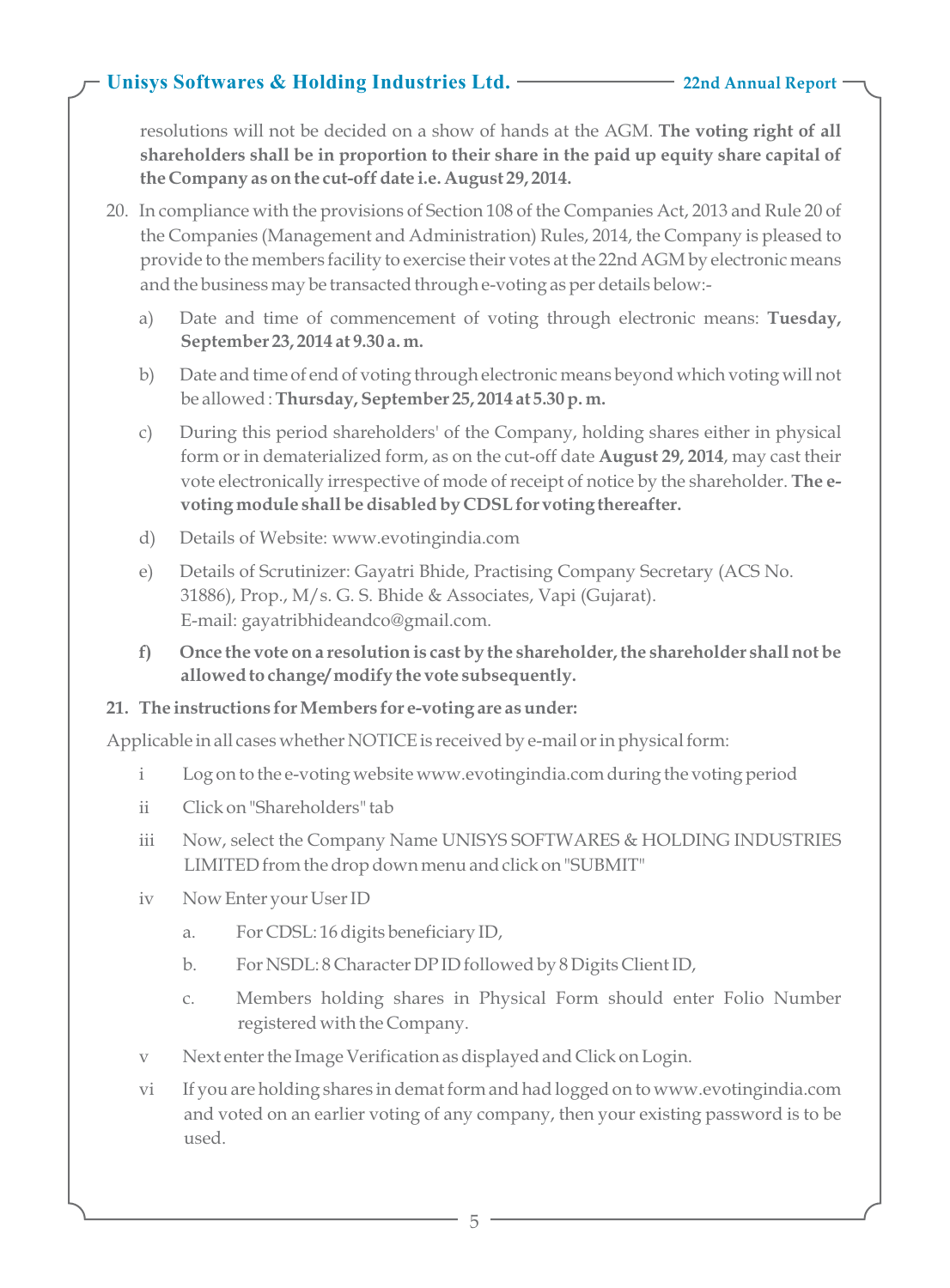| vii                     | If you are a first time user follow the steps given below:                                                                                                                                                                                                                                                                                                                                                                                                                                                                                                                                                                                                              |  |  |  |  |  |  |
|-------------------------|-------------------------------------------------------------------------------------------------------------------------------------------------------------------------------------------------------------------------------------------------------------------------------------------------------------------------------------------------------------------------------------------------------------------------------------------------------------------------------------------------------------------------------------------------------------------------------------------------------------------------------------------------------------------------|--|--|--|--|--|--|
|                         | For Members holding Shares in Demat Form and Physical Form                                                                                                                                                                                                                                                                                                                                                                                                                                                                                                                                                                                                              |  |  |  |  |  |  |
| PAN                     | Enter your 10 digit alpha-numeric PAN issued by Income Tax Department<br>(Applicable for both demat shareholders as well as physical shareholders)                                                                                                                                                                                                                                                                                                                                                                                                                                                                                                                      |  |  |  |  |  |  |
|                         | Members who have not updated their PAN with the Company/ Depository<br>Participant are requested to use the first two letters of their name and the last 8<br>digits of the demat account/ folio number in the PAN field. No special<br>characters or space will be taken from the name and folio number and name<br>shall be excluded of titles like Mr./Mrs./Smt./Miss./Ms./M/s.etc.                                                                                                                                                                                                                                                                                  |  |  |  |  |  |  |
|                         | Example:<br>۰                                                                                                                                                                                                                                                                                                                                                                                                                                                                                                                                                                                                                                                           |  |  |  |  |  |  |
|                         | Mr. V. N. Swami and Folio Number is S/0245, the PAN will be<br>a)<br>VN000S0245                                                                                                                                                                                                                                                                                                                                                                                                                                                                                                                                                                                         |  |  |  |  |  |  |
|                         | M/s. 4-square Company Ltd. and Folio Number is C-0052 the PAN<br>b)<br>will be 4S000C0052                                                                                                                                                                                                                                                                                                                                                                                                                                                                                                                                                                               |  |  |  |  |  |  |
|                         | In case the folio number is less than 8 digits enter the applicable number of 0's<br>۰<br>before the number after the first two characters of the name in CAPITAL<br>letters. e.g. If your name is Ramesh Yadav with folio number 900 then enter<br>RA00000900 in the PAN field.                                                                                                                                                                                                                                                                                                                                                                                        |  |  |  |  |  |  |
| <b>DOB</b>              | Enter the Date of Birth as recorded in your demat account or in the company records<br>for the said demat account or folio in dd/mm/yyyy format.                                                                                                                                                                                                                                                                                                                                                                                                                                                                                                                        |  |  |  |  |  |  |
| Dividend<br><b>Bank</b> | Enter the Dividend Bank Details as recorded in your demat account or in the<br>Company records for the said demat account or folio.                                                                                                                                                                                                                                                                                                                                                                                                                                                                                                                                     |  |  |  |  |  |  |
| Details                 | Please enter the DOB or Dividend Bank Details in order to login. If the details<br>are not recorded with the depository or company please enter the number of<br>shares held by you as on the cut-off date i.e. August 29, 2014 in the Dividend<br>Bank details field.                                                                                                                                                                                                                                                                                                                                                                                                  |  |  |  |  |  |  |
| viii                    | After entering these details appropriately, click on "SUBMIT" tab.                                                                                                                                                                                                                                                                                                                                                                                                                                                                                                                                                                                                      |  |  |  |  |  |  |
| ix                      | Members holding shares in physical form will then reach directly the Company selection<br>screen. However, members holding shares in demat form will now reach 'Password<br>Creation' menu wherein they are required to mandatorily enter their login password in<br>the new password field. Kindly note that this password is to be also used by the demat<br>holders for voting for resolutions of any other company on which they are eligible to<br>vote, provided that company opts for e-voting through CDSL platform. It is strongly<br>recommended not to share your password with any other person and take utmost care<br>to keep your password confidential. |  |  |  |  |  |  |
| $\boldsymbol{\chi}$     | For Members holding shares in physical form, the details can be used only for e-voting<br>on the resolutions contained in this Notice.                                                                                                                                                                                                                                                                                                                                                                                                                                                                                                                                  |  |  |  |  |  |  |
| X1                      | Click on the EVSN for Company Name UNISYS SOFTWARES & HOLDING<br>INDUSTRIES LIMITED on which you choose to vote.                                                                                                                                                                                                                                                                                                                                                                                                                                                                                                                                                        |  |  |  |  |  |  |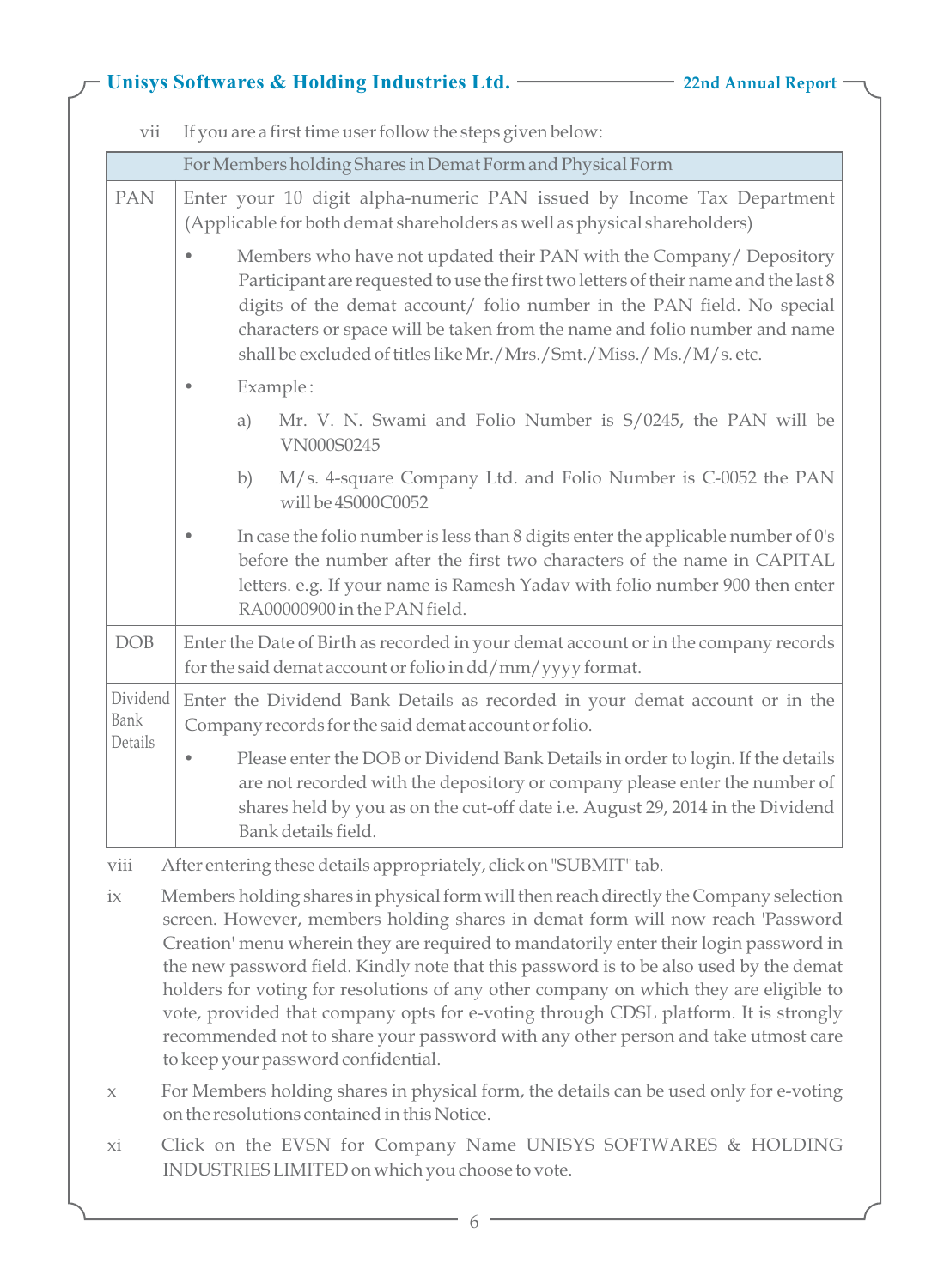- xii On the voting page, you will see "RESOLUTION DESCRIPTION" and against the same the option "YES/NO" for voting. Select the option YES or NO as desired. The option YES implies that you assent to the Resolution and option NO implies that you dissent to the Resolution.
- xiii Click on the "RESOLUTIONS FILE LINK" if you wish to view the entire Resolution details.
- xiv After selecting the resolution you have decided to vote on, click on "SUBMIT". A confirmation box will be displayed. If you wish to confirm your vote, click on "OK", else to change your vote, click on "CANCEL" and accordingly modify your vote.
- xv Once you "CONFIRM" your vote on the resolution, you will not be allowed to modify your vote.
- xvi You can also take out print of the voting done by you by clicking on "Click here to print" option on the Voting page.
- xvii If Demat account holder has forgotten the changed password then enter the User ID and the image verification code and click on Forgot Password & enter the details as prompted by the system.
	- Institutional shareholders (i.e. other than Individuals, HUF, NRI etc.) are required to log on to https://www.evotingindia.com and register themselves as Corporate.
	- They should submit a scanned copy of the Registration Form bearing the stamp and sign of the entity to helpdesk.evoting@cdslindia.com.
	- After receiving the login details they have to create a user who would be able to link the account(s) which they wish to vote on.
	- The list of accounts should be mailed to helpdesk. evoting@cdslindia.com and on approval of the accounts they would be able to cast their vote.
	- They should upload a scanned copy of the Board Resolution and Power of Attorney (POA) which they have issued in favour of the Custodian, if any, in PDF format in the system for the scrutinizer to verify the same.

**In case you have any queries or issues regarding e-voting, you may refer the Frequently Asked Questions ("FAQs") and e-voting manual available at www.evotingindia.com under help section or write an email to helpdesk.evoting@cdslindia.com.**

22. In terms of Clause 35B of the Listing Agreement, in order to enable its members, who do not have access to e-voting facility, to send their assent or dissent in writing in respect of the resolutions as set out in this Notice, a Proxy cum Ballot Form is attached. Members desiring to exercise vote by Ballot are requested to carefully read the instructions printed in the form, to complete the Ballot Form with assent (for) or dissent (against) and send it to Ms. Gayatri Bhide, Scrutinizer, C/o Purva Sharegistry (India) Private Limited, Unit: Unisys Softwares & Holding Industries Limited, No. 9, Shiv Shakti Industrial Estate, Ground Floor, J. R. Boricha Marg, Opposite Kasturba Hospital, Lower Parel, Mumbai-400 011, Tel.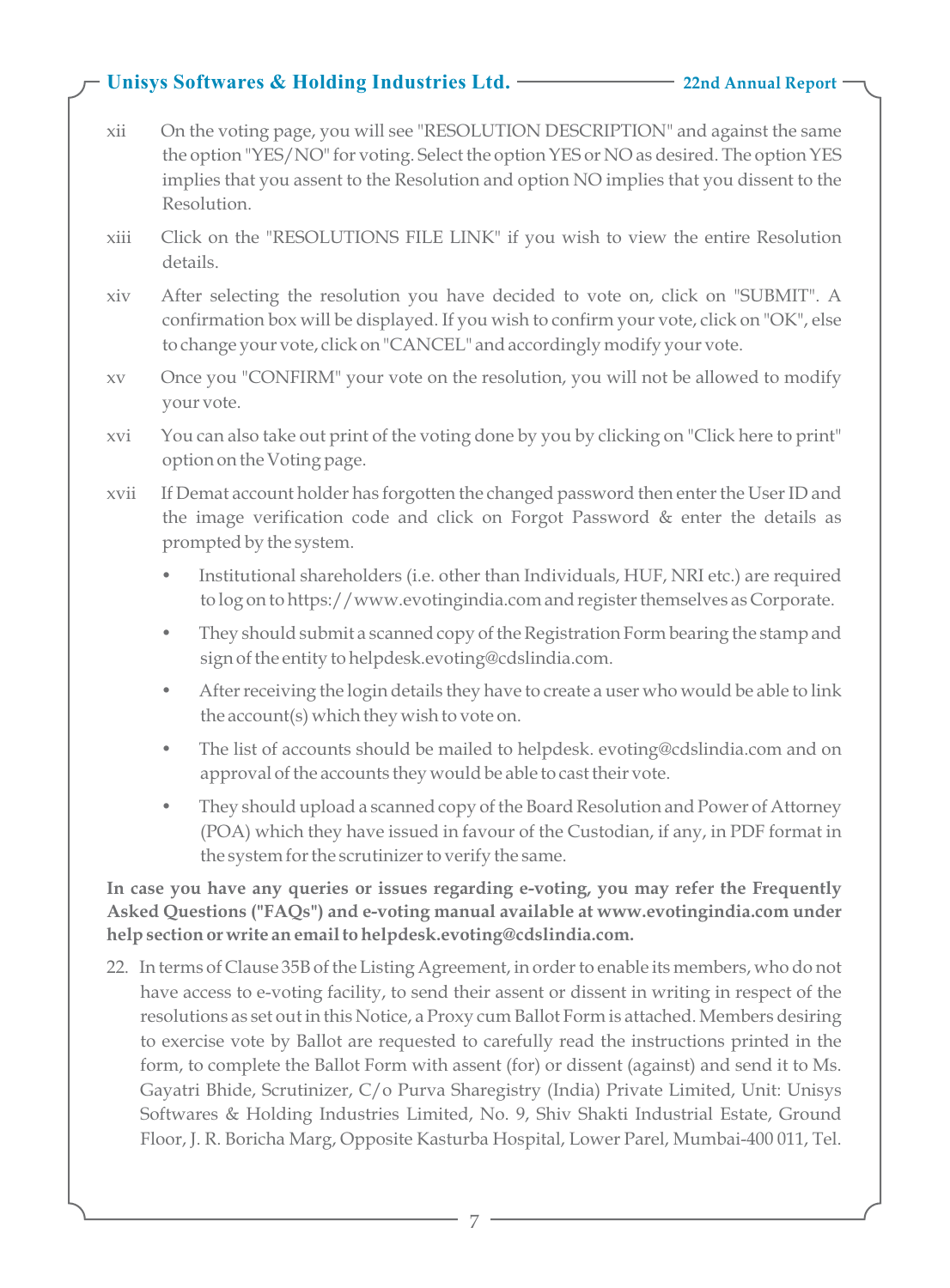No: +91 22-2301 8261, Fax No : +91 22- 2301 2517, E-mail : purvashr@mtnl.net.in so as to reach her on or before September 25, 2014 by 5.30 p.m. Any Ballot Form received after the said date shall be treated as if the reply from the Members has not been received.

- 23. In light of the recent judgment of the Bombay High Court, until clarity is available members who have not voted electronically or through ballot, will be permitted to deposit the filled in Ballot Forms, physically at the AGM to enable them to exercise their vote.
- 24. (i) Members who have registered their e-mail addresses with the depositories or with the Company's RTA are being sent Notice of ballot by e-mail and members who have not registered their e-mail addresses will receive Ballot Form along with the Notice through Courier/ Post.
	- (ii) Members can request for a Proxy cum Ballot Form at Purva Sharegistry (India) Private Limited, Unit: Unisys Softwares & Holding Industries Limited, No. 9, Shiv Shakti Industrial Estate, Ground Floor, J. R. Boricha Marg, Opposite Kasturba Hospital, Lower Parel, Mumbai-400 011 or they may also address their request through e-mail to: purvashr@mtnl.net.in. Contact no +91 22 2301 8261.
	- (iii) In case of voting by physical ballot, the institutional members (i. e. other than individuals, HUF, NRI, etc.) are required to send a copy of the relevant Board Resolution/ Authority Letter etc. together with attested specimen signature of the duly authorized signatory(ies) who are authorized to vote, to the Scrutinizer along with the Ballot Form so as to reach the Scrutinizer on or before 5.30 p.m. on Thursday, September 25, 2014.
	- (iv) The Scrutinizer will scrutinize the voting process (both e-voting and voting by physical ballot) in a fair and transparent manner. The Scrutinizer shall within a period not exceeding three (3) working days from the conclusion of the e-voting period unblock the votes in the presence of at least two (2) witnesses not in the employment of the Company and make a Scrutinizer's Report of the votes cast in favor or against, if any, forthwith to the Chairman of the Company. The results shall be declared on or after the AGM of the Company. The results declared along with the Scrutinizer's Report shall be available on the Company's website within two (2) days of passing of the resolution at the AGM of the Company and communicated to the stock exchange.
- 25. The shareholders can also access the Annual Report 2013-14 of the Company circulated to the Members of the Company and other information about the Company on Company's website, i.e., www.unisyssoftware.com.
- 26. Additional Information pursuant to Clause 49 of Listing Agreement with Stock Exchanges in respect of the Directors seeking appointments at the AGM, are furnished and forms a part of Notice. The Directors have furnished the requisite consents / declarations for their appointment.
- 27. The Members/Proxies should bring the attendance slip duly filed in and signed for attending the meeting.
- 28. Members are requested to quote Folio Number/Client ID in their correspondence.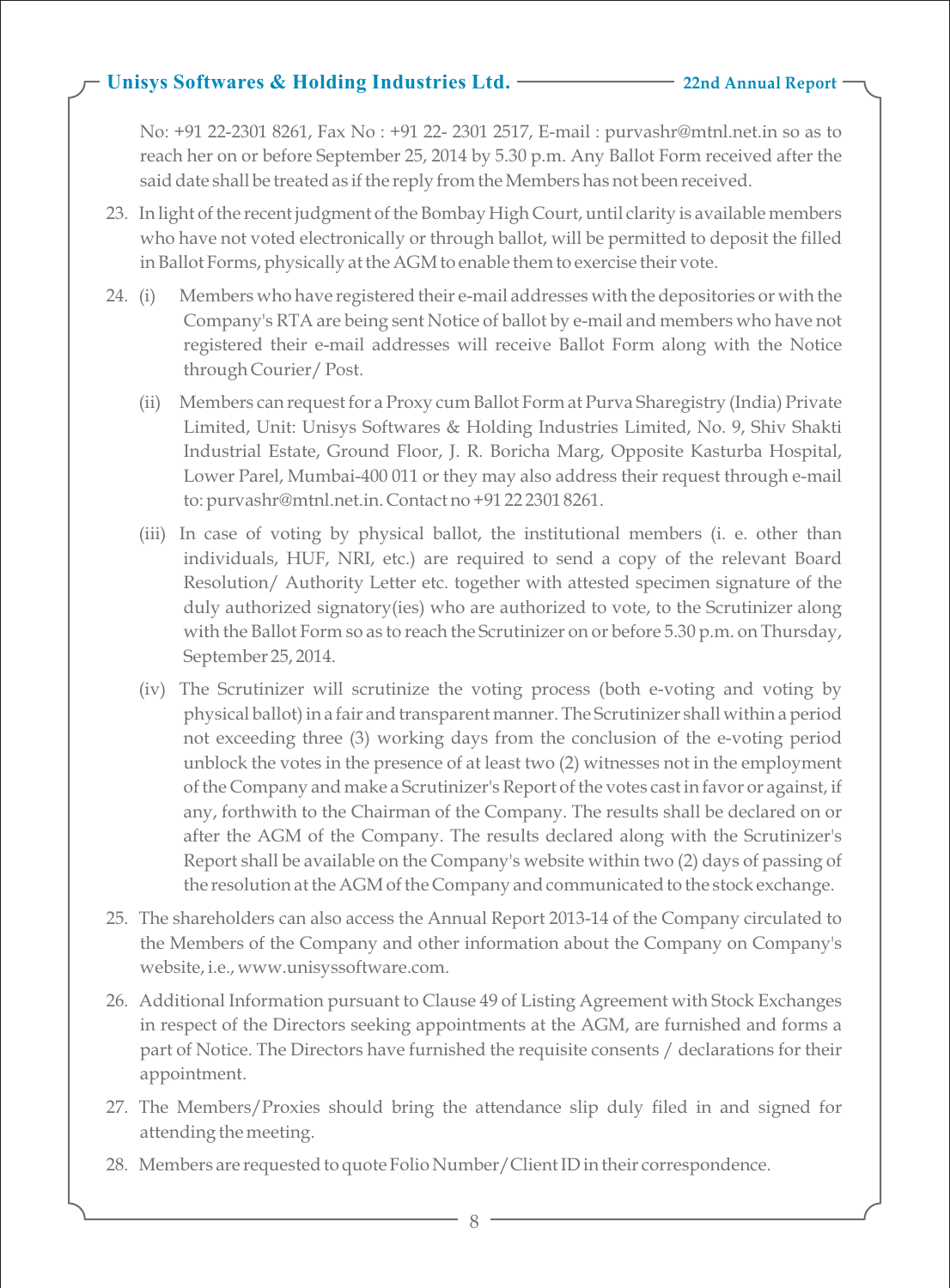29. The Equity shares of the Company are listed on Kolkata, Mumbai, Delhi & Jaipur Stock Exchanges and Listing Fees for the financial year 2014-2015 have been paid to Kolkata, Delhi & Bombay Stock Exchanges.

#### **Explanatory Statement pursuant to Section 102 of the Companies Act 2013**

#### **Item No. 4 & 5**

The Board has appointed Mr. Ashok Bothra and Mr. Johar Pal Singh as Independent Directors of the Company pursuant to Clause 49 of the Listing Agreement.

In accordance with Section 149 and 152 read with Schedule IV of the Companies Act, 2013 that have come into effect from 1 April 2014 and subsequent notification by the Ministry of Corporate Affairs vide its General circular no.14/2014 dated 9 June 2014, the Company is required to appoint its Independent Directors, including its existing Independent Directors in accordance with the provisions of the Companies Act, 2013 before 31 March 2015. Further, pursuant to the above provisions, the term of such Independent Directors is not liable to determination by rotation.

Accordingly, it is proposed to appoint Mr. Ashok Bothra and Mr. Johar Pal Singh as Independent Directors of the Company in accordance with Section 149 of the Companies Act, 2013, not liable to retire by rotation and to hold office as under:

| NAME                          | NO. OF YEARS TERM |                                                      |
|-------------------------------|-------------------|------------------------------------------------------|
| Mr. Ashok Bothra              | 1.5 Years         | Commencing from 1st April 2014 up to 31st March 2019 |
| Mr. Johar Pal Singh   5 Years |                   | Commencing from 1st April 2014 up to 31st March 2019 |

The Appointments may be terminated by either party by giving one month notice in writing of such termination or as may be mutually agreed between the parties.

The Company has received from both Mr. Ashok Bothra and Mr. Johar Pal Singh -

- Consent in writing to act as Director in Form DIR-2 pursuant to Rule 8 of the Companies (Appointment & Qualification of Directors) Rules, 2014 and;
- Intimation in Form DIR-8 in terms of Companies Appointment & Qualification of Directors) Rules, 2014, to effect that he is not disqualified under sub-section (2) of Section 164 of the Companies Act, 2013.

The Company has also received notices from members along with the deposit of requisite amount under Section 160 of the Act proposing the candidatures of each of the above Directors for the office of Directors of the Company.

In the opinion of the Board, both Mr. Ashok Bothra and Mr. Johar Pal Singh fulfill the conditions for their appointment as Independent Directors as specified in the Companies Act, 2013 and the Listing Agreement and are independent of the management.

A copy of the draft letter of appointment setting out the terms and conditions of appointments of Mr. Ashok Bothra and Mr. Johar Pal Singh are available for inspection, without any fee, by the members at the Company's registered office during normal hours on working days up to the date of the AGM.

Both Mr. Ashok Bothra and Mr. Johar Pal Singh are interested in the resolutions set out respectively at Item Nos. 4 & 5 of the Notice with regard to their respective appointments.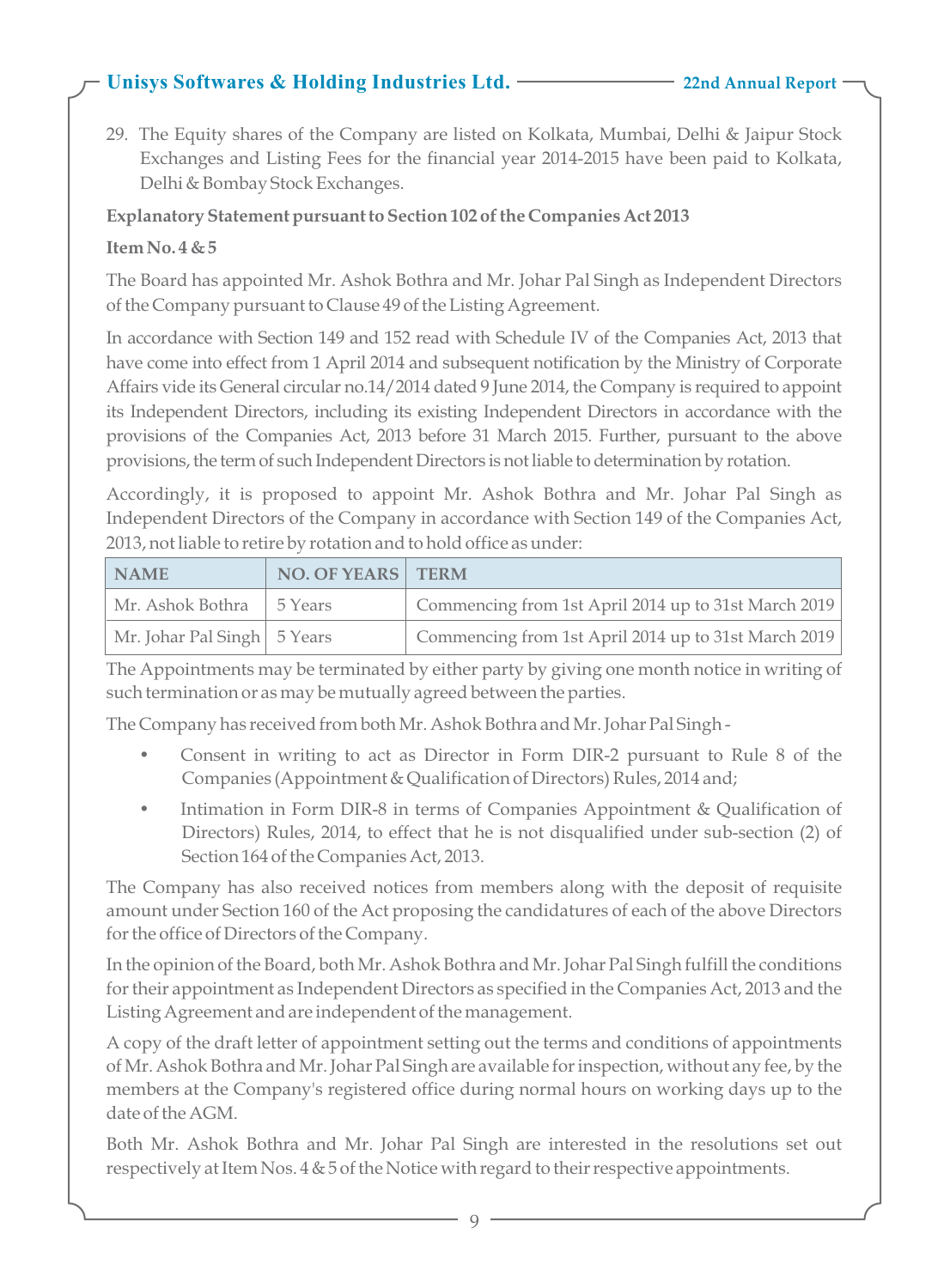The relatives of both Mr. Ashok Bothra and Mr. Johar Pal Singh may be deemed to be interested in the resolutions set out respectively at Item Nos.  $4 \& 5$  of the Notice, to the extent of their shareholding interest, if any, in the Company.

Save and except the above, none of the other Directors/Key Managerial Personnel of the Company/their relatives are, in any way, concerned or interested, financially or otherwise, in these resolutions.

The Board recommends the resolutions set forth in the Item Nos. 4 & 5 of the Notice for approval of the members.

| Sushil Kr. Purohit                                                     |                                                                                                                                                      |
|------------------------------------------------------------------------|------------------------------------------------------------------------------------------------------------------------------------------------------|
| Fathers' Name                                                          | <b>Balchand Purohit</b>                                                                                                                              |
| Date of Birth                                                          | 19th July 1954                                                                                                                                       |
| Date of Appointment                                                    | 15th February 1996                                                                                                                                   |
| Expertise in specific functional areas                                 | Accounts, Taxation, Capital & Money Market                                                                                                           |
| Years of Experience                                                    | 38 Years                                                                                                                                             |
| Qualifications                                                         | Graduate (B.A.)                                                                                                                                      |
| List of outside Directorship held in<br>other Public Limited Companies | Prime Capital Market Limited                                                                                                                         |
| Member of Committee on the Board                                       | Not Any                                                                                                                                              |
| Member/Chairman of Committee in<br>other Companies                     | Member - Audit Committee & Investors'<br>Grievance Committee Chairman - Share<br><b>Transfer Committee</b>                                           |
| No. of Shares held in own name or<br>in the name of Relatives          | 10,72,900 Equity Shares or 4.67% of Paid up<br>Capital in own name and 44,86,500 Equity or<br>19.51% of Paid-up Capital in the name of<br>Relatives. |

**Details of Director seeking re-appointment in the 22nd Annual General Meeting on 30th September 2014 (in term of Clause 49 of the Listing Agreement)**

Kolkata, May 29, 2014 **By order of the Board** 

For **Unisys Softwares & Holding Industries Ltd.**

**Registered Office : Jagdish Prasad Purohit** 75C, Park Street, Basement (DIN : 00083125) Kolkata-700 016 **Chairman & Managing Director**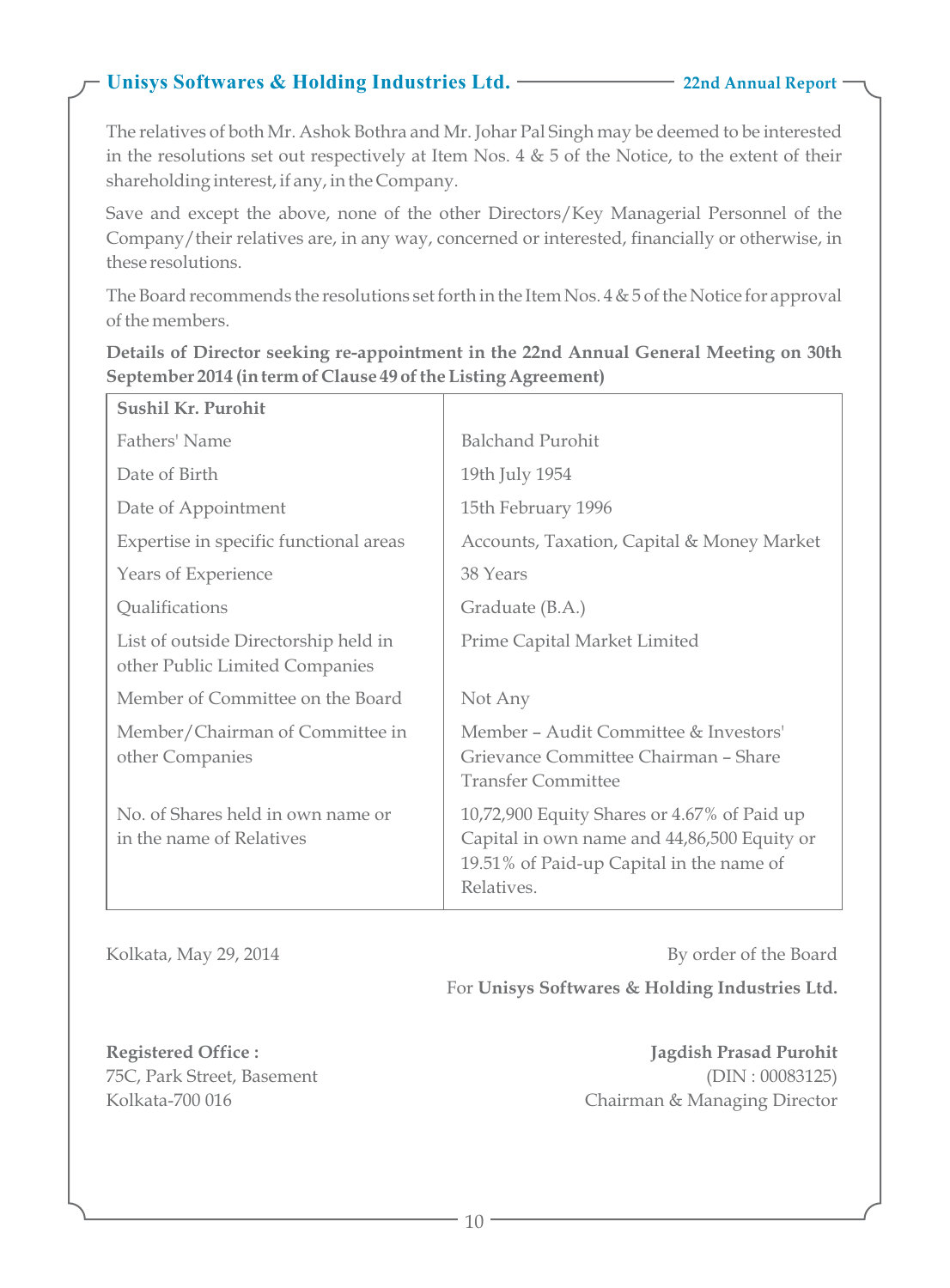#### **Directors' Report**

To

The Members,

Your Directors have pleasure in presenting the 22nd Annual Report of your Company together with the Audited Statements of Accounts for the year ended 31st March 2014.

|                                                |                          | (₹ in Lac)               |
|------------------------------------------------|--------------------------|--------------------------|
| <b>Financial Results</b>                       | Year Ended<br>31.03.2014 | Year Ended<br>31.03.2013 |
| Gross Revenue for the year                     | 38733.36                 | 32919.20                 |
| Profit before Tax & Extraordinary Items        | 81.47                    | 102.11                   |
| Less: Provision for Taxation                   | 31.85                    | 20.02                    |
| Profit after Tax                               | 49.62                    | 82.09                    |
| Less: Adjustment of Tax of Earlier Years       | 0.00                     | 1.07                     |
| Less: Transfer to General Reserve              | 9.92                     | 16.20                    |
| Add: Profit brought forward from Previous Year | 351.38                   | 286.57                   |
| Balance carried forward                        | 391.08                   | 351.38                   |

#### **OVERVIEW OF ECONOMY**

India's economic growth remained below 5.00 percent mark second year in a row at 4.7 percent in 2013-14, but the industry is hopeful of a rebound with a new stable government who is expected to be considered pro-business.

India's fourth quarter growth stood at 4.6 percent. Decline in manufacturing and mining output eclipsed the overall growth during the entire fiscal. The country's economy, or gross domestic product (GDP), had expanded at 4.5 percent in 2012-13, the slowest pace in the previous decade.

Subdued prices of vegetables, cereals and dairy products pushed down retail inflation to a three-month low of 8.28 percent in May. Retail inflation, measured on consumer price index (CPI), was 8.59 percent in April.

In February 2014, retail inflation was at 8.03 percent, followed by consecutive rise in March (8.31 percent) and in April, it was 9.66 percent as per the data released by government.

#### **OVERALL PERFORMANCE & OUTLOOK**

The Business environment during the financial year was continued to remain challenging. Other factors like recession, inflation, scarcity of demand by ultimate consumers and falling turnover in Capital Market due to lack of participation by retail investors further affected the overall performance for 2013-2014. However somehow, the Company managed to do well in spite of adverse business conditions.

Gross Sales has been increased during the year in comparison to last financial year but overall Net Profit has fallen to some extent. Gross Revenue during the year was  $\bar{\tau}$  38,733.36 Lac in comparison to last years' revenue of  $\bar{\tau}$  32,919.20 Lac whereas Net income from operations remained at  $\text{\textsterling}81.47$  Lac during the year in comparison to last years' income of  $\text{\textsterling}102.11$  Lac.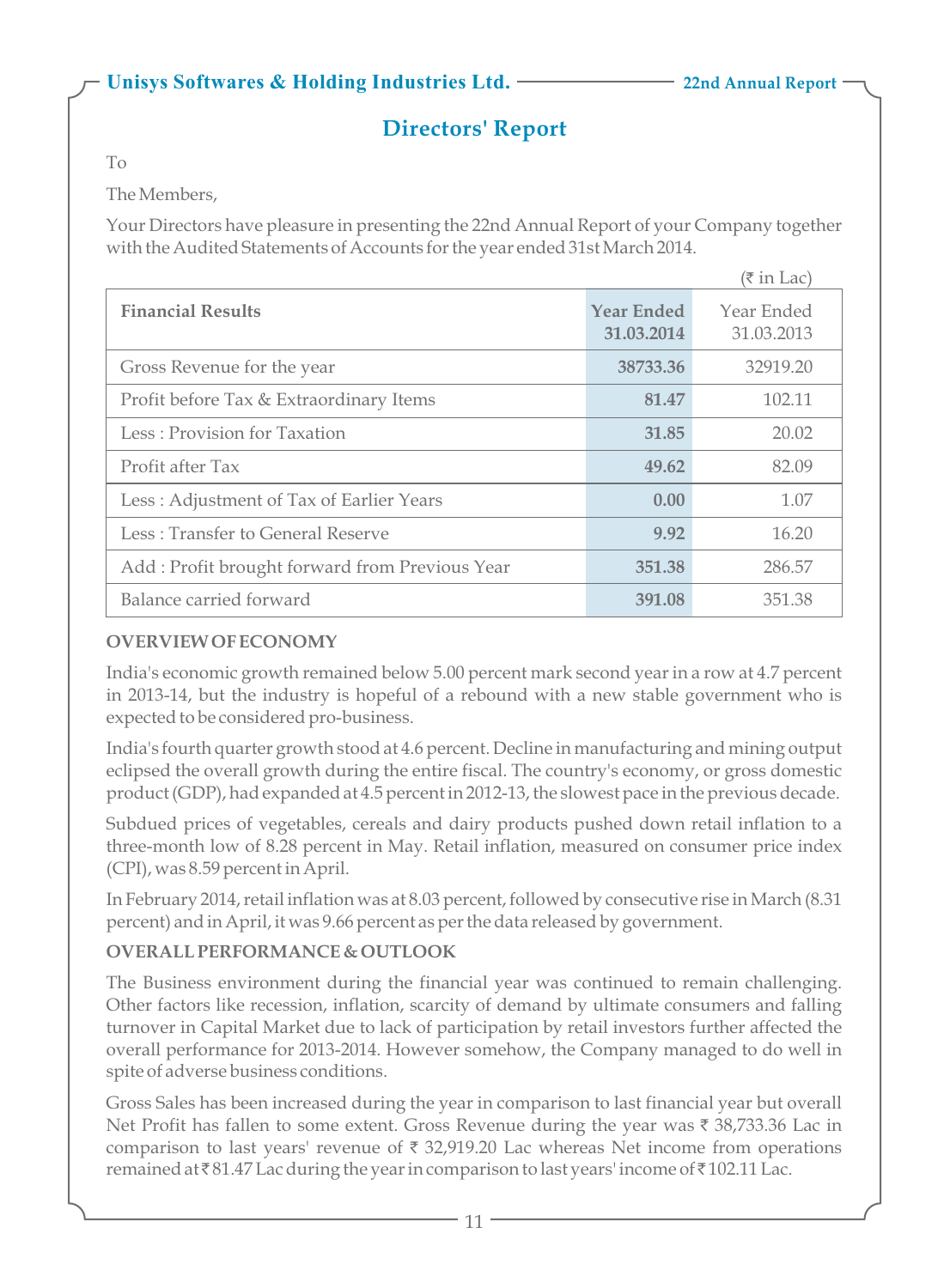Outlook for coming financial year seems to be continuously challenging mainly due to the delay in recovery in both Indian & Foreign Market. Other factors which could affect the profitability of Company can be lack of demands by retail clients, fear of bad loans and higher rate of inflation etc. The Company believes that in spite of adverse scenario, the Company will be able to do well in coming financial year.

#### **DIVIDEND**

In order to conserve resources to meet the working capital requirements, your Directors do not propose any dividend for the year under review.

#### **SUBSIDIARY COMPANY**

The Company does not have any Subsidiary Company.

#### **MANAGEMENT DISCUSSION & ANALYSIS**

As required by Clause 49 of Listing Agreement, the Management Discussion and Analysis is annexed and forms part of the Directors' Report.

#### **MANAGEMENT**

There is no Change in Management of the Company during the year under review.

#### **DIRECTORS**

In accordance with the provisions of Act and Articles of Association of your Company, Mr. Sushil Kr. Purohit, Non-Executive Director of your Company, retires by rotation and are due for election at the ensuring Annual General Meeting. Mr. Sushil Kr. Purohit, being eligible, offers himself for re-appointment.

The Board recommends the appointment of Mr. Sushil Kr. Purohit pursuant to the applicable provisions of the Act. The resolutions seeking your approval on this item along with the requisite disclosures/explanatory statement are included in the Notice for convening the Annual General Meeting.

Further, none of the Directors of the Company are disqualified under sub-section (2) of Section 164 of the Companies Act, 2013.

#### **INDEPENDENT DIRECTORS**

As per provisions of Section 149 of the 2013 Act, independent directors shall hold office for a term up to five consecutive years on the board of a company, but shall be eligible for reappointment for another term up to five years on passing of a special resolution by the company and disclosure of such appointment in Board's Report. Further Section 152 of the Act provides that the independent directors shall not be liable to retire by rotation in the Annual General Meeting ('AGM') of the Company.

As per Revised Clause 49 of the Listing Agreement (applicable from October 1, 2014), any person who has already served as independent director for five years or more in a company as on October 1, 2014 shall be eligible for appointment, on completion of the present term, for one more term of up to 5 (five) years only.

#### **DIRECTORS RESPONSIBILITY STATEMENT**

Pursuant to Section 217 (2AA) of the Companies (Amendment) Act, 2000 the Directors confirm that: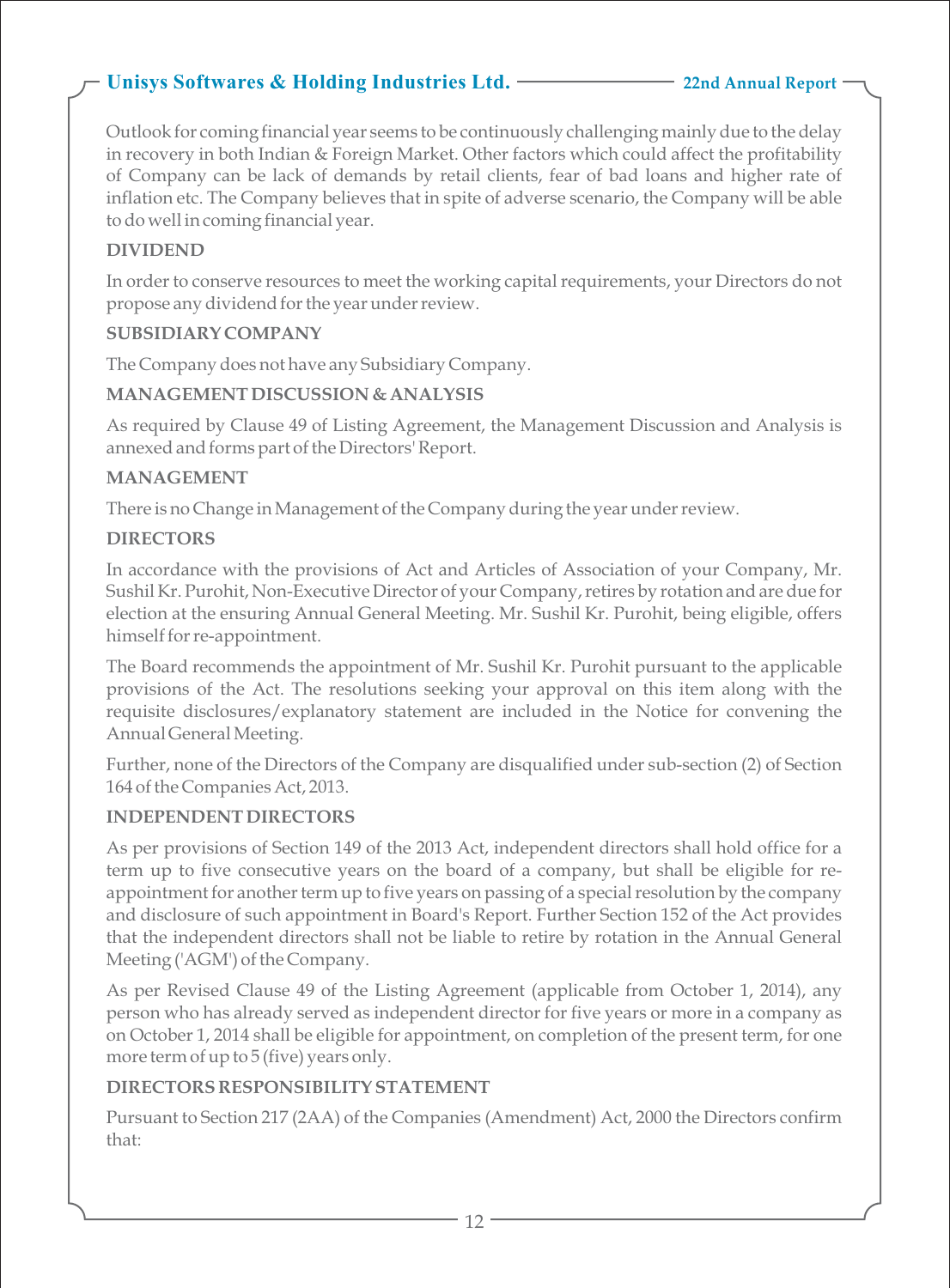- 1. In the preparation of the annual accounts, for the year ended 31st March 2014, all the applicable accounting standards prescribed by the Institute of Chartered Accountants of India have been followed;
- 2. The Directors had adopted such accounting policies and applied them consistently and made judgments and estimates that are reasonable and prudent so as to give a true and fair view of the state of affairs of the Company at the end of the financial year and of the profit of the Company for that period;
- 3. The Directors had taken proper and sufficient care for the maintenance of adequate accounting records in accordance with the provisions of this Act for safeguarding the assets of the Company and for preventing and detecting fraud and other irregularities; and
- 4. The Directors had prepared the annual accounts on a going concern basis.

#### **STATUTORY INFORMATION**

The Company is one of the RBI registered Non-Deposit taking NBFC Company and being in to the business Finance & Investments, Software Trading and Advisory Services, requirement regarding and disclosures of Particulars of Conservation of Energy and Technology Absorption prescribed by the rule is not applicable to us.

#### **INFORMATION TECHNOLOGY**

Your Company believes that in addition to progressive thought, it is imperative to invest in Information and Technology to ascertain future exposure and prepare for challenges. In its endeavor to obtain and deliver the best, your Company has entered into alliances/tie-ups with an IT solution Company to harness and tap the latest and the best of technology in the world and deploy/absorb technology wherever feasible, relevant and appropriate.

#### **RESEARCH & DEVELOPMENT**

The Company believes that technological obsolescence is a reality. Only progressive research and development will help us to measure up to future challenges and opportunities. We invest in and encourage continuous innovation. During the year under review, expenditure on research and development is not significant in relation to the nature size of operations of your Company.

#### **AUDITORS**

The Auditors M/s B. S. Kedia & Co., Chartered Accountants, Kolkata who are Statutory Auditors of the Company and holds the office until the conclusion of ensuing Annual General Meeting and are recommended for re-appointment to audit the accounts of the Company from the conclusion of the 22nd Annual General Meeting up to the conclusion of the 27th consecutive Annual General Meeting (subject to ratification by the members at every subsequent AGM). As required under the provisions of Section 139 & 142 of the Companies Act, 2013 the Company has obtained written confirmation from M/s. B. S. Kedia & Co, that their appointment, if made, would be in conformity with the limits specified in the said Section.

The shareholders are requested to appoint Auditors and fix their remuneration.

#### **COMMENTS ON AUDITOR'S REPORT :**

The notes referred to in the Auditor's Report are self explanatory and as such they do not call for any further explanation as required under section 217(3) of the Companies Act, 1956.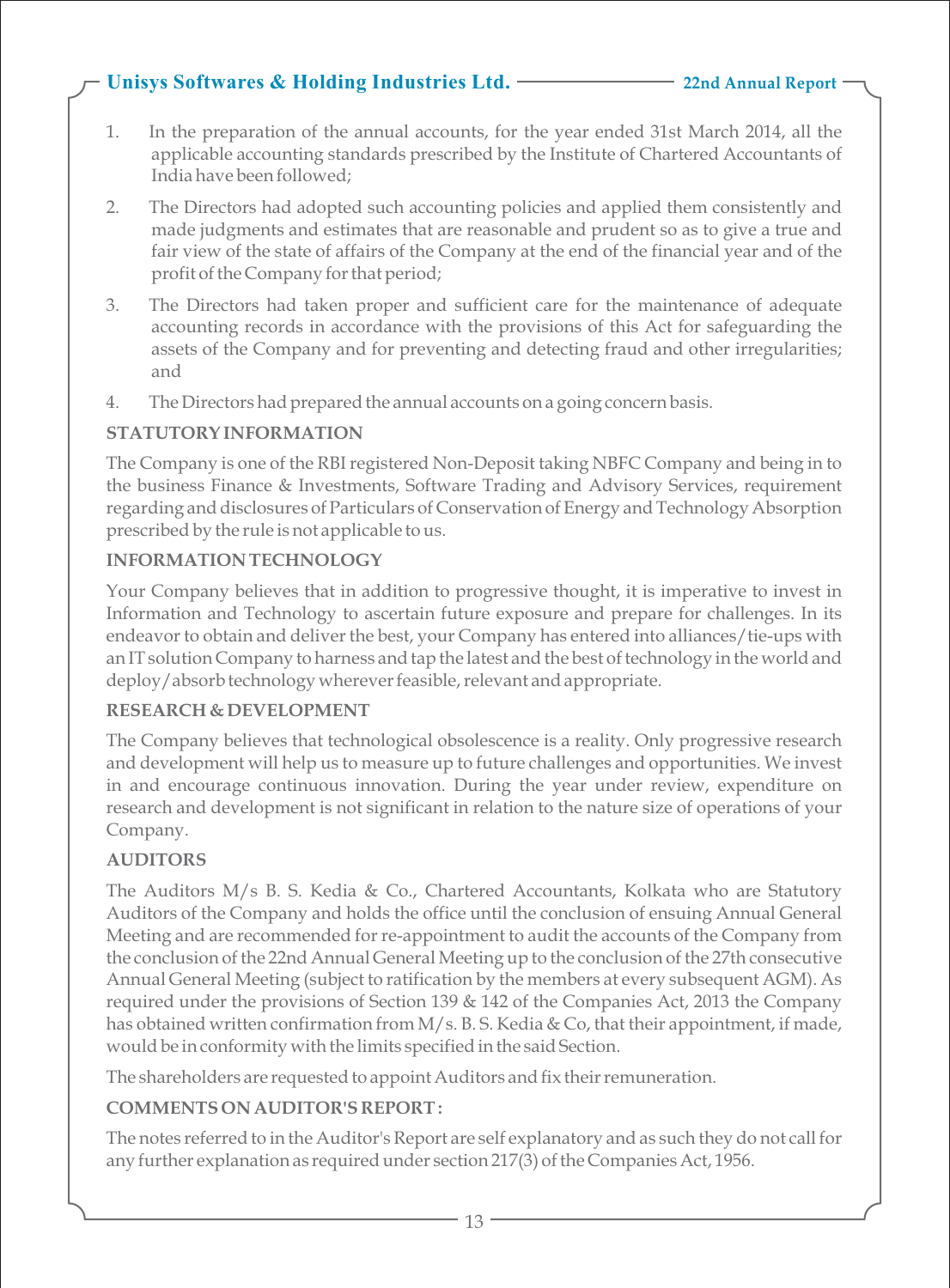#### **PARTICULARS OF EMPLOYEES**

People are the backbone of our operations. It is a matter of great satisfaction for our Company that our employees have been very supportive of the Company's plan. By far the employee's relations have been cordial throughout the year.

The information as required by provisions of section 217(2A) of the Companies Act, 1956 read with the companies (Particular of employees) amendments rules, 1975 is reported to be NIL.

#### **PARTICULARS UNDER SECTION 217 (1) (e) OF THE COMPANIES ACT, 1956**

The Company being and RBI registered NBFC and is in to business of Software trading, Investment activities in Securities Market and Commodities Market as well as carrying NBFC activities or to provide financial assistance to Corporate and HNIs during the year under review and hence the information regarding conservation of energy, Technology Absorption, Adoption and innovation, the information required under section  $217(1)(e)$  of the Companies Act, 1956 read with the Companies (Disclosure of particulars in the Report of Board of Directors) Rules 1988, is reported to be NIL.

#### **FOREIGN EXCHANGE EARNINGS AND OUTGO**

The Company has not earned or used foreign exchange earnings/outgoings during the year under review.

#### **PUBLIC DEPOSITS**

During the year under review, your Company has not accepted any deposits from the public within the meaning of section 58A of the Companies Act 1956 and the rules there under.

#### **REPORT ON CORPORATE GOVERNANCE**

The Company conforms to the norms of Corporate Governance as envisaged in the Companies Act, 1956 and the Listing Agreement with the Bombay Stock Exchange Limited. Pursuant to Clause 49 of the Listing Agreement, a Report on the Corporate Governance and the Auditors Certificate on Corporate Governance are annexed to this report.

#### **APPRECIATION**

Your Directors wish to place on record their appreciation towards the contribution of all the employees of the Company and their gratitude to the Company's valued customers, bankers, vendors and members for their continued support and confidence in the Company.

Kolkata, May 29, 2014 **By order of the Board** 

For **Unisys Softwares & Holding Industries Ltd.**

**Registered Office : Jagdish Prasad Purohit** 75C, Park Street, Basement (DIN : 00083125) Kolkata-700 016 Chairman & Managing Director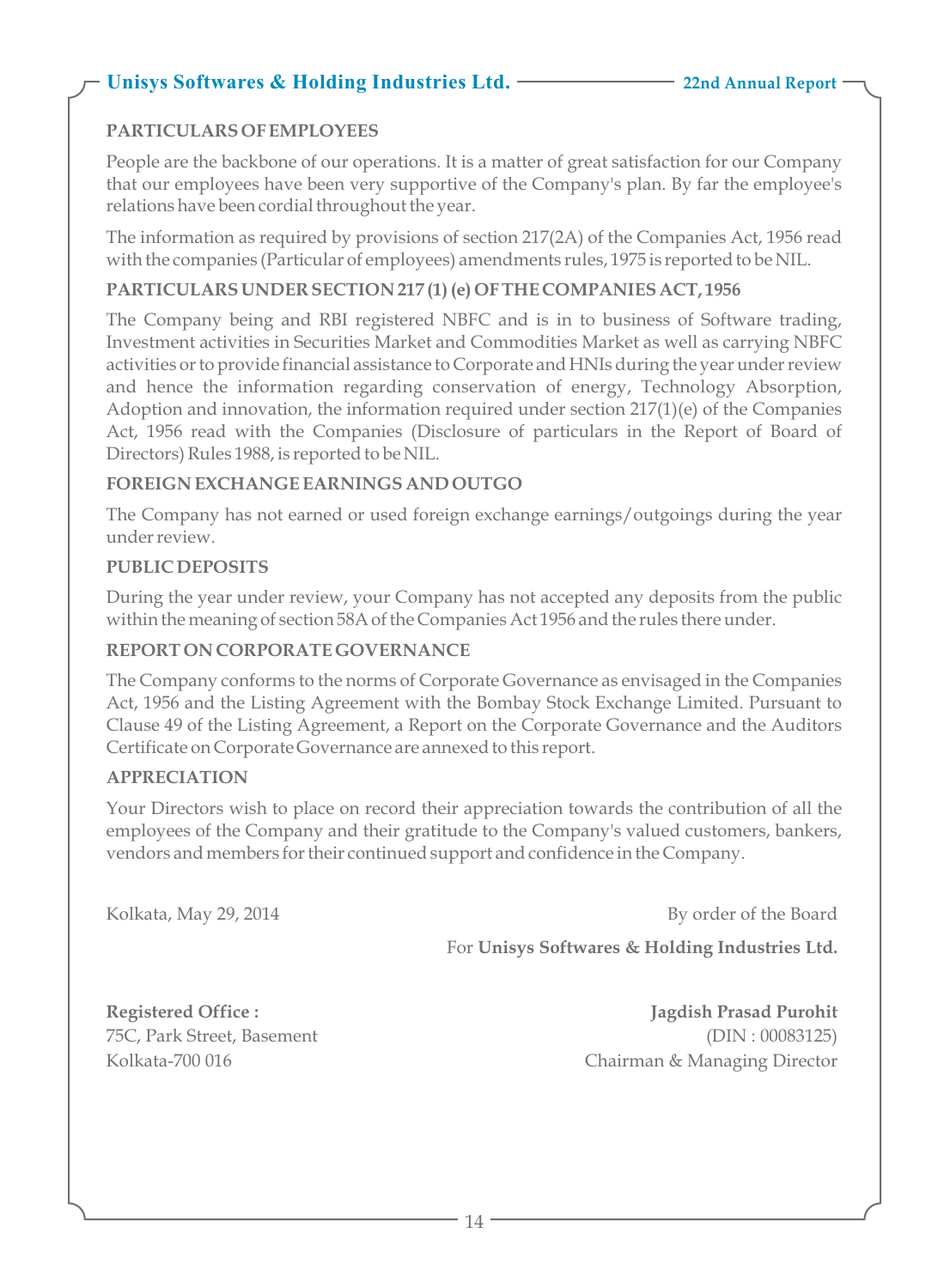#### **Management Discussion & Analysis**

#### **MACRO ECONOMIC ENVIRONMENT**

In the recent past, the Indian economy has had to overcome varied challenges in its resolve to sustain its economic success. The major challenges included: unsupportive external environment, domestic structural constraints, growth slowdown and inflationary pressures. The slowdown manifested in the decline in the growth of Gross Domestic Product (at factor cost at constant 2004-05 prices) from 8.9 per cent in 2010-11 to 6.7 per cent in 2011-12 and 4.5 per cent in 2012-13. With the economy projected to have registered a growth rate of 4.9 per cent in 2013- 14, the declining trend in growth seems to have reversed. The growth slowdown in India is broadly in sync with trends in similar emerging economies. The sharp downturn in growth owes to the interface of domestic factors with the global economic environment of uncertainties and slow growth in many advanced economies. The growth of real GDP has generally shown a declining trend since the first quarter (Q1) of 2011-12, and is characterized by a moderation in services growth and a protracted slowdown in industry. The revival in agriculture on the back of a steady monsoon and robust growth in financial and business services led to a modest uptick in growth in 2013-14.

The monetary policy stance of the Reserve Bank of India has been driven by the imperatives of keeping inflation in check and supporting growth revival while managing a complex external economic situation. With moderation in overall headline inflation, as per the Wholesale Price Index (WPI), during 2012-13 and during the first two quarters of 2013-14, there was a reduction in the repo rate by 25 basis points in May 2013. Headline WPI inflation averaged 6.16 per cent during 2013-14 (April-December) as compared to 7.56 per cent in the corresponding period of the previous year. Despite easing, the level of inflation is high, especially in terms of consumer price indices.

On the fiscal front, the slowdown in growth affected tax collections and receipts from disinvestment of Public Sector Undertakings. However, the Government is on track to achieve the fiscal deficit to GDP target envisaged for 2013-14

#### **REVIEW OF OPERATIONS & SEGMENTAL PERFORMANCE**

The Business environment during the financial year was continued to remain challenging. Other factors like recession, inflation, scarcity of demand by ultimate consumers and falling turnover in Capital Market due to lack of participation by retail investors further affected the overall performance for 2013-2014. However somehow, the Company managed to do well in spite of adverse business conditions.

Gross Sales has been increased during the year in comparison to last financial year but overall Net Profit has fallen to some extent. Gross Revenue during the year was  $\bar{z}$  38,733.36 Lac in comparison to last years' revenue of  $\bar{\tau}$  32,919.20 Lac whereas Net income from operations remained at  $\text{\textsterling}81.47$  Lac during the year in comparison to last years' income of  $\text{\textsterling}102.11$  Lac.

In term of Segment Results, the Company has registered Gross Sales of  $\bar{\tau}$  38538.18 Lac from Software Trading,  $\bar{\xi}$  45.18 Lac from Investment activities and earned  $\bar{\xi}$  150.00 Lac as Commission Income. In term of Net Profit, the Company has earned  $\bar{z}$  55.00 Lac from Software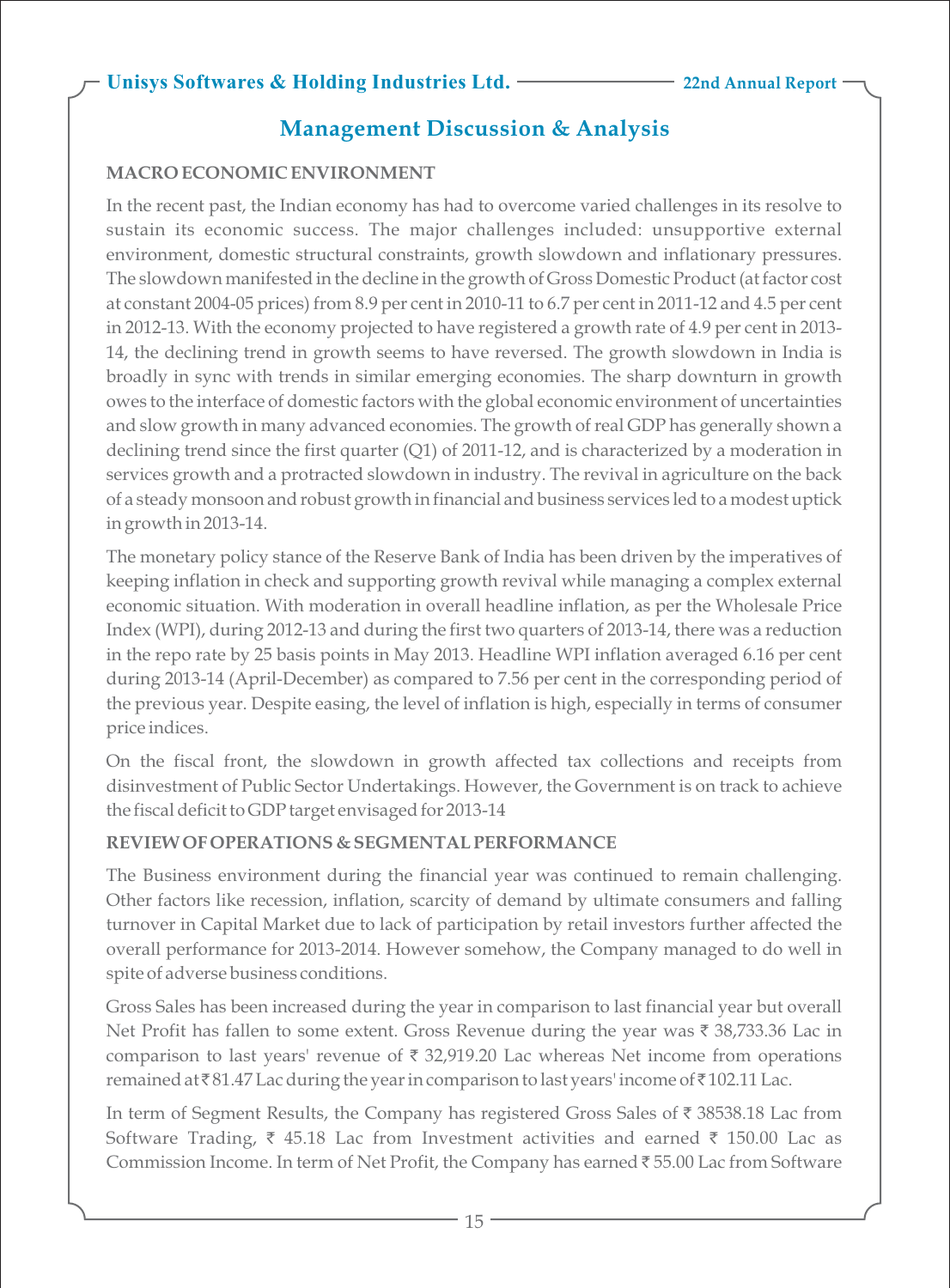Trading,  $\bar{\tau}$  150.00 Lac as Commission Income whereas suffered a Loss of  $\bar{\tau}$  123.53 Lac from Investment activities in Equity & Commodity Segment.

#### **BUSINESS SEGMENT**

Your Company is one of Non-Deposit taking RBI registered NBFC Company and is in to the Business of finance and investments in both Securities & Commodities Market. Apart from these activities, the Company is also doing the business of trading of Software (Mobile Applications) and is providing advisory services to Corporate and HNIs.

#### **OPPORTUNITIES**

The Indian money market is "a market for short-term and Long term funds with maturity ranging from overnight to one year and includes financial instruments that are deemed to be close substitutes of money. It is diversified and has evolved through many stages, from the conventional platform of treasury bills and call money to commercial paper, certificates of deposit, repos, FRAs and IRS more recently.

The Indian money market consists of diverse sub-markets, each dealing in a particular type of short-term credit. The money market fulfills the borrowing and investment requirements of providers and users of short-term funds, and balances the demand for and supply of short-term funds by providing an equilibrium mechanism.

Despite the recent headwinds India has faced, its fundamentals remain solid. The economy is slowly regaining momentum, with both domestic and external conditions starting to improve. Favorable demographics and recent government reforms are expected to accelerate expansion over the medium term, making India the world's fifth-fastest growing economy by 2015. Recent reforms in support of growth include the raised FDI ceilings for the retail, airline, telecoms, financial and defense sectors. To support future growth, the Government should focus on infrastructure investment and increased efficiency in delivery mechanisms. The monetary policy might remain tight in the near future, triggered by the US Federal Reserve's remarks in May about potentially scaling back its quantitative easing program. Consequently, to support the rupee, the Central Bank has announced a window in which foreign currency non-resident US dollar fund swaps will be allowed, enabling banks to convert US dollar deposits by Indians abroad. India saw tepid GDP growth in 2012, as it grappled with a challenging investment climate. Recently, the economy has been hampered by high fiscal deficit and low investment growth. The Government aims to bring down the fiscal deficit from 4.9% in 2012–13, to 3% by 2016–17.

In 2013, Equity Markets remained tame due to slowing economy, bonds lost value as interest rates rose and physical assets such as real estate and gold also started feeling the effect of economic slowdown.

#### **THREATS & CONCERNS**

Many developing countries including India have reaped handsome rewards from surging capital inflows in recent years. This is widely regarded as a very welcome phenomenon, raising levels of investment and encouraging economic growth. But surging capital inflows can also be something of a double-edged sword, inflicting rather less welcome and destabilizing side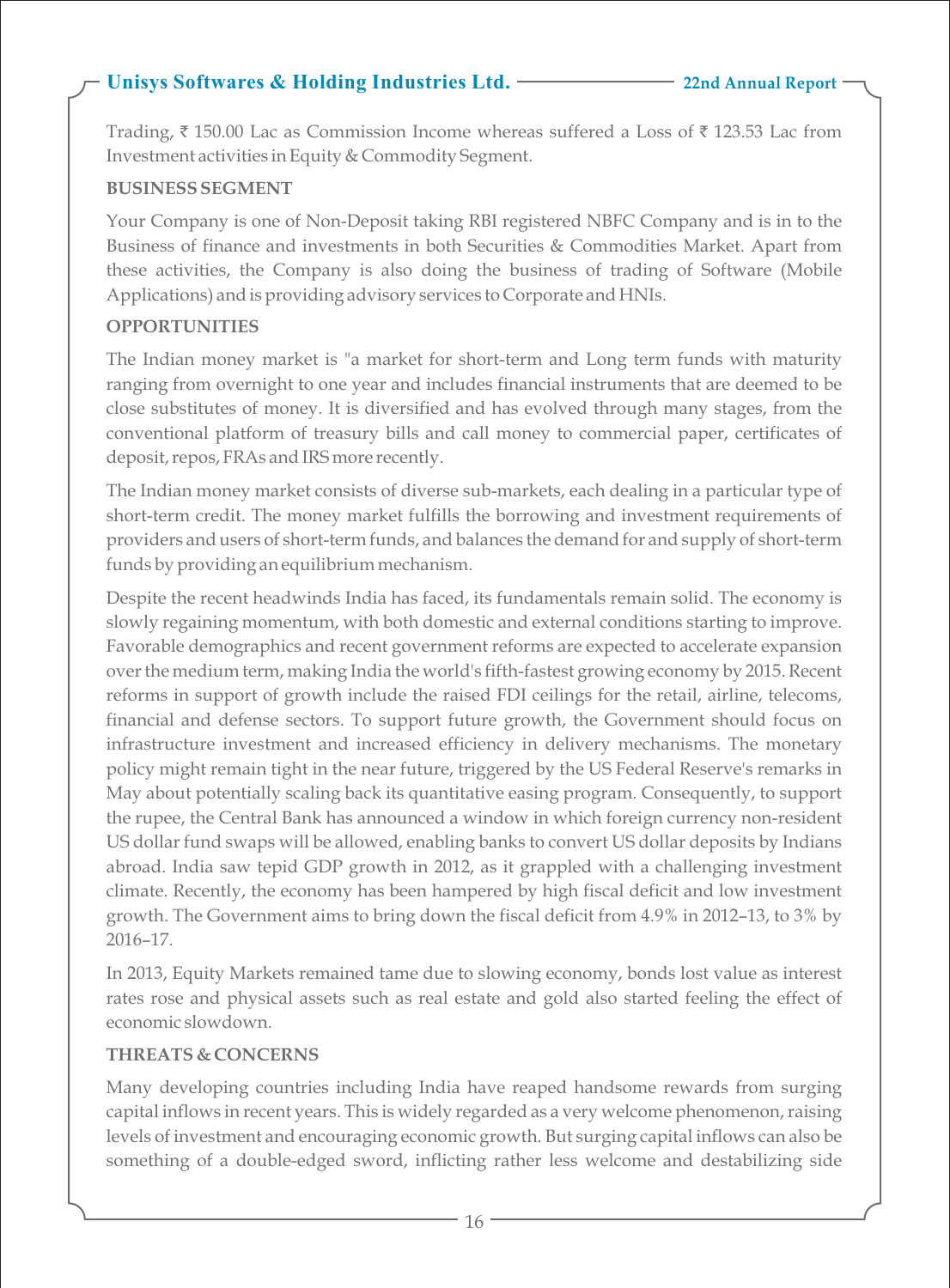effects, including a tendency for the local currency to gain in value, undermining the competitiveness of export industries, and potentially giving rise to inflation. Why inflation? Capital inflows result in a buildup of foreign exchange reserves. As these reserves are used to buy domestic currency, the domestic monetary base expands without a corresponding increase in production: too much money begins to chase too few goods and services.

To ease the threat of currency appreciation or inflation, central banks often attempt what is known as the "sterilization" of capital flows. In a successful sterilization operation, the domestic component of the monetary base (bank reserves plus currency) is reduced to offset the reserve inflow, at least temporarily. In theory, this can be achieved in several ways, such as by encouraging private investment overseas, or allowing foreigners to borrow from the local market. The classical form of sterilization, however, has been through the use of open market operations, that is, selling Treasury bills and other instruments to reduce the domestic component of the monetary base. The problem is that, in practice, such sterilization can be difficult to execute and sometimes even self-defeating, as an apparently successful operation may raise domestic interest rates and stimulate even greater capital inflows. Unfortunately, many developing countries also lack the tools available to run a classical sterilization policy, or find it simply too costly to do so. This is often the case wherever the financial system is not fully liberalized.

#### **RISK MANAGEMENT**

The Company has aligned its policy on risk assessment in line with global approach and risk assessment reports are reviewed on regular intervals. The Company has adopted a focused approach towards risk management in the form of a corporate insurance program which has the goal of optimizing the financing of insurable risks by using a combination of risk retention and risk transfer. The program covers all potential risks relating to business operations of the Company.

The Company's business critical software is operated on a server with regular maintenance and back-up of data. The system's parallel architecture overcomes failures and breakdowns. Reliable and permanently updated tools guard against virus attacks. Updated tools are regularly loaded to ensure a virus free environment.

#### **INTERNAL CONTROL SYSTEMS AND ADEQUACY**

The Company has implemented a comprehensive system of internal controls and risk management systems for achieving operational efficiency, optimal utilisation of resources, credible financial reporting and compliance with local laws. These controls are regularly reviewed by both internal and external agencies for its efficiency and effectiveness. Management information and reporting system for key operational activities form part of overall control mechanism.

The Company has retained the services of independent firms of professionals to function as internal auditors and provide reports on various activities covering observations on adequacy of internal controls and their recommendations. Findings of internal audit reports and effectiveness of internal control measures are reviewed by top management and audit committee of the Board. During the year, internal audit team of Company performed audits of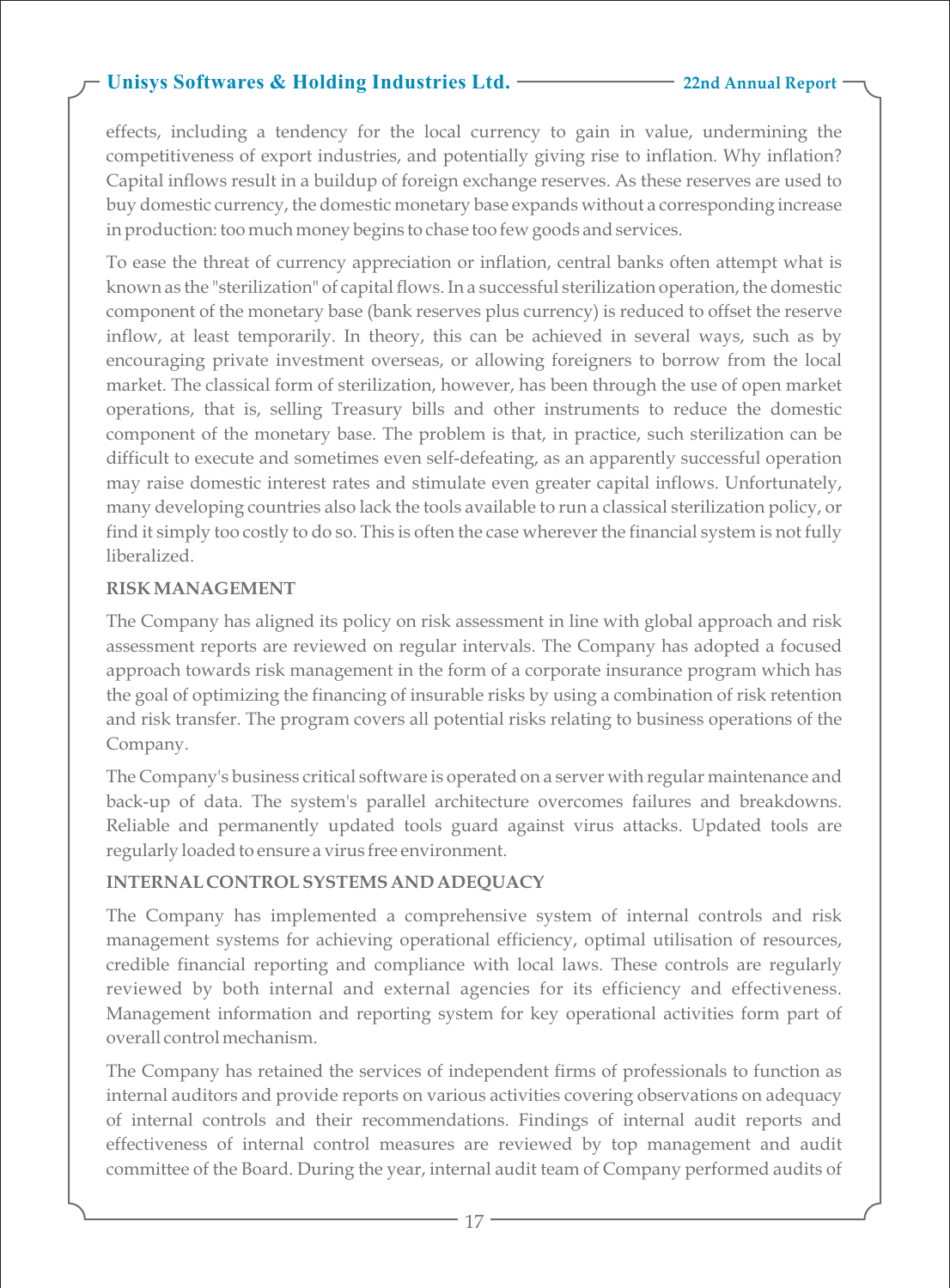major operational areas of the Company and carried out elaborate checks and verification and shared their findings with top management for remediation of minor gaps wherever required.

#### **HUMAN RESOURCES**

The Company recognizes that its success is deeply embedded in the success of its human capital. During 2013-2014, the Company continued to strengthen its HR processes in line with its objective of creating an inspired workforce. The employee engagement initiatives included placing greater emphasis on learning and development, launching leadership development programme, introducing internal communication, providing opportunities to staff to seek inspirational roles through internal job postings, streamlining the Performance Management System, making the compensation structure more competitive and streamlining the performance-link rewards and incentives.

The Company believes that learning is an ongoing process. Towards this end, the Company has built a training infrastructure which seeks to upgrade skill levels across grades and functions through a combination of in-house and external programme.

#### **CORPORATE SUSTAINABILITY AND SOCIAL RESPONSIBILITY**

The Company constantly strives to meet and exceed expectations in terms of the quality of its business and services. The Company commits itself to ethical and sustainable operation and development of all business activities according to responsible care and its own code of conduct. Corporate Social Responsibility is an integral part of the Company's philosophy and participates in activities in the area of education and health.

#### **DELISTING OF SECURITIES FROM AHMEDABAD STOCK EXCHANGE (ASE)**

During the year, the Company has opted to de-list its securities from Ahmedabad Stock Exchanges due to lack turnover and volatility on this exchange, absence of liquidity in the scrip as well as almost Nil volume during the year under review. However, Equity Shares of Company will continue to list on remaining Exchange i.e. on BSE Ltd. (BSE), CSE Limited (CSE), Delhi Stock Exchange (DSE) and Jaipur Stock Exchange (JSE).

#### **CAUTIONARY STATEMENT**

Certain statements under "Management Discussion & Analysis" describing the Company's objectives, projections, estimates, expectations or predictions may be forward looking statement within the meaning of applicable securities laws and regulations. Although the expectations are based on reasonable assumptions, the actual results could materially differ from those expressed or implied, since the Company's operations are influenced by many external and internal factors beyond the control of the Company. The Company assumes no responsibility to publicly amend, modify or revise any forward looking statements, on the basis of any subsequent developments, information or events.

#### **COMPLIANCE**

The Compliance function of the Company is responsible for independently ensuring that operating and business units comply with regulatory and internal guidelines. The Compliance Department of the Company is continued to play a pivotal role in ensuring implementation of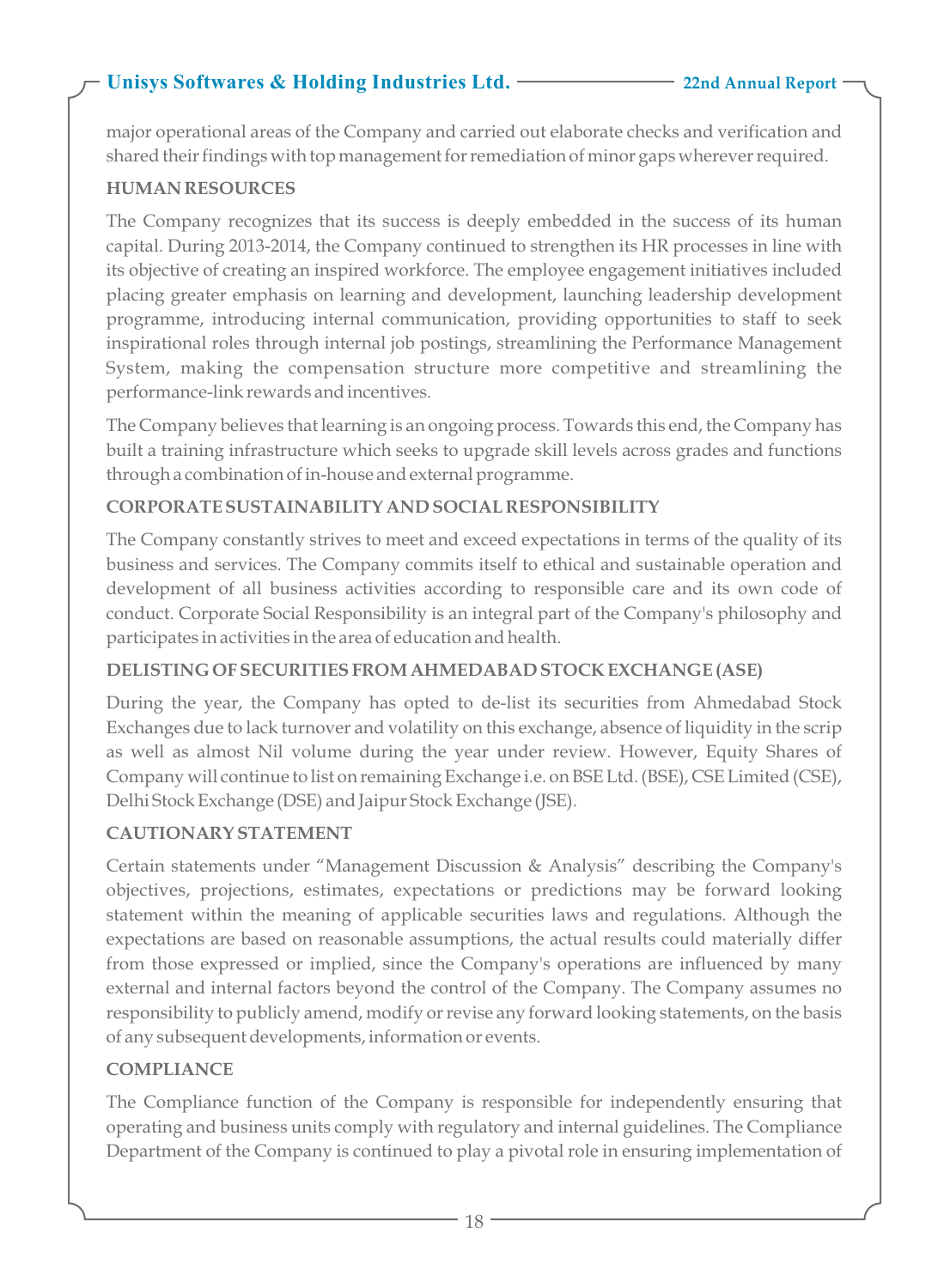compliance functions in accordance with the directives issued by regulators, the Company's Board of Directors and the Company's Compliance Policy. The Audit Committee of the Board reviews the performance of the Compliance Department and the status of compliance with regulatory/internal guidelines on a periodic basis.

New Instructions/Guidelines issued by the regulatory authorities were disseminated across the Company to ensure that the business and functional units operate within the boundaries set by regulators and that compliance risks are suitably monitored and mitigated in course of their activities and processes. New products and process launched during the year were subjected to scrutiny from the Compliance Standpoint and proposals of financial services were screened from risk control prospective.

The Company has complied with all requirements of regulatory authorities. No penalties/strictures were imposed on the Company by stock exchanges or SEBI or any statutory authority on any matter related to capital market during the last three years.

Kolkata, May 29, 2014 **By order of the Board** 

For **Unisys Softwares & Holding Industries Ltd.**

**Registered Office : Jagdish Prasad Purohit Jagdish Prasad Purohit** 75C, Park Street, Basement (DIN : 00083125) Kolkata-700 016 **Chairman & Managing Director**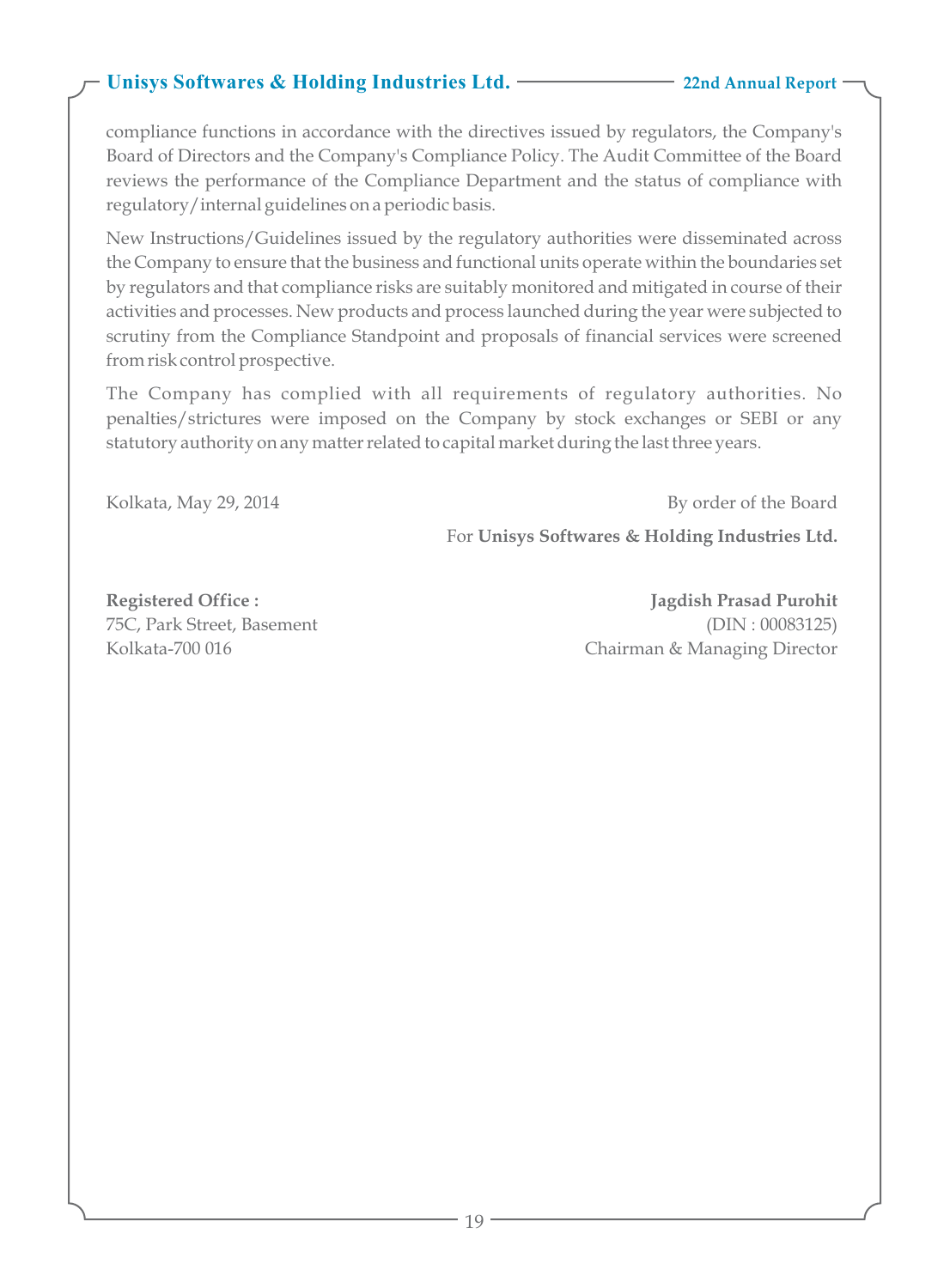#### **Annexure to the Directors' Report**

#### **CORPORATE GOVERNANCE**

Pursuant to Clause 49 of the Listing Agreement with the Stock Exchange, Compliance with the requirements of Corporate Governance is set out below :-

#### **COMPANY'S PHILOSOPHY ON CORPORATE GOVERNANCE**

Corporate Governance for the Company means achieving high level of accountability, efficiency, responsibility and fairness in all areas of operation. Our Employees are committed towards the protection of the interest of the Stakeholders viz. Shareholders, creditors, investors, clients etc. Our policies consistently undergo improvements keeping in mind our goal i.e. maximization of value of all the stakeholders.

#### **The goal is achieved through -**

- $\checkmark$  Infusion of best expertise in the Board;
- Consistent monitoring and improvement of the human and physical resources;
- $\checkmark$  Board/Committee meetings at regular intervals to keep the Board informed of the recent happenings.

#### **GOVERNANCE STRUCTURE**

The Corporate Governance Structure at Unisys Softwares & Holding Industries Ltd. (UNISYS) is as under:-

- 1. Board of Directors : The Board is entrusted with the ultimate responsibility of the management, directions and performance of the Company. As its primary role is fiduciary in nature, the Board provides leadership, strategic guidance, objective and independent view to the Company's management while discharging its responsibilities, thus ensuring that the management adheres to ethics, transparency and disclosure.
- 2. Committees of the Board : The Board has constituted the following committees viz. Audit Committee, Share Transfer Committee and Investor Grievance Committee. Each of said Committees have been managed to operate within a given framework.

#### **BOARD OF DIRECTORS**

#### **Composition of Directors**

The Constitution of Board of Directors of the Company is governed by the Company's Act 2013 and the Clause 49 of listing agreement. The Company's Board comprises a combination of executives and non-executive Directors. The Board presently consists of 4 Directors and its mix provides a combination of professionalism, knowledge and experience required in the line of Business of the Company. The Board is responsible to manage business of the Company. The functions, responsibilities, role and accountability of the Board are well defined.

None of the non-executive directors has any material pecuniary relationships or transactions with the company, its promoters, directors and associates which in their judgment would affect their independence. None of the directors are inter-se related to each other.

The Board of Directors met 4 times on 30th May, 12th August, and 7th November in year 2013 and on 13th February in the year 2013 during the financial year 2013-2014.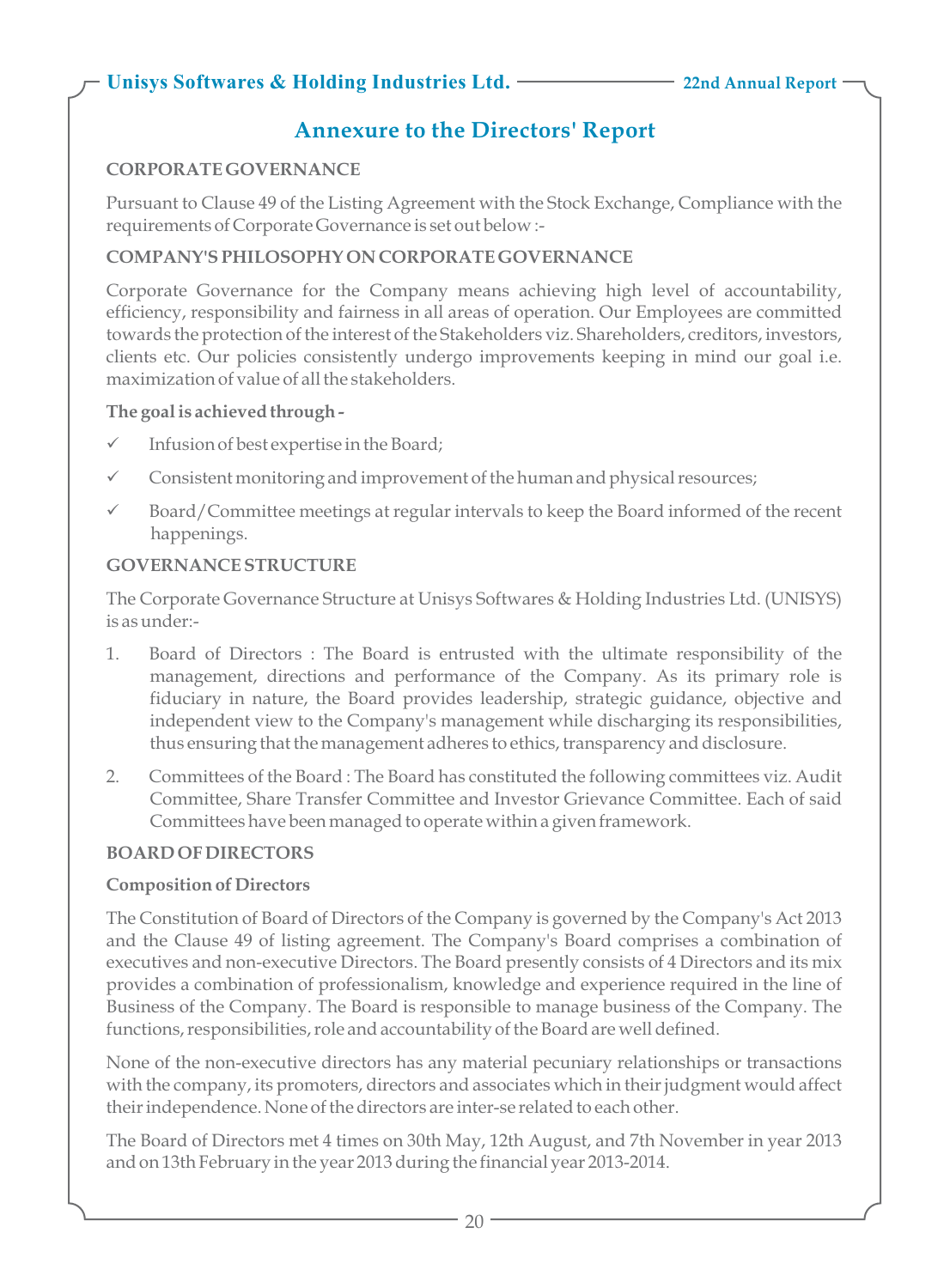The composition and category of the Board of Directors as at 31st March 2014, the number of other Directorships/Committee memberships held by them and also the attendance of the Directors at the Board meetings of the Company are as under:

| Name                       | Designation                     | <b>DIN</b> | Date of<br>Joining | <b>Board</b><br>Meetings<br>Attended | Whether<br>Attended<br>AGM | Committee<br>Membership<br>Ltd. Cos. | Committee<br>Chairman-ship<br>in other Public in other Public in other Public<br>Ltd. Cos. | No. of<br>Directorship<br>Ltd. Cos. |
|----------------------------|---------------------------------|------------|--------------------|--------------------------------------|----------------------------|--------------------------------------|--------------------------------------------------------------------------------------------|-------------------------------------|
| Jagdish Prasad<br>Purohit* | Chairman &<br>Managing Director | 00083125   | 1st June<br>1995   | $\overline{4}$                       | Yes                        | 6                                    | 3                                                                                          | 3                                   |
| Sushil Kr.<br>Purohit      | Non-Executive<br>Director       | 00073684   | 15th Feb.<br>1996  | 4                                    | Yes                        | $\overline{2}$                       |                                                                                            |                                     |
| Ashok Bothra               | Independent<br>Director         | 00113986   | 20th Feb<br>2010   | $\overline{4}$                       | Yes                        | 7                                    | 3                                                                                          | 6                                   |
| Johar Pal Singh            | Independent<br>Director         | 01734863   | 13th Aug<br>2010   | 4                                    | Yes                        | 2                                    | и                                                                                          | 1                                   |

\*Chairman of the Committee

#### **AUDIT COMMITTEE**

The Audit Committee consists of two Independent Directors & the Managing Director. All members of the Audit Committee are financially literate and they have accounting or related financial management expertise.

The primary purpose of the Audit Committee is to assist the Board of Directors (the "Board") of Unisys Softwares & Holding Industries Ltd. (the "Company") in fulfilling its oversight responsibilities with respect to (a) the accounting and financial reporting processes of the Company, including the integrity of the audited financial results and other financial information provided by the Company to its stockholders, the public, stock exchanges and others, (b) the Company's compliances with legal and regulatory requirements, (c) the Company's independent auditors' qualification and independence, (d) the audit of the Company's Financial statements, and the performance of the Company's internal audit function and its Independent Auditors.

#### **TERMS OF REFERENCES**

The terms of reference of the Audit Committee are as under :

- a) Oversight of the Company's financial reporting process and the disclosure of its financial information to ensure that the financial statement is correct, sufficient and credible.
- b) Recommending to the Board, the appointment, reappointment and, if required the replacement or removal of the statutory auditor and fixation of audit fees.
- c) Approval of payment to statutory auditors for any other services rendered by the statutory auditors.
- d) Reviewing, with the management, the annual financial statements before submission to the Board for approval, with particular reference to -
	- (i) Matters required being included in the Directors' Responsibility Statement to be included in the Board's report in terms of Clause (2AA) of section 217 of the Companies Act 1956.
	- (ii) Changes, if any, in accounting policies and practices and reasons for the same.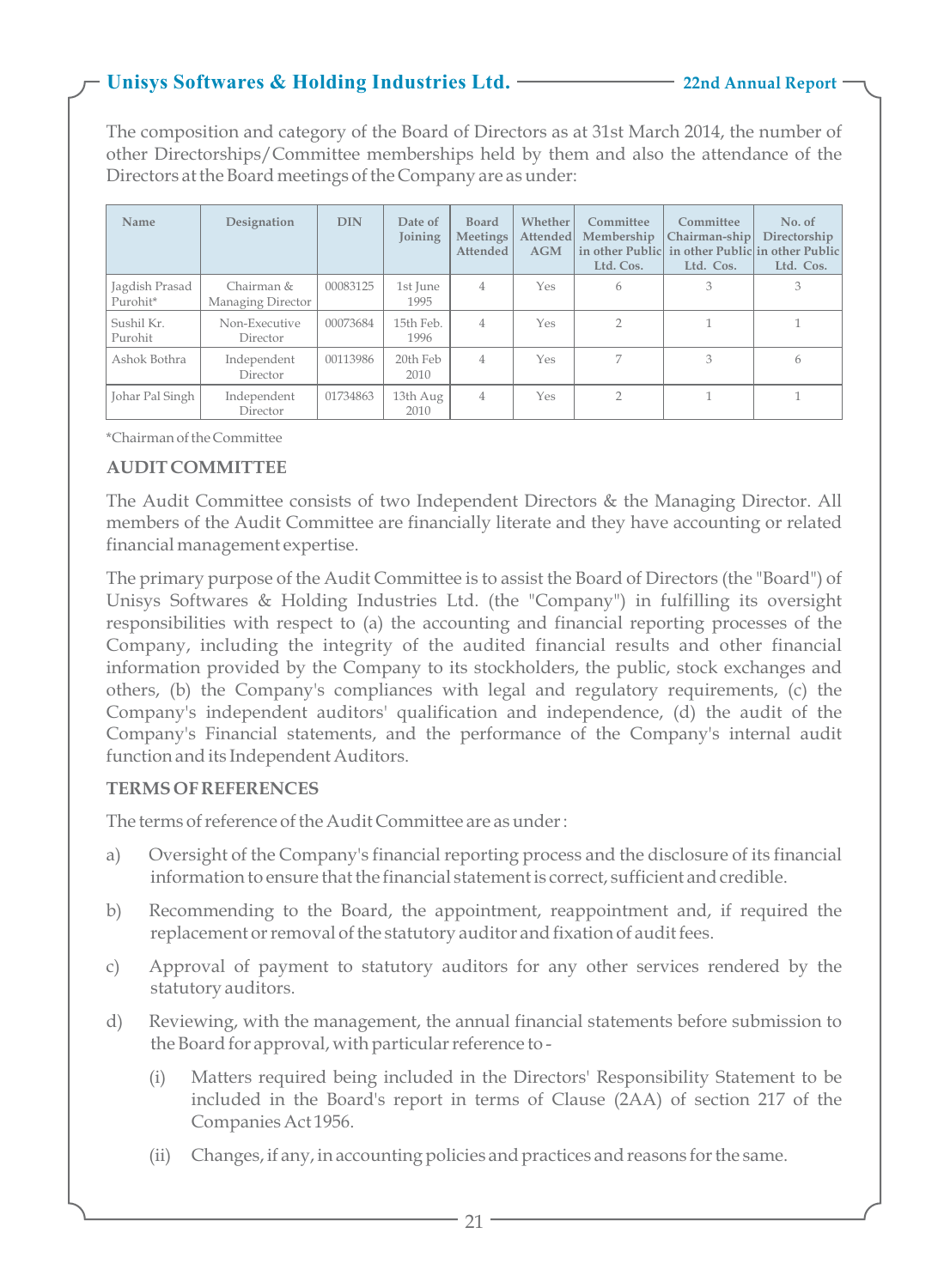- (iii) Major accounting entries involving estimates based on the exercise of judgment by management.
- (iv) Significant adjustments made in the financial statements arising out of audit findings.
- (v) Compliance with listing and other legal requirements relating to financial statements.
- (vi) Disclosure of any related party transactions.
- (vii) Qualifications in the draft audit report.
- e) Reviewing with the management, the quarterly financial statements before submission to the Board for approval.
- f) Reviewing with the management performance of statutory and internal auditors, adequacy of internal control systems.
- g) Reviewing with the adequacy of internal audit function, reporting structure, coverage and frequency of internal audit.
- h) Discussion with internal auditors any significant findings and follow-up thereon.
- i) Reviewing the findings of any internal investigations by the internal auditors into matters where there is suspected fraud or irregularity or a failure of internal control system of a material nature and reporting the matter to the Board.
- j) Discussion with statutory auditors before the audit commences, about the nature and scope of audit as well as post audit discussion to ascertain any areas of concern.
- k) To look into the reasons for substantial defaults in the payment to shareholders (in case of non-payment of declared dividend) and creditors.

#### **Authority and Responsibilities**

The Audit Committee reviews the Company's financial reporting process, disclosure of accounting treatment, the statement of uses / application of funds raised through an issue (public issue, rights issue, preferential issue, etc.), the statement of funds utilized for purposes other than those stated in the offer document/prospectus/notice and the report submitted by the monitoring agency monitoring the utilization of proceeds of a public or rights issue, and making appropriate recommendations to the Board to take up steps in this matter, Compliance with listing and other legal requirements relating to financial statements, disclosure norms, internal control systems, risk management policies, accounting policies and practices, ensuring the quality and appropriateness of the Company's accounting and financial disclosures as well as quarterly/half yearly financial statements. It recommends appointment of Statutory Auditors fixes audit fees and reviews internal control systems, Discussion with statutory auditors before the audit commences, about the nature and scope of audit as well as post-audit discussion to ascertain any area of concern, scope for observations of the auditors and adequacy of the internal audit function, discussion with internal auditors, any significant findings and follow up there upon etc.

In addition to the above, Audit Committee reviews the followings :

1. Management discussion and analysis of financial condition and results of operations;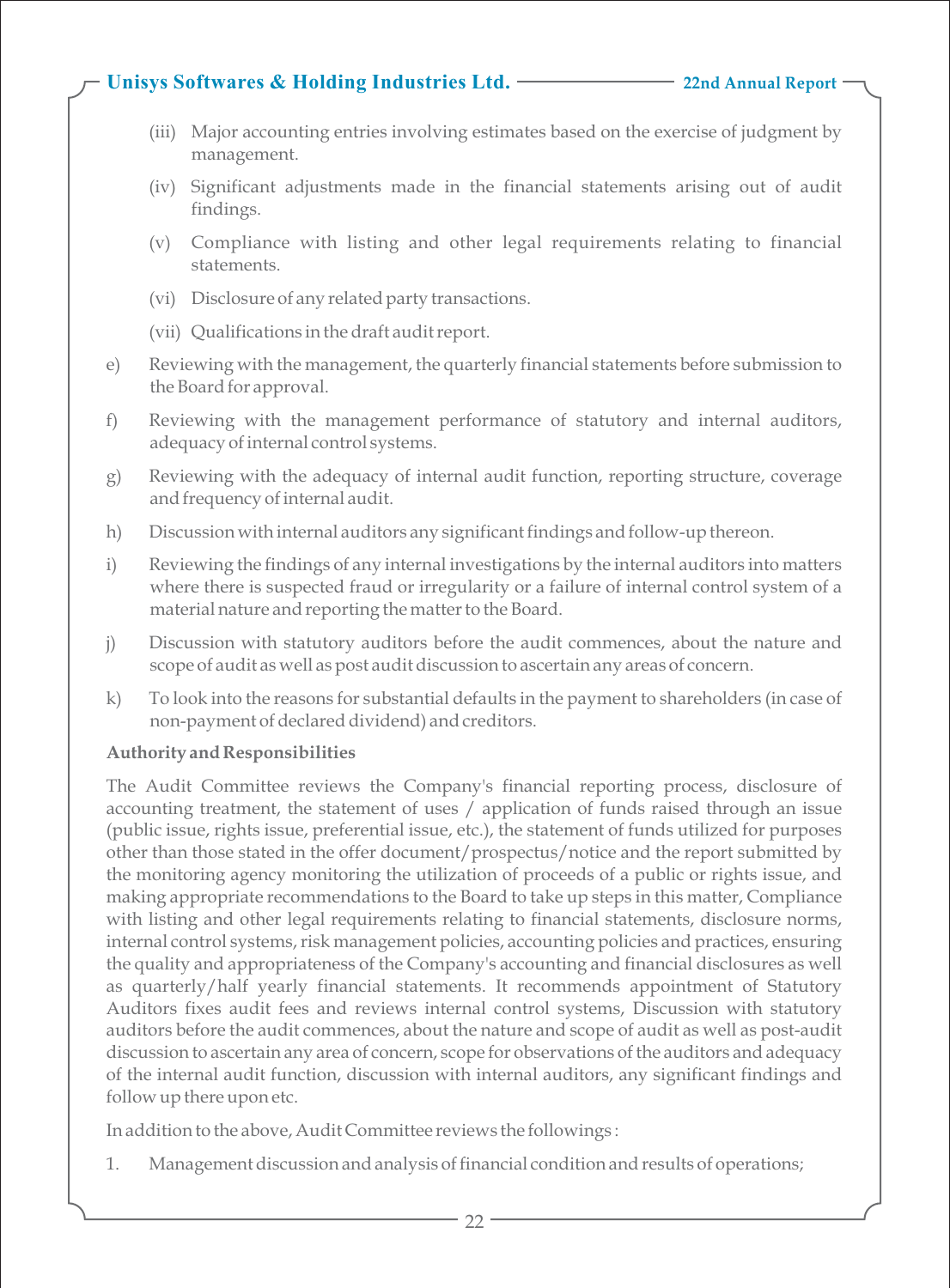- 2. Statement of significant related party transactions submitted by management;
- 3. Management letters / letters of internal control weaknesses issued by the statutory auditors and qualification in draft audit report;
- 4. Internal audit reports relating to internal control weaknesses;
- 5. To review the annual financial statements and to recommend their adoption to the Board, with particular reference to disclosure of any related party transaction;
- 6. To review the Quarterly financial statements and recommend their adoption to the Board; and
- 7. Review and monitor the auditor's independence and performance, and effectiveness of audit process;
- 8. Approval or any subsequent modification of transactions of the company with related parties;
- 9. Scrutiny of inter-corporate loans and investments;
- 10. Valuation of undertakings or assets of the company, wherever it is necessary;
- 11. Evaluation of internal financial controls and risk management systems;
- 12. Reviewing, with the management, performance of statutory and internal auditors, adequacy of the internal control systems;
- 13. Reviewing the adequacy of internal audit function, if any, including the structure of the internal audit department, staffing and seniority of the official heading the department, reporting structure coverage and frequency of internal audit;
- 14. Discussion with internal auditors of any significant findings and follow up there on;
- 15. Reviewing the findings of any internal investigations by the internal auditors into matters where there is suspected fraud or irregularity or a failure of internal control systems of a material nature and reporting the matter to the board;
- 16. Discussion with statutory auditors before the audit commences, about the nature and scope of audit as well as post-audit discussion to ascertain any area of concern;
- 17. To look into the reasons for substantial defaults in the payment to the depositors, debenture holders, shareholders (in case of non-payment of declared dividends) and creditors;
- 18. To review the functioning of the Whistle Blower mechanism;
- 19. Approval of appointment of CFO (i.e., the whole-time Finance Director or any other person heading the finance function or discharging that function) after assessing the qualifications, experience and background, etc. of the candidate;
- 20. Carrying out any other function as is mentioned in the terms of reference of the Audit Committee.

In addition to the above, Audit Committee reviews the followings :

i Management discussion and analysis of financial condition and results of operations;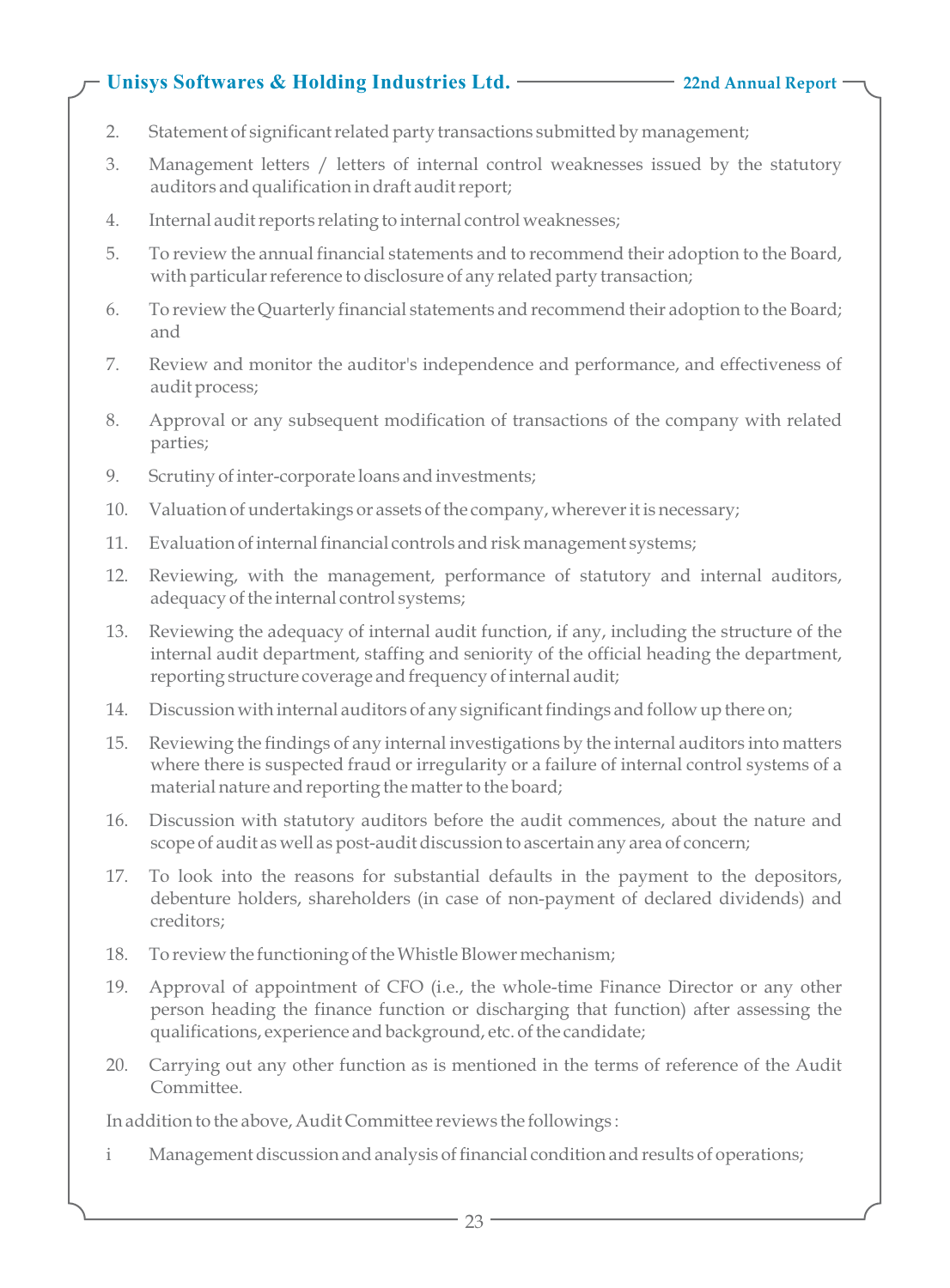- ii Statement of significant related party transactions submitted by management;
- iii Management letters / letters of internal control weaknesses issued by the statutory auditors and qualification in draft audit report;
- iv Internal audit reports relating to internal control weaknesses;
- v The appointment, removal and terms of remuneration of the Chief internal auditor shall be subject to review by the Audit Committee.

There was as re-constitution of Audit Committee during the Year. Mr. Johar Pal Singh has been nominated as Chairman of the Committee in place of Mr. Ashok Bothra who was nominated as Member of the Committee.

The members of Audit Committee met 4 times on 30th May, 12th August, and 7th November in year 2013 and on 13th February in the year 2013 during the financial year 2013-2014.

| <b>Name</b>                | Number of Meetings Held | <b>Meetings Attended</b> |  |
|----------------------------|-------------------------|--------------------------|--|
| Mr. Jagdish Prasad Purohit |                         |                          |  |
| Mr. Ashok Bothra           |                         |                          |  |
| Mr. Johar Pal Singh*       |                         |                          |  |

\*Chairman of Committee

#### **REMUNERATION COMMITTEE**

Since the Company does not have remuneration Committee (constitution of which is a nonmandatory requirement), the details pertaining to the same are not provided

#### **Details of Remuneration paid to Directors**

The payment of Salary to Director was Nil during the financial year 2013-2014.

No Stock option has been allotted to any of the Directors during the financial year 2013-2014.

None of the Independent Directors holds any shares in their name or in the name of their relatives.

#### **SHARE TRANSFER COMMITTEE**

The Board of Directors has re-constituted Share Transfer Committee under the Chairmanship of Mr. Jagdish Prasad Purohit with other Non-Executive Director Mr. Sushil Kr. Purohit and an Independent Director namely Mr. Ashok Bothra.

The members of Share Transfer Committee met 12 times on 18th May, 2nd July, 25th July, 5th August, 23rd August, 31st August, 6th September, 25th September and on 17th December in year 2013 and on 23rd January, 13th February and 8th March in year 2014 during the financial year ended on 31st March 2014.

| Name <sup>1</sup>           | Number of Meetings Held | <b>Meetings Attended</b> |  |
|-----------------------------|-------------------------|--------------------------|--|
| Mr. Jagdish Prasad Purohit* |                         |                          |  |
| Mr. Sushil Kr. Purohit      |                         |                          |  |
| Mr. Ashok Bothra            |                         |                          |  |

\*Chairman of Committee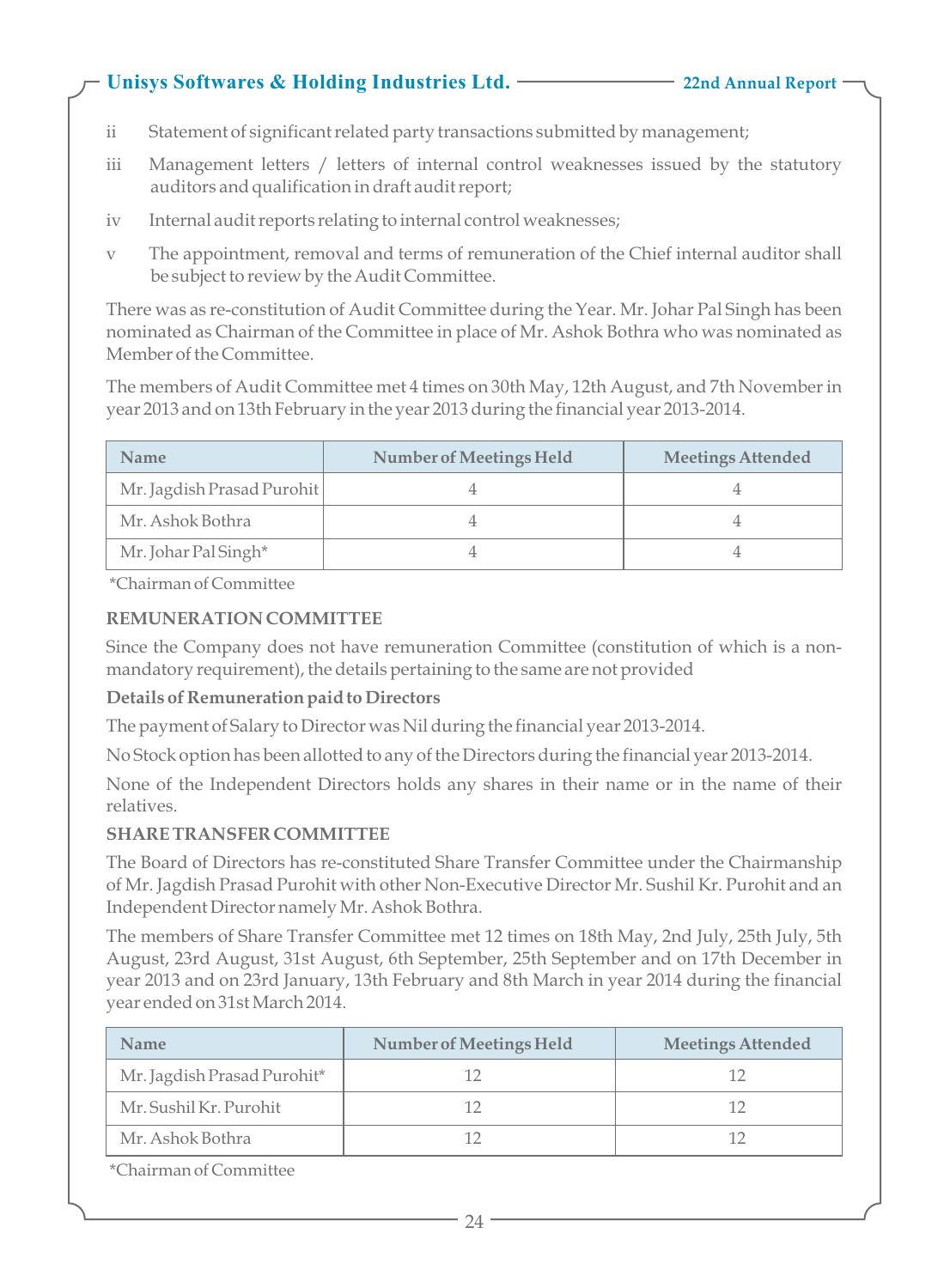#### **INVESTOR GRIEVANCE COMMITTEE**

The Board of Unisys Softwares & Holding Industries Limited has constituted a Committee of Directors, which inter-alia also functions as "Shareholders/Investors" Grievance Committee, consisting of three members, chaired by a Non-Executive, Independent Director. The Committee meets once a month and inter-alia, deals with various matter relating to:

- Transfer/transmission/transposition of shares;
- Consolidation/splitting of shares/folios;
- Issue of Share Certificates for lost, sub-divided, consolidated, rematerialize, defaced etc;
- Review of Shares dematerialized and all other related matters; and
- Investors' grievances and redressal mechanism and recommend measures to improve the level of Investor Services.

The Share Department of the Company and the Registrar and Share Transfer Agent, Purva Sharegistry India Pvt. Ltd. attend to all grievances of the shareholders and investors received directly or through SEBI, Stock Exchanges, Ministry of Corporate Affairs and Registrar of Companies etc.

The Minutes of Shareholders'/Grievances Committee are noted by the Board of Directors at the Board Meetings.

Continuous efforts are made to ensure that grievances are more expeditiously redressed to the complete satisfaction of the investors. Shareholders are requested to furnish their telephone numbers and email addresses to facilitate prompt action.

#### **Compliance Officer**

The Company has appointed Mr. Dhruva Narayan Jha, as a Compliance Officer within the meaning of Listing Agreement.

#### **Composition of Committee and Meetings attended**

There was as re-constitution of Investor Grievance Committee during the Year. Mr. Ashok Bothra has been nominated as Chairman of the Committee in place of Johar Pal Singh who was nominated as Member of the Committee.

During the year, four meetings of the Committee of Directors were held on 30th May, 12th August, and 7th November in year 2013 and on 13th February in the year 2013 during the financial year 2013-2014.

Brief Details of Names, Position, Category and meeting attended by Members of Committee is as follows:

| <b>Name</b>                | <b>Position</b> | Category                   | <b>Meetings Attended</b> |
|----------------------------|-----------------|----------------------------|--------------------------|
| Mr. Ashok Bothra           | Chairman        | Independent, Non-Executive |                          |
| Mr. Johar Pal Singh        | Member          | Independent, Non-Executive |                          |
| Mr. Jagdish Prasad Purohit | Member          | Executive - Wholetime      |                          |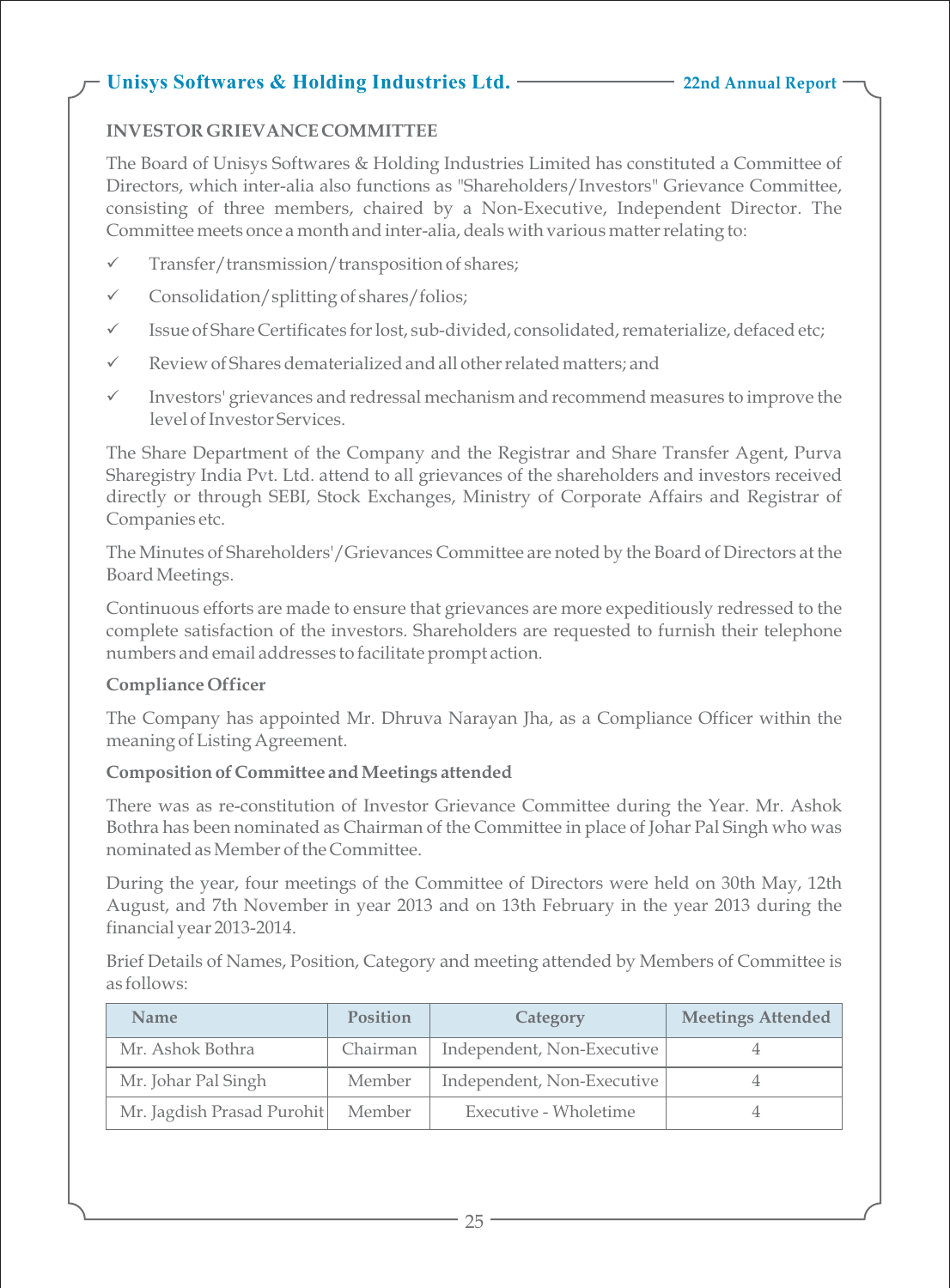#### **DETAILS OF SHAREHOLDERS' COMPLAINTS**

There was Nil Complaint at the beginning of Financial Year. During the year the Company has received two complaints from its Members which were being resolved. Further, there were Nil Complaints at the end of Financial Year ending on 31st March 2014.

Further, as required under Clause 47C of the Listing Agreement, a Certificate on half-yearly basis confirming due compliance of share transfer formalities by the Company from Practicing Company Secretary has been submitted to the Stock Exchanges within stipulated time.

The Company has designated email ID under Clause 47(f) of Listing Agreement and the same is unisys.softwares@gmail.com to lodge Investor complaints. Apart from this, the SEBI has also facilitated Investors to lodge complaints directly on SCORES section on SEBI website for faster addressing and resolutions of Investor Complaints.

#### **GENERAL BODY MEETINGS**

| <b>Annual General Meeting</b> | Date & Time                   | Venue                                                  |  |  |
|-------------------------------|-------------------------------|--------------------------------------------------------|--|--|
| 21st Annual General Meeting   | 27th September 2013, 2.30 PM  | P-27, Princep Street, 3rd Floor,<br>Kolkata - 700 072. |  |  |
| 20th Annual General Meeting   | 27th September 2012, 12.30 PM | P-27, Princep Street, 3rd Floor,<br>Kolkata - 700 072. |  |  |
| 19th Annual General Meeting   | 27th September 2011, 12.30 PM | P-27, Princep Street, 3rd Floor,<br>Kolkata - 700 072. |  |  |

Location & time for the last three Annual General Meetings:

#### **SPECIAL RESOLUTION PASSED AT LAST THREE ANNUAL GENERAL MEETINGS:**

No Special Resolutions have been proposed or passed in last three Annual General Meetings.

#### **PASSING OF RESOLUTION BY POSTAL BALLOT:**

No Resolution has been proposed or passed during last three financial years by way of Postal Ballot Rules, 2011.

At the forthcoming Annual General Meeting, there is no item on the agenda that needs approval by Postal Ballot.

#### **EXTRA-ORDINARY GENERAL MEETING**

No Extra-Ordinary General Meeting was held during last three financial years.

#### **BOARD DISCLOSURES**

#### **Compliance with Governance Framework**

The Company is in compliance with all mandatory requirements of Clause 49 of Listing Agreement. In addition, the Company has also adopted the non-mandatory requirements of constitution of Remuneration and Nomination Committee and tenure of office of Independent Directors i.e. in financial year 2014-2015.

#### **Disclosure on materially significant related parties transactions that may have potential conflict of interests of the Company at large**

There are no materially significant related party transactions made by the Company with its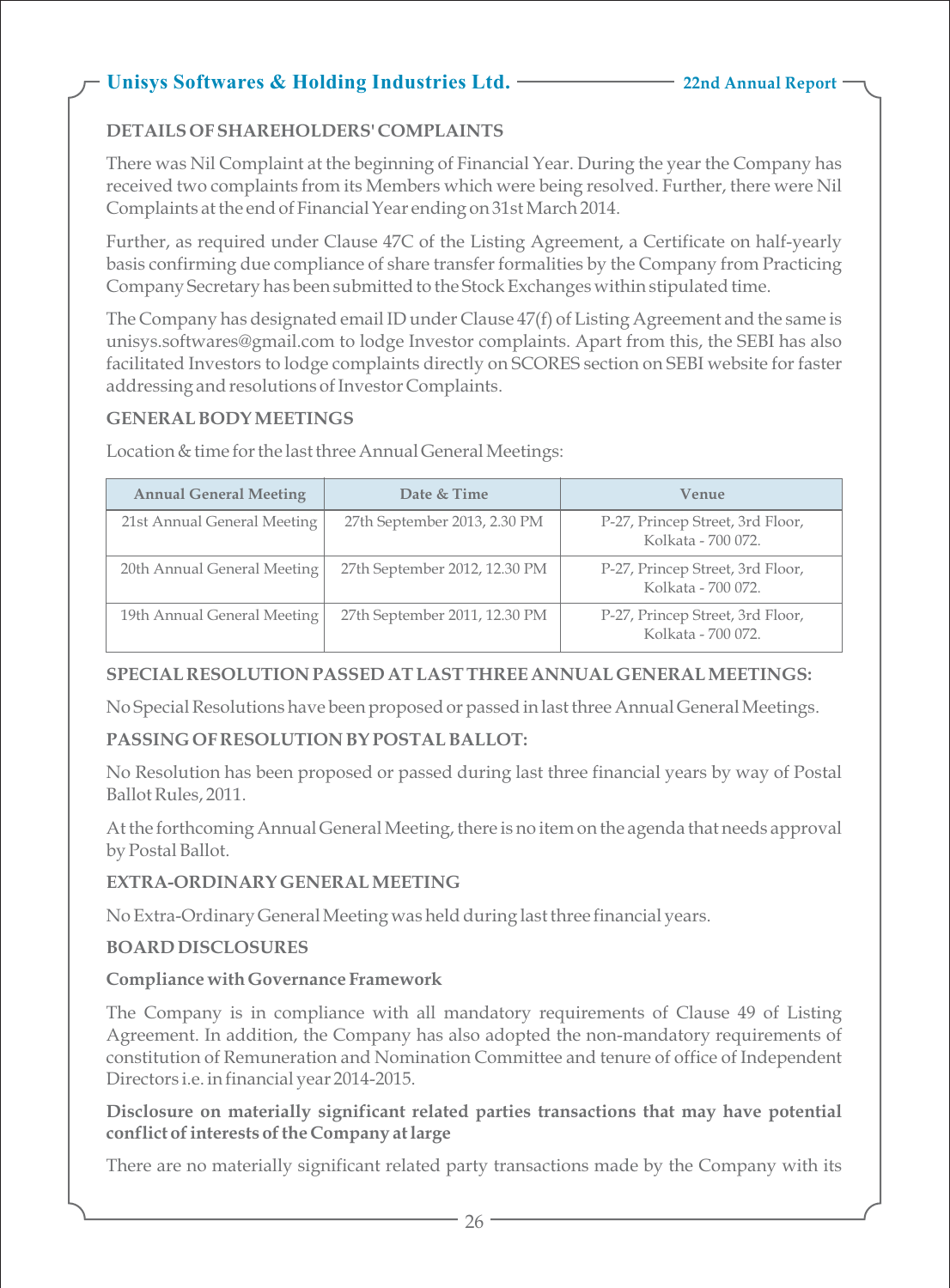Promoters, their subsidiaries, Directors, Senior Management or relatives etc., which may have potential conflict with the interest of the Company at large.

#### **Disclosure of Accounting Treatment**

In the preparation of financial statements, the Company has followed the Accounting Standards referred to in Section 211(3)© of the Companies Act, 1956. The Significant Accounting Policies which are consistently applied are set out in the Notes to the Financial Statements.

#### **Risk Management**

The Company has a Risk Management Policy which has been adopted by the Board of Directors, currently, the Company's risk management approach comprises of the following :-

- Governance of Risk
- Identification of Risk
- Assessment of Control of Risk

The risks have been prioritized through a companywide exercise. Members of Senior Management have undertaken the ownership and are working on mitigating the same through co-ordination among the various departments, insurance coverage, security policy and personal accident coverage for lives of all employees.

The Company has appointed a Risk Officer and also put in place the risk management framework, which helps to identify various risks cutting across its business lines. The risks are identified and are discussed by the representatives from various functions.

Risk Officer will make a presentation periodically on risk management to the Board of Directors and the Audit Committee. The Board and the Audit Committee provides oversight and review the risk management policy periodically.

#### **SEBI / Stock Exchange Compliance**

The Company has complied with all requirements of the Listing Agreement entered into with the Stock Exchange as well as the regulations and guidelines of SEBI. Consequently there were no strictures or penalties imposed either by SEBI or Stock Exchange or any Statutory Authority for non-compliance of any matter related to the Capital Markets during the last three years.

#### **Insider Trading**

The Securities and Exchange Board of India (SEBI) has over the years introduced various amendments to the Insider Trading Regulations of 1992 which ordain new action steps by corporate and other market intermediaries for the purposes of prevention of Insider Trading.

Pursuant to the above requirements of SEBI (Prohibition of Insider Trading) Regulations, 1992 as amended, the Company has adopted a 'Code of Conduct' for Prevention of Insider Trading (The Code) with effect from October 1, 2002. The Code is applicable to all Directors and such Designated Employees who are expected to have access to unpublished price sensitive information relating to the Company. The Compliance Officer has been appointed for monitoring adherence to the said Regulations.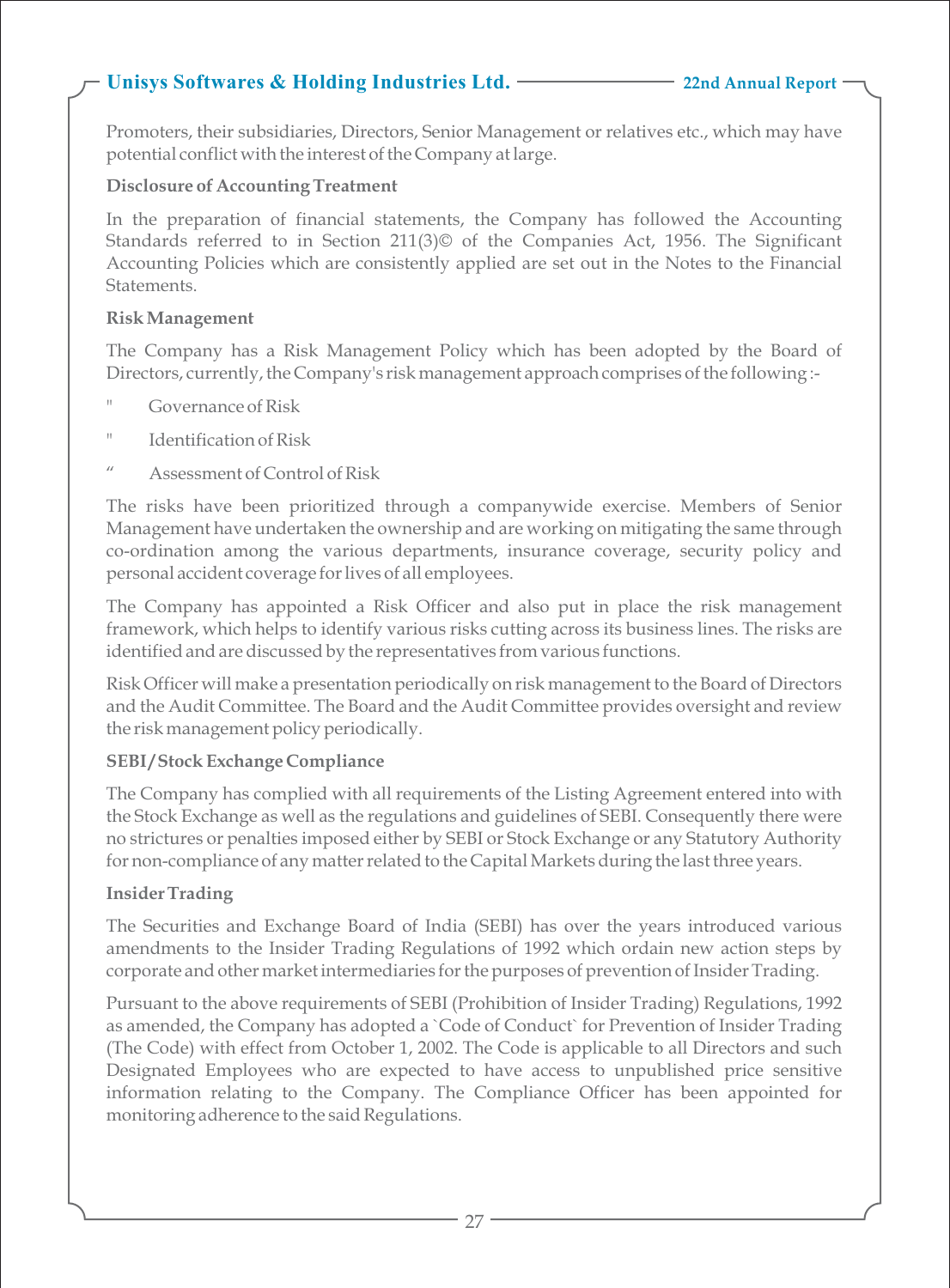#### **DISCLOSURES**

- (a) There are no transactions with related party i.e. with Promoters, Directors, Management, Subsidiaries or Relatives that may have potential conflict of interest with the Company at large.
- (b) There has been no instance of non-compliance by the Company on any matter related to Capital Markets and hence the question of penalties or strictures being imposed on the Company by the Stock Exchange or SEBI or any Statutory Authority does not arise.
- (c) In Compliance with the Securities & Exchange Board of India (Prohibition of Insider Trading Regulations, 1992) as amended till date, on Prohibition of Insider Trading, the Company has a comprehensive Code of Conduct and the same is being strictly adhered to by its management, staff and relevant business associates. The code expressly lays down the guidelines and the procedure to be followed and disclosures to be made, while dealing with shares of the Company and cautioning them on the consequences of non-compliance thereof. Further, we affirm that no personnel have been denied access to the Audit Committee.
- (d) Reconciliation of Share Capital:- A qualified Practicing Company Secretary carried out Secretarial Audit on quarterly basis to reconcile the total admitted capital with Central Depositary Services (India) Ltd. (CDSL) and National Securities Depository Ltd. (NSDL) and the total issued and listed capital. The reconciliation of share capital audit report confirms that the total issued / paid-up capital is in agreement with the total number of shares in physical form and the total number of dematerialized shares held with NSDL and CDSL.

#### **CODE OF BUSINESS CONDUCT & ETHICS**

The Company has adopted Code of Business Conduct and Ethics ("the Code") which is applicable to the Board of Directors and Senior Management Team (one level below the Board of Directors) of the Company. The Board of Directors and the members of Senior Management Team are required to affirm semi-annual compliance of this Code. The Code requires Directors and Employees to act honestly, fairly, ethically and with integrity, conduct themselves in professional, courteous and respectful manner. The Code is displayed on the Company website.

#### **CONFLICT OF INTEREST**

Each Director informs the Company on an annual basis about the Board and the Committee positions he occupies in other companies including Chairmanships and notifies changes during the year. Members of Board while discharging their duties, avoid conflict of interest in the decision making process. The members of Board restrict themselves from any discussions and voting in transactions that they have concern or interest.

#### **DISCLOSURES ON NON-MANDATORY REQUIREMENTS**

The Company has adopted/complied with the following non-mandatory requirements as prescribed in Annexure I D to Clause 49 of Listing Agreement with the Stock Exchange :-

a) None of the Independent Directors on the Board of the Company has served for the tenure of exceeding nine years. The Company has ensured that the person who is being appointed as an Independent Director has the requisite qualifications and experience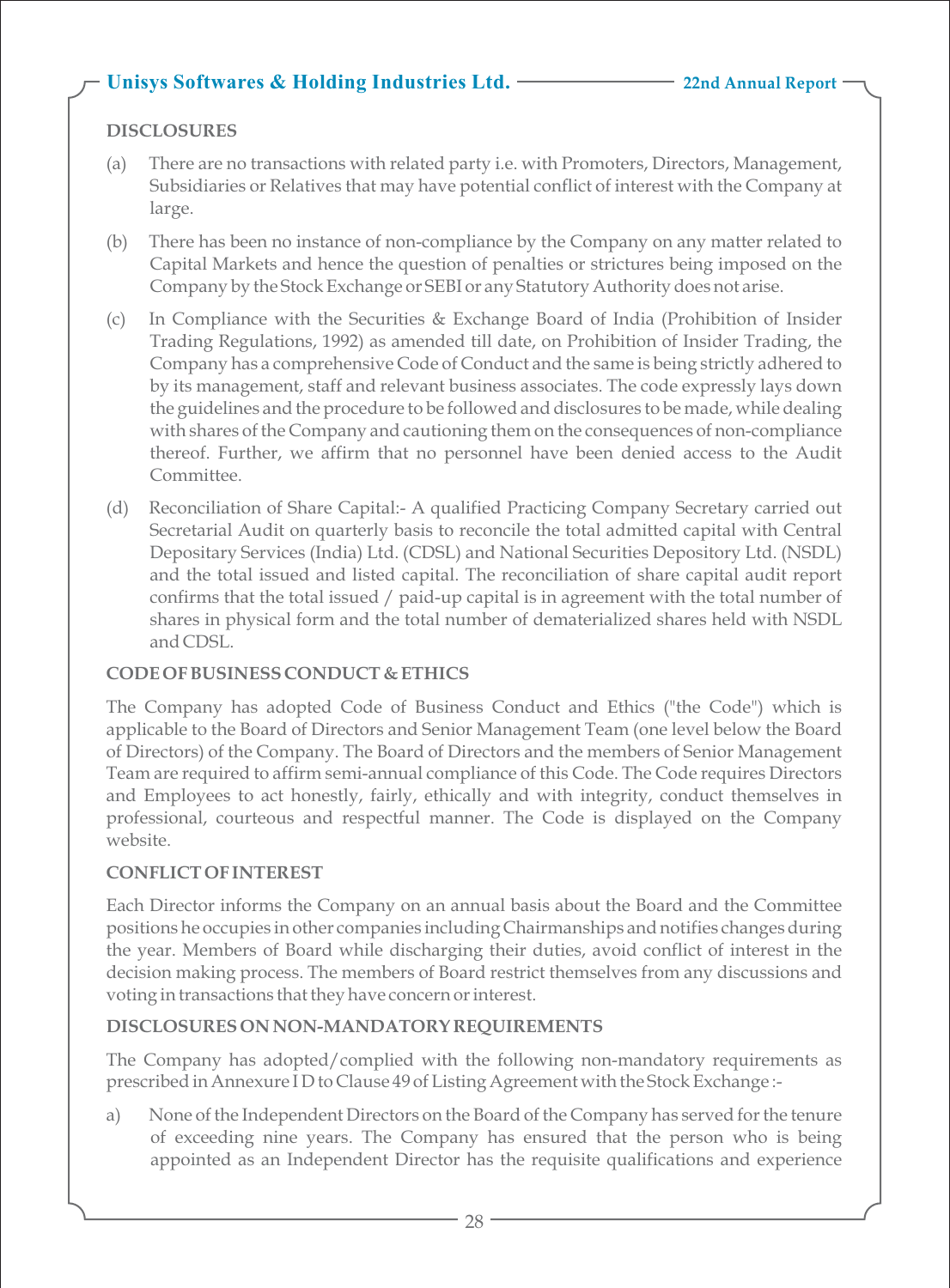which would be of use to the Company and which in the opinion of the Company would enable him to contribute effectively to the Company in his capacity as an Independent Director.

- b) There were no other related party transactions of material nature with the promoters, directors, the management or their subsidiaries or relatives during the year that may have potential conflict with the interest of the company at large..
- c) The Company has generally complied with all the requirements of regulatory authorities on Capital Markets.
- d) The Board of Directors of the Company has adopted the whistle Blower Policy for establishing the mechanism of employees to report to management concerns about unethical behavior, actual or suspected fraud or violation of the company's code of conduct or ethics policy. The Company affirms that no employee has been denied access to the Audit Committee.
- e) The Company follows Accounting Standards issued by Institute of Chartered Accountants of India and qualification in the auditors' report have been explained in directors' report.
- f) The Company has complied with all mandatory requirement as stated in clause 49 of Listing Agreement and the non-mandatory requirement have been complied with to the extent feasible.
- g) The Company is committed to conducting its business in conformity with ethical standards and applicable Laws and Regulations. This commitment stands evidenced by model code of conduct adopted by Board of Directors at their meeting which is applicable to each member of the Board of Director and Senior Management of the Company.

#### **MEANS OF COMMUNICATIONS**

- The Company regularly provides information to the Stock Exchanges as per the requirements of the listing Agreement.
- $\triangleright$  The Quarterly/Half Yearly/Nine Months & Annual Results have been submitted to all the Exchanges and published in the leading English Newspapers i.e. Financial Express and in vernacular language Newspaper i.e. Mahanayak.
- Company posts its Quarterly Results/Half Yearly/Nine Months & Annual Results on its website www.unisyssoftware.com.
- Official News releases have been posted on its web portal www.unisyssoftware.com.
- $\triangleright$  No formal representations were made to Institutional Investors or Analysts during the year under review.
- $\triangleright$  Management Discussion and Analysis forms part of the Annual Report is available on its website www.unisyssoftware.com and also on BSE website www.bseindia.com. Further, if Investor is desirous of getting physical copy of Annual Report, Investor can send their request to M/s. Purva Sharegistry (India) Pvt. Ltd., Registrar & Share Transfer Agent, by sending request letter or by sending email to them.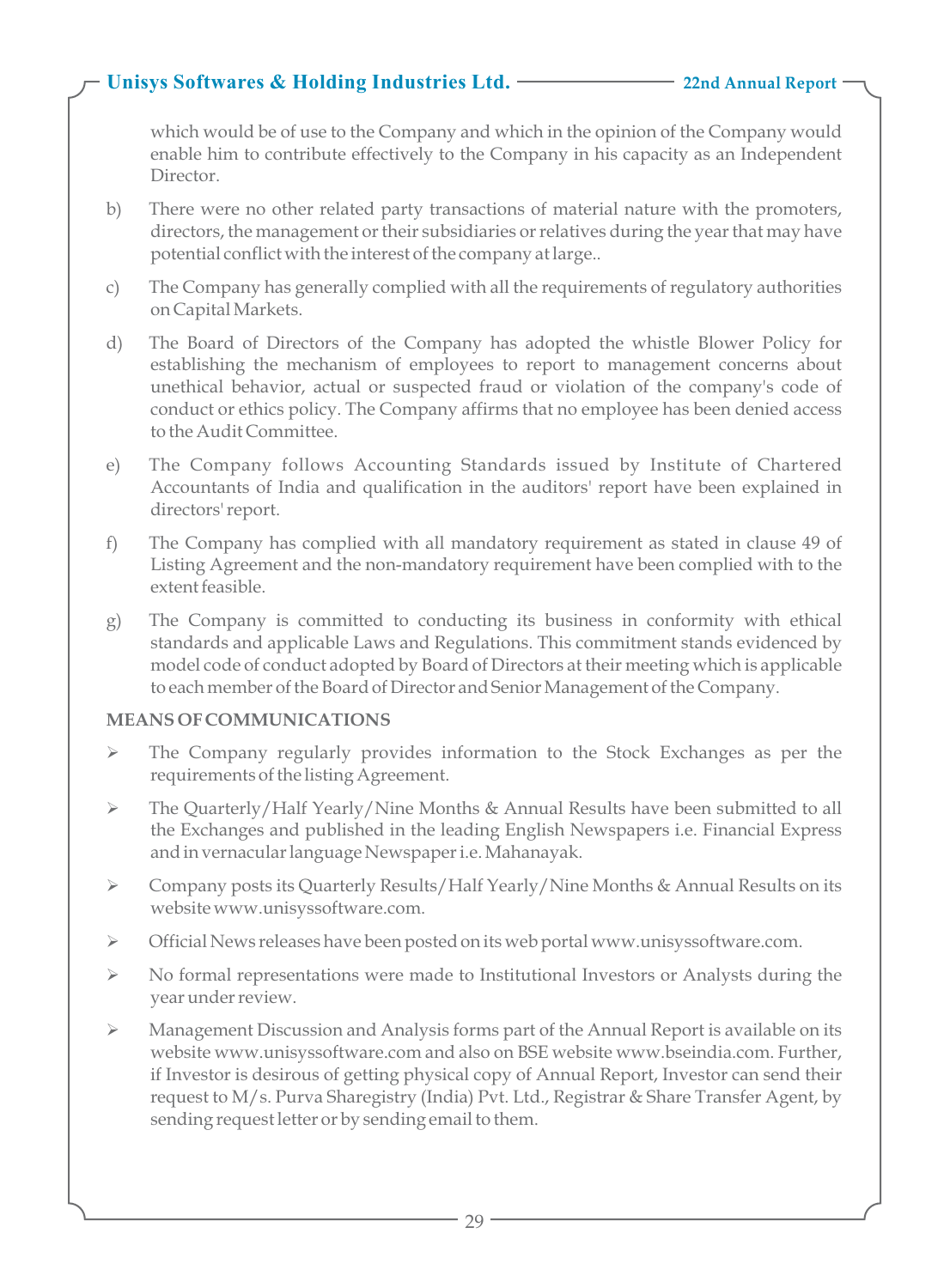#### **SHAREHOLDERS' INFORMATION**

#### **a. Next Annual General Meeting**

The information regarding 22nd Annual General Meeting for the financial year ended on 31st March 2014 is as follows :-

| Date  | $: 30th$ September 2014                               |
|-------|-------------------------------------------------------|
| Time  | $: 2.30$ P.M.                                         |
| Venue | : P-27, Princep Street, 3rd Floor, Kolkata - 700 072. |
|       |                                                       |

**b. Financial Year :** 1st April to 31st March.

**c. Future Calendar :**

| <b>Subject Matter</b>                                           | Date                  |
|-----------------------------------------------------------------|-----------------------|
| Financial Reporting of 1st Quarter ended on 30th June 2014      | Mid of August, 2014   |
| Financial Reporting of 2nd Quarter ended on 30th September 2014 | Mid of November, 2014 |
| Financial Reporting of 3rd Quarter ended on 31st December 2014  | Mid of February 2015  |
| Financial Reporting of 4th Quarter ended on 31st March 2015     | During May 2015       |
| Date of Annual General Meeting                                  | During September 2015 |

- **d. Date of Book Closure :** September 23 to September 30, 2014 (both days inclusive)
- **e. Dividend Payment :** No Dividend has been recommended for the year under review.
- **f. Listing of Shares :** Kolkata, Mumbai, Delhi & Jaipur Stock Exchanges.
- **g. Custody Charges & :** Annual Custody Charges to NSDL & CDSL and Annual Listing Fees for Financial year 2014-2015 have been paid to BSE, DSE & CSE.
- **h. Stock Code :** 531831 on BSE, 10013102 on CSE
- **i. Depositary (ISIN) Code :** INE574C01012 on both NSDL & CDSL.
- **j. Market Price Data :**

| Month            |        | Price on BSE (₹) & Volume |         |          | <b>S&amp;P BSE Sensex</b> |  |
|------------------|--------|---------------------------|---------|----------|---------------------------|--|
|                  | High   | Low                       | Volume  | High     | Low                       |  |
| April 2013       | 258.50 | 246.50                    | 574,483 | 19622.68 | 18144.22                  |  |
| May 2013         | 260.00 | 205.55                    | 168,855 | 20443.62 | 19451.26                  |  |
| <b>June 2013</b> | 259.95 | 174.55                    | 227,442 | 19860.19 | 18467.16                  |  |
| <b>July 2013</b> | 187.00 | 104.95                    | 99,059  | 20351.06 | 19126.82                  |  |
| August 2013      | 235.00 | 157.95                    | 174,563 | 19569.20 | 17448.71                  |  |
| September 2013   | 239.00 | 216.60                    | 379,435 | 20739.69 | 18166.17                  |  |
| October 2013     | 222.00 | 200.80                    | 154,752 | 21205.44 | 19264.72                  |  |
| November 2013    | 208.00 | 169.00                    | 88,780  | 21321.53 | 20137.67                  |  |
| December 2013    | 189.00 | 146.80                    | 190,887 | 21483.74 | 20568.70                  |  |
| January 2014     | 198.00 | 175.00                    | 116,213 | 21409.66 | 20343.78                  |  |
| February 2014    | 209.10 | 191.00                    | 282,134 | 21140.51 | 19963.12                  |  |
| March 2014       | 191.00 | 143.60                    | 11,509  | 22467.21 | 20920.98                  |  |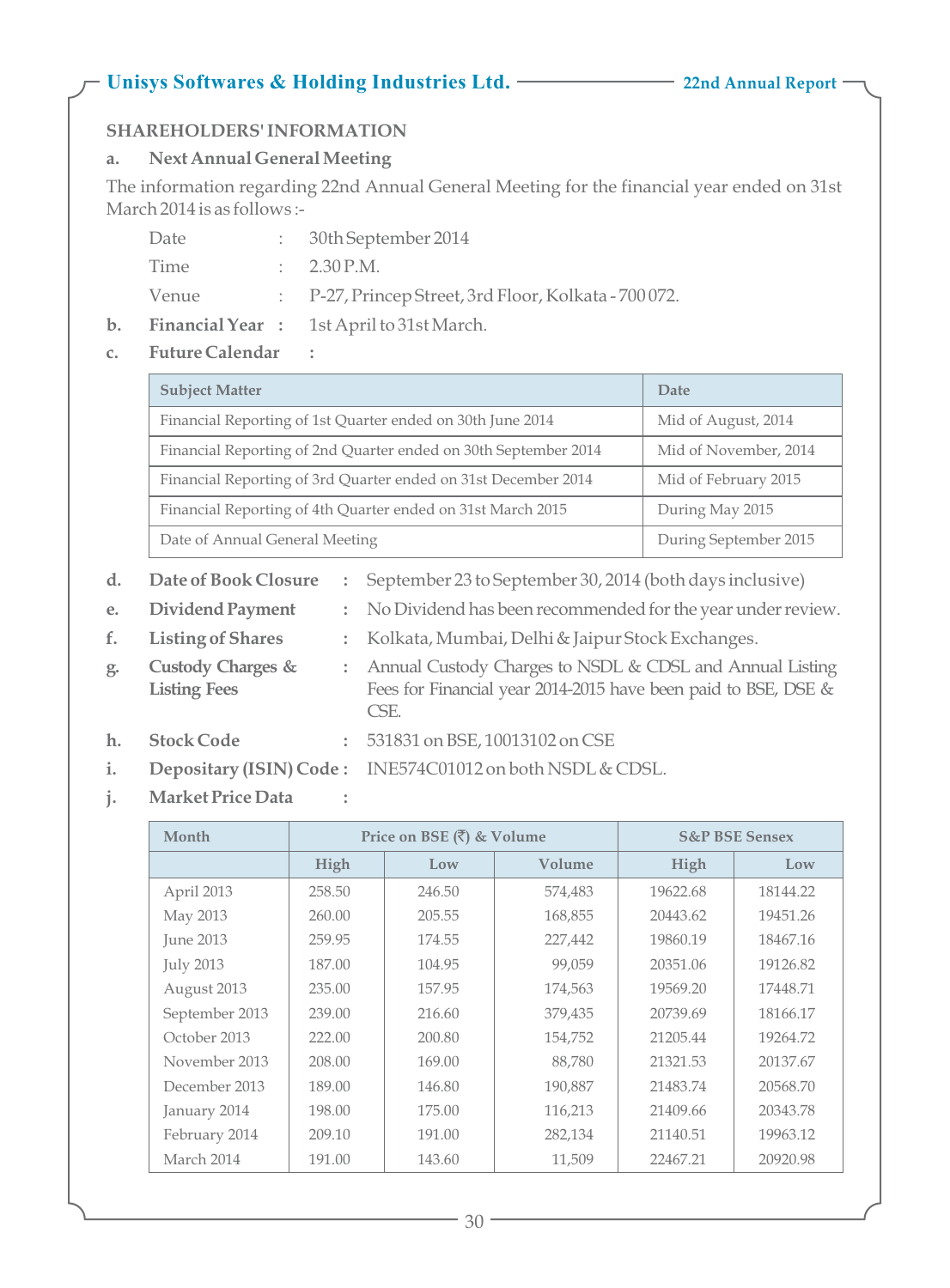#### **k. Registrar & Share Transfer Agent.**

M/s. Purva Sharegistry (India) Pvt. Ltd. has been appointed as Registrar & Share Transfer Agent for all work relating to share registry in terms of both physical and electronic mode. All transfer, transmission, request related to correspondence/queries, intimation of change of address etc. should be addressed to our RTA directly at the following Address :

#### **M/s. Purva Sharegistry (India) Pvt. Ltd.**

9, Shiv Shakti Ind. Estate, Ground Floor, J. R. Boricha Marg, Lower Parel, Mumbai-400 011 Tel : 022-2301 6761 / 2301 8261, Fax : 022-2301 2517, Email : purvashr@mtnl.net.in Website : www.purvashare.com

#### **l. Share Transfer Systems**

The Share transfer is processed by the Registrar & Share Transfer Agent, M/s. Purva Sharegistry (India) Pvt. Ltd. and approved by Share Transfer Committee, if the documents are complete in all respects, within 21 days from the date of lodgment.

#### **m. Shareholding Pattern as on 31st March 2014**

| <b>Categories</b>                         | No. of Shares Held | % of Shareholding |
|-------------------------------------------|--------------------|-------------------|
| Promoters, Directors & Relatives & Person | 5559400            | 24.17             |
| acting in concert                         |                    |                   |
| Indian Bank                               | 100                | 0.00              |
| Trust                                     | 100                | 0.00              |
| NRI/OCBS                                  | 733                | 0.00              |
| Private Corporate Bodies                  | 13042795           | 56.71             |
| <b>Indian Public</b>                      | 4250148            | 18.48             |
| Hindu Un-divided Families                 | 146863             | 0.64              |
| <b>Clearing Members</b>                   | 61                 | 0.00              |
| Total                                     | 23000200           | 100.00            |

#### **n. Distribution of Shareholding as on 31st March 2014**

| No. of Equity<br><b>Shares Held</b> | No. of Share<br><b>Holders</b> | $\%$ of Total<br><b>Holders</b> | Total No. of<br><b>Shares Held</b> | $\%$ of Total<br>Holding |
|-------------------------------------|--------------------------------|---------------------------------|------------------------------------|--------------------------|
| $1 - 500$                           | 1044                           | 80.37                           | 186997                             | 0.81                     |
| 501-1000                            | 51                             | 3.93                            | 41187                              | 0.18                     |
| 1001-2000                           | 14                             | 1.08                            | 21891                              | 0.10                     |
| 2001-3000                           | 5                              | 0.38                            | 12813                              | 0.06                     |
| 3001-4000                           | 6                              | 0.46                            | 23072                              | 0.10                     |
| 4001-5000                           | 6                              | 0.46                            | 28525                              | 0.12                     |
| 5001-10000                          | 20                             | 1.54                            | 152908                             | 0.66                     |
| 10001 and Above                     | 153                            | 11.78                           | 22532807                           | 97.97                    |
| Total                               | 1299                           | 100.00                          | 23000200                           | 100.00                   |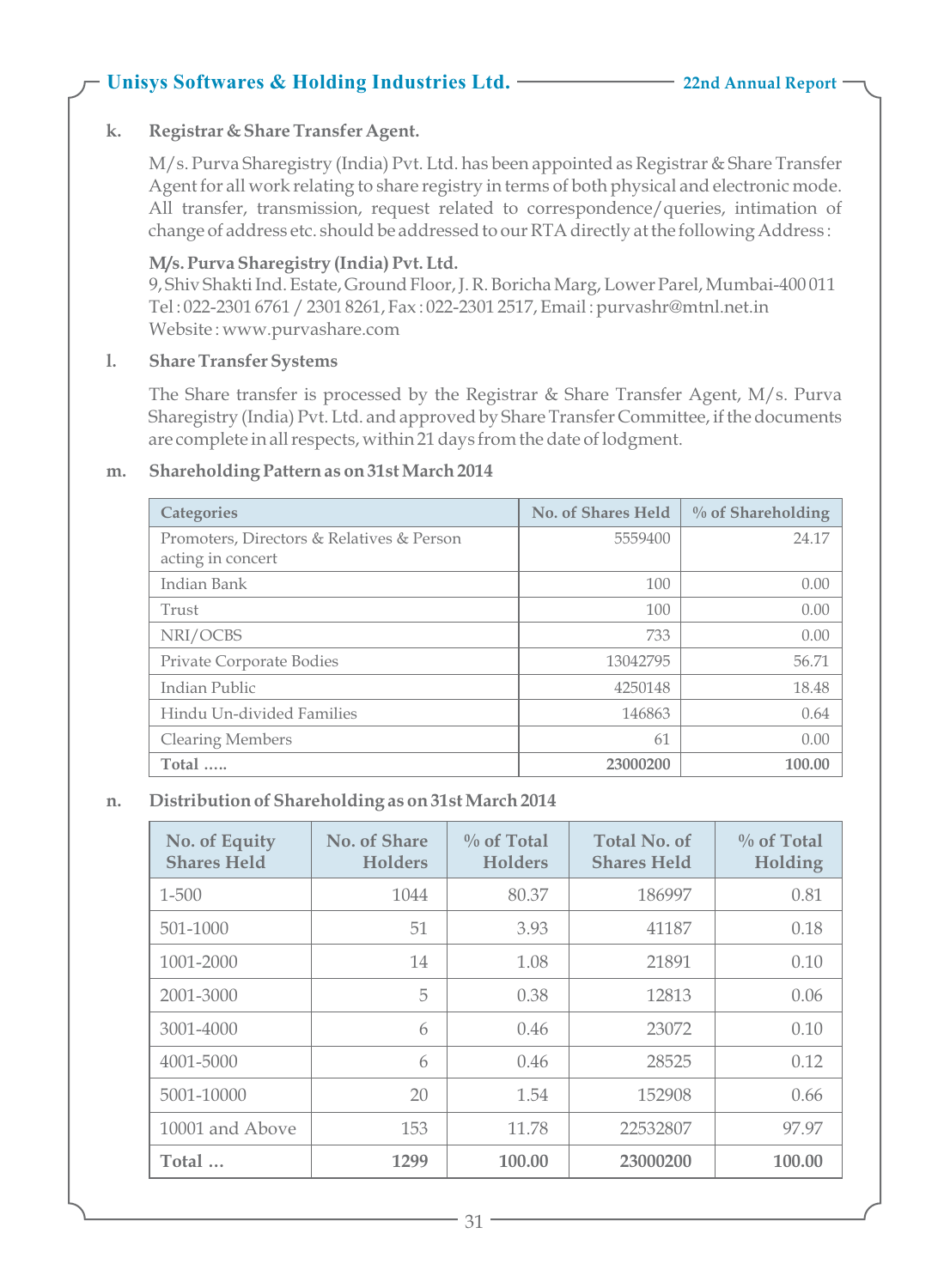#### **o. Dematerialization of Shares & Liquidity**

The Company's Equity Shares are in Demat trading segment and the Company had established connectivity with both NSDL & CDSL by signing the necessary agreements.

#### **Procedures for dematerialization / re-materialization of Equity Shares:-**

Shareholders seeking demat / remat of their shares need to approach their Depository Participants (DP) with whom they maintain a demat account. The DP will generate an electronic request and will send the physical share certificates to Registrar and Share Transfer Agents of the Company. Upon receipt of the request and share certificates, the Registrar will verify the same. Upon verification, the Registrar will request NSDL/CDSL to confirm the demat request. The demat account of the respective share holder will be credited with equivalent number of shares. In case of rejection of the request, the same shall be communicated to the shareholder.

In case of remat, upon receipt of the request from the shareholder, the DP generates a request and verification of the same is done by the Registrar. The Registrar then requests NSDL or CDSL to confirm the same. Approval of the Company is being sought and equivalent numbers of shares are issued in physical form to the shareholder. The share certificates are dispatched within 21 days from the date of issue of Shares.

The Shares of Company are listed on Calcutta, Mumbai, Delhi & Jaipur Stock Exchanges. 87.37% of the Company's Equity Share Capital held under Public category has been dematerialized up to 31st March 2014.

#### **p. Nomination**

Individual Shareholders holding shares singly or jointly in physical form can nominate a person in whose name the shares shall be transferable in case of death of the registered shareholder(s). Nomination facility in respect of shares held in electronic form is also available with the depository participants as per the bye-laws and business rules applicable to NSDL and CDSL. Nomination form SH-13 ([Pursuant to section 72 of the Companies Act, 2013 and rule 19(1) of the Companies (Share Capital and Debentures) Rules 2014] can be obtained from the Company's Registrar and Share Transfer Agent. It is also available on Public domain.

#### **q. Requirement of PAN Card in case of Transfer of Shares in Physical Form**

Pursuant to SEBI Circular, the shareholders holding shares in physical form are requested to submit self certified copy of PAN at the time of sending their request for share transfer/transmission of name/transposition of name.

#### **r. For the Attention of Shareholders holding shares in electronic form**

Shareholders holding shares in electronic mode should address all their correspondence to their respective Depository Participants (Dps).

#### **s. Electronic Clearing Service**

The Securities and Exchange Board of India (SEBI) has made it mandatory for all companies to use the bank account details furnished by the Depositories for depositing dividends. Dividend will be credited to the Members' bank account through NECS wherever complete core banking details are available with the Company. In case where the core banking details are not available, dividend warrants will be issued to the Members with bank details printed thereon as available in the Company's records. This ensures that the dividend warrants, even if lost or stolen, cannot be used for any purpose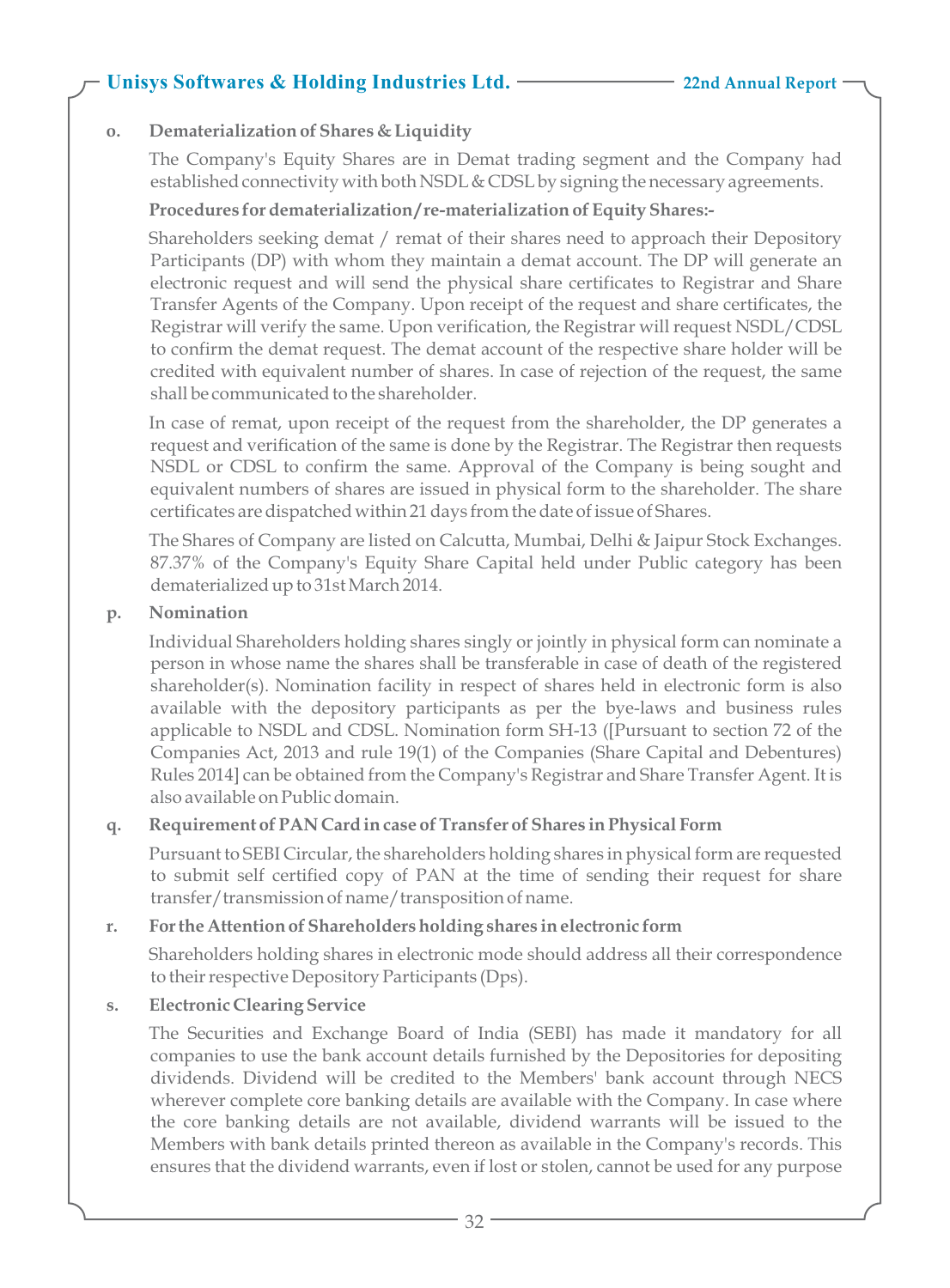other than for depositing the money in the accounts specified on the dividend warrants and ensures safety for the investors. The Company complies with the SEBI requirement.

#### **t. Service of Documents through Electronic Mode**

As a part of Green Initiatives, the members who wish to receive the notice/documents through e-mail, may kindly intimate their e-mail address to the Company's Registrar and Share Transfer Agent, Purva Sharegistry (India) Pvt. Ltd. to their dedicated e-mail id i.e., "purvashr@mtnl.net.in."

#### **u. Green initiatives in Corporate Governance to receive documents through email by registering your email address :**

The Ministry of Corporate Affairs (MCA) has taken a "Green initiative in the Corporate Governance" by providing an opportunity to the shareholders to register their email address with Company and changes therein from time to time.

The Company will send notices/documents such as Annual Reports and notices by email to the shareholders registering their email address. To support this laudable move of the Government, the members who have not registered their email address, so far, are requested to do so at the earliest, in respect of demat holding through the respective Depository Participant (DP) and in respect of physical holding through the Registrar and Share Transfer Agent (RTA) M/s. Purva Sharegistry (India) Pvt. Ltd.

While every notice/document will be sent through email address registered with the Company, in case you desire to receive any notice/document in physical form, please intimate by email and the same shall be sent to your address registered with the Company/DP.

We solicit your patronage and support in joining hands with the Company to implement the e-governance initiative.

#### **v. Details on use of Public Funds obtained in the last three years :**

No Fund was being raised during last three years.

**w. Investors Correspondence**

Shareholders can contact the following Officials for secretarial matters of the Company :-

Mr. Dhruva Narayan Jha - unisys.softwares@gmail.com

**x. Outstanding GDR/ADRs/Warrants or any convertible instruments, conversion data likely impact on Equity :**

Not Applicable.

#### **y. Code of Conduct**

The Board of Directors of the Company has laid down Code of Conduct for Directors and for Senior Management & Employees. All Board Members and Senior Management have affirmed compliance with the Code of Conduct for the year under review. Declaration to this effect signed by the Managing Director & Chief Executive Officer is annexed to this report.

#### **z. Address for Correspondence**

75C Park Street, Basement, Kolkata-700 016 Tel : +91-33-22299198 & 22295359; Fax : +91-33-22349712, Email : unisys.softwares@gmail.com; URL : www.unisyssoftware.com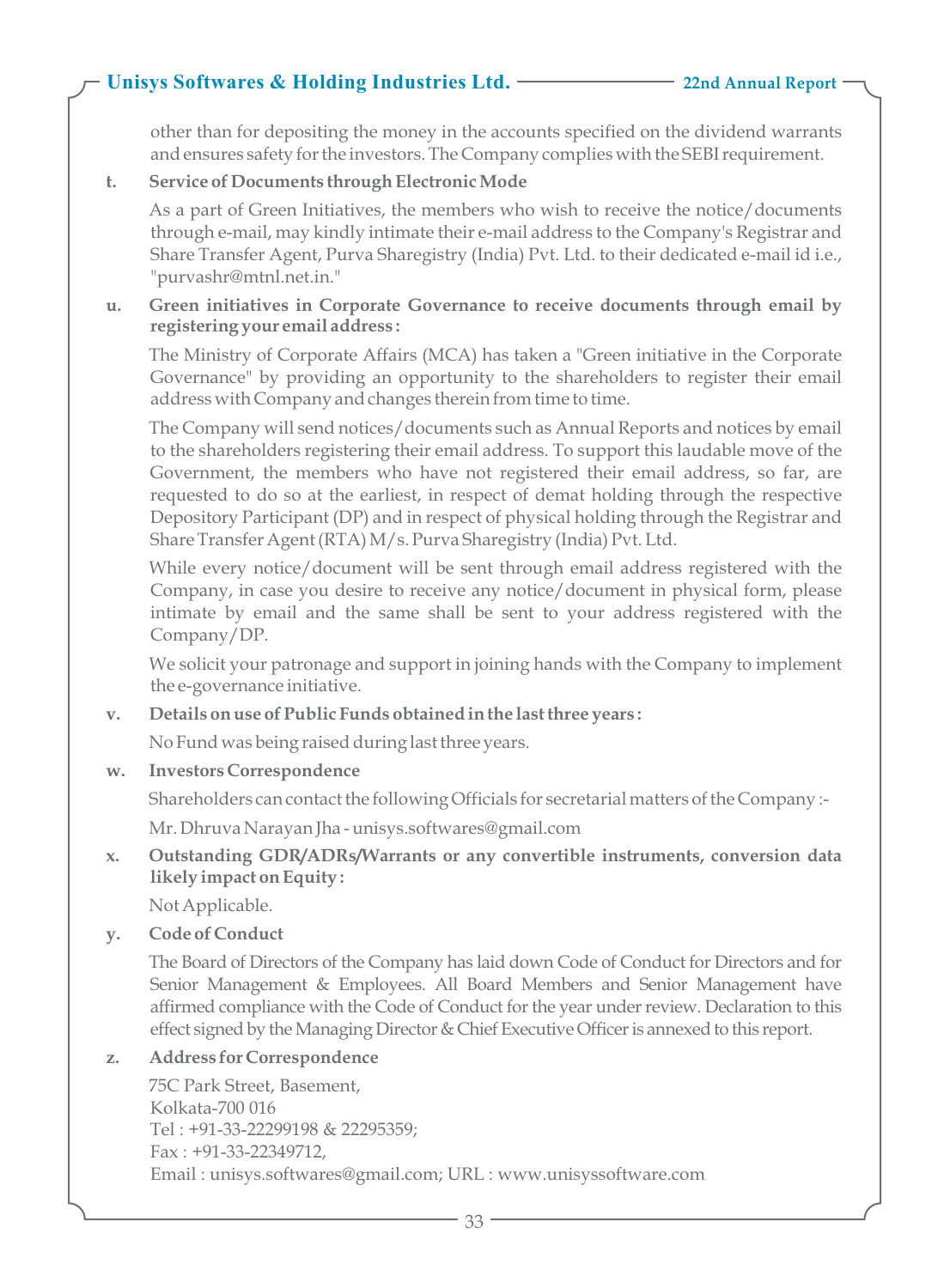#### **Chairman & Managing Director's Declaration on Code of Conduct**

As required by Clause 49 of Listing Agreement, the Managing Director and CEO's Declaration for Code of Conduct is given below:

The Members of

#### **Unisys Softwares & Holding Industries Limited**

- (a) We have reviewed financial statements and the cash flow statement for the year and that to the best of our knowledge and belief:
	- (i) these statements do not contain any materially untrue statement or omit any material fact or contain statements that might be misleading;
	- (ii) these statements together present a true and fair view of the company's affairs and are in compliance with existing accounting standards, applicable laws and regulations.
- (b) There are, to the best of our knowledge and belief, no transactions entered into by the company during the year which are fraudulent, illegal or violative of the company's code of conduct.
- (c) We accept responsibility for establishing and maintaining internal controls for financial reporting and that we have evaluated the effectiveness of internal control systems of the company pertaining to financial reporting and we have disclosed to the auditors and the Audit Committee, deficiencies in the design or operation of such internal controls, if any, of which we are aware and the steps we have taken or propose to take to rectify these deficiencies.
- (d) We have indicated to the auditors and the Audit committee
	- (i) significant changes in internal control over financial reporting during the year;
	- (ii) significant changes in accounting policies during the year and that the same have been disclosed in the notes to the financial statements; and
	- (iii) instances of significant fraud of which we have become aware and the involvement therein, if any, of the management or an employee having a significant role in the company's internal control system over financial reporting.
- (e) We further declare that all Board Members and Senior Managerial Personnel have affirmed compliance with the Code of Conduct for the current Financial Year.

For **Unisys Softwares & Holding Industries Ltd. S/d-Jagdish Prasad Purohit** (DIN : 00083125) Chairman & Managing Director

#### --------------------------------------------------------------------------------------------------------------------------- **ANNUAL CERTIFICATE UNDER CLAUSE 49(I)(D) OF THE LISTING AGREEMENT WITH THE STOCK EXCHANGES**

I, Jagdish Prasad Purohit, Chairman & Managing Director of the M/s. Unisys Softwares & Holding Industries Limited declare that all Board Members and Senior Management of the Company have affirmed compliance with the Code of Conduct during the year ended 31st March 2014.

> For **Unisys Softwares & Holding Industries Ltd. S/d-Jagdish Prasad Purohit** (DIN : 00083125) Chairman & Managing Director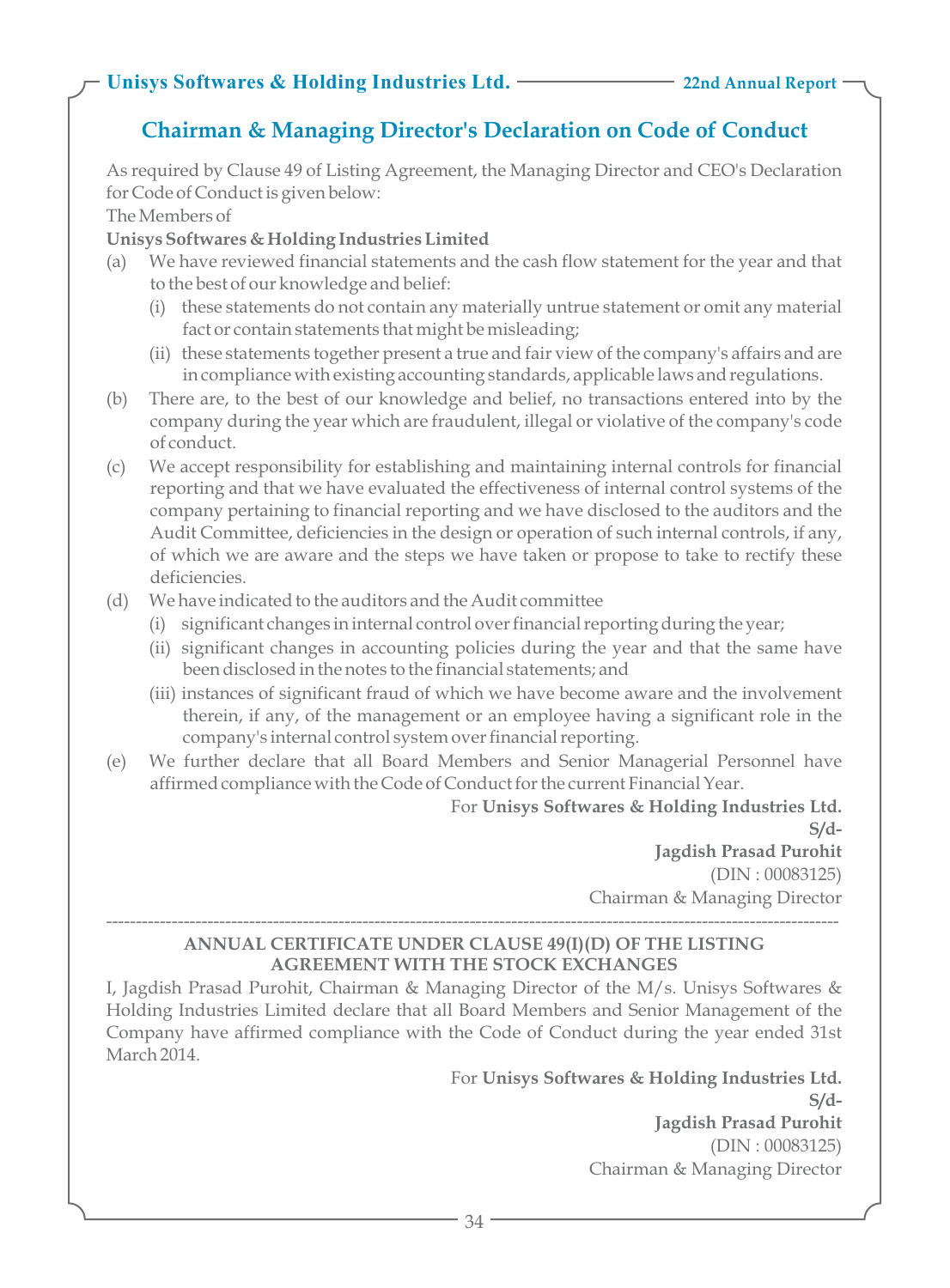#### **Secretarial Compliance Report**

The Board of Directors,

**Unisys Softwares & Holding Industries Limited**

Kolkata

We have examined the registers, records, books and papers of M/s. Unisys Softwares & Holding Industries Limited as required to be maintained under the Companies Act, 1956, (hereinafter referred to as "The Act"), the rules made there under the Act and amended thereto from time to time and includes Companies Act, 2013 as applicable (hereinafter referred to as 2013 Act) and also the provisions contained in the Memorandum of Association and Articles of Association of the Company for the year ended 31st March 2014. In our opinion and to the best of our information and according to the examinations carried out by and explanations furnished to us by the company, its officers and agents, we certify that in respect of the aforesaid financial year -

- 1. The Company has kept and maintained all registers and records as per Annexure "A" to this certificate, as per the provisions of the Companies Act 1956 (the Act) and the rules made there under and all entries therein have been duly recorded during the year.
- 2. The Company has filed the forms and return as stated in Annexure "B" to this certificate, with the Registrar of Companies or other authorities within the time prescribed under the Act and the rules made there under.
- 3. The Company has given proper notice along with the agenda for convening of Board Meeting, Committee Meetings and Annual General Meetings during the year.
- 4. The proceedings of the Meetings were properly recorded in the Minutes Books during the year.
- 5. The Board of Directors of the Company is duly constituted during the year.
- 6. The Company has obtained all the necessary approvals from the Board and Shareholders as required by the Act during the year.
- 7. The Company has not accepted any Deposit in terms of Section 58A of the Act read with Companies (Acceptance of Deposit) Rules, 1975 during the year.
- 8. The Company has closed its Register of Members from 20th September 2013 to 27th September 2013 (both days inclusive) during the financial year and necessary compliance of section 154 of the Act has been made.
- 9. The Company has not declared dividend and hence requirements regarding payment of Dividend is not required in compliance with the provisions of section 205 of the Act.
- 10. The Company has not paid remuneration to Managing Director of the Company during the year in terms of section 198, 269, 309 read with Schedule XIII of the Act.
- 11. The Company has not appointed any sole selling agent in terms of section 294 of the Act during the year.
- 12. The Company has not advanced any loans to its Directors or persons or firms or Companies referred to under section 295 of the Act during the year.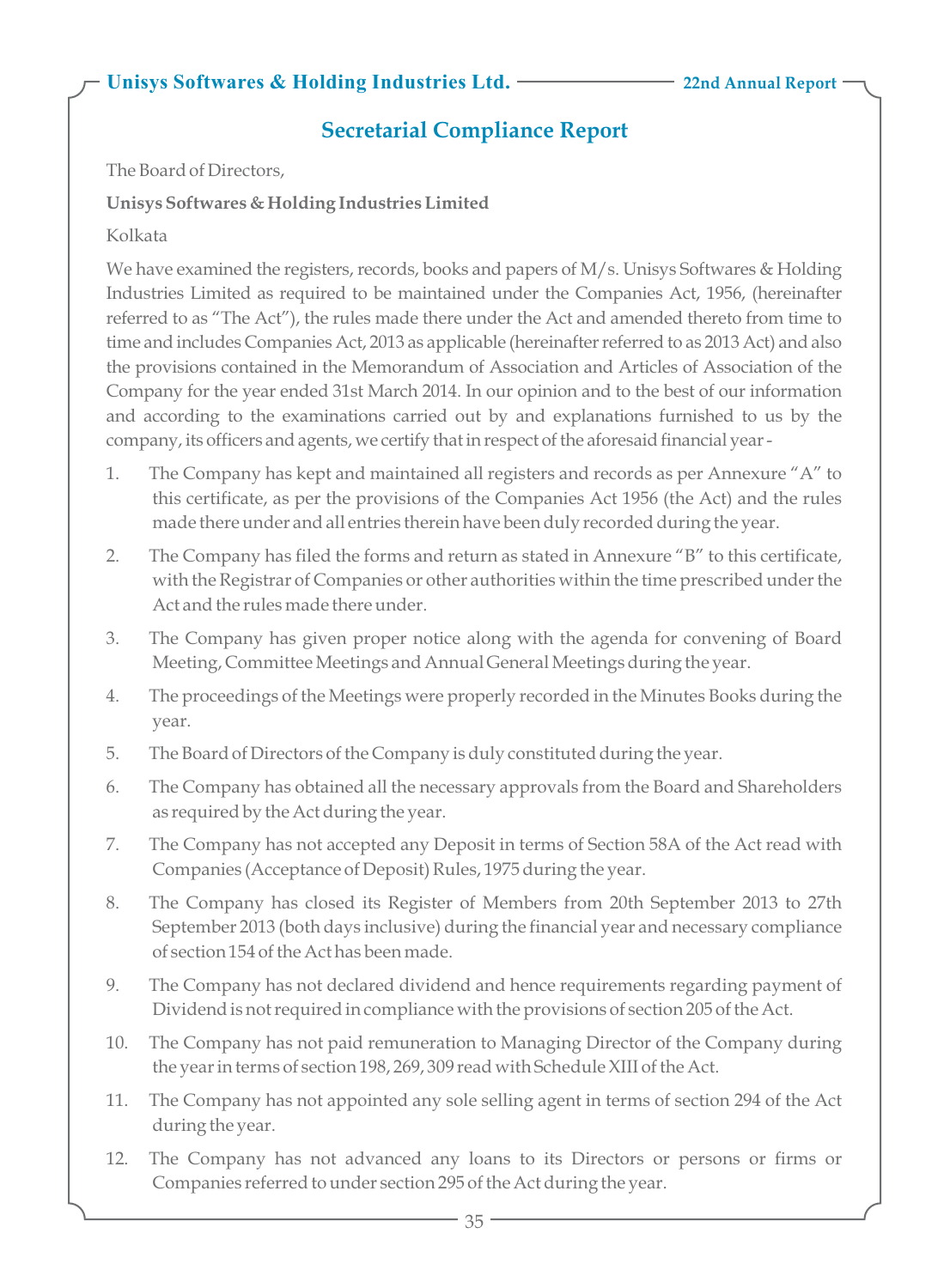- 13. The Company has not entered into any transactions, which falls under section 297 of the Act during the year.
- 14. The Directors have disclosed their interest in other firms / Companies to the Board of Directors pursuant to the provisions section 184 of the Act.
- 15. The Company has not appointed any person as a place of profit in terms of section 188 of the Act during the year.
- 16. The Company has not issued any duplicate share certificate during the financial year.
- 17. The Company has complied with the provisions of section 186 of the Act.

#### 18. The Company :

- a) has delivered all the Share Certificates on lodgment thereof for transfer/transmission or any other purpose in accordance with the provisions of the Act;
- b) Was not required to deposit amount in a separate Bank Account as the Company has not declared Dividend during the year.
- c) Was not required to post warrants to members of the Company within the required time as the Company has not declared Dividend during the year.
- d) Was not required to transfer any amount to Investor Education and Protection Fund.
- e) Has duly complied with the requirement of section 134 of the Act.
- 19. The Board of Directors of the Company is duly constituted and there was no appointment of Additional Director/s alternate Director/s and Directors to fill the casual vacancy during the financial year.
- 20. The Company was not required to obtain approvals of the Central Government, Company Law Board, Regional Director, Registrar or such other authorities as prescribed under the various provisions of the Act.
- 21. The Company has not issued any Equity Shares under section 81(1A) of Companies Act 1956 and as per SEBI ICDR Regulations during the financial year.
- 22. The Company has not bought back any share during the financial year.
- 23. There was no redemption of preference shares or debentures during the financial year.
- 24. There were no transactions necessitating the Company to keep in abeyance the rights to dividend, rights shares and bonus shares pending registration of transfer of shares.
- 25. As per the information and explanation given, the Company has not invited / accepted any deposits including any unsecured loans falling within the purview of Section 15A during the financial year.
- 26. The Company has not borrowed fund from its Directors, members, public, financial institutions, banks and others during the financial year ending on 31st March 2014.
- 27. The Company has not altered the provisions of the Memorandum with respect to situation of the Company's Registered Office from one state to another during the year under scrutiny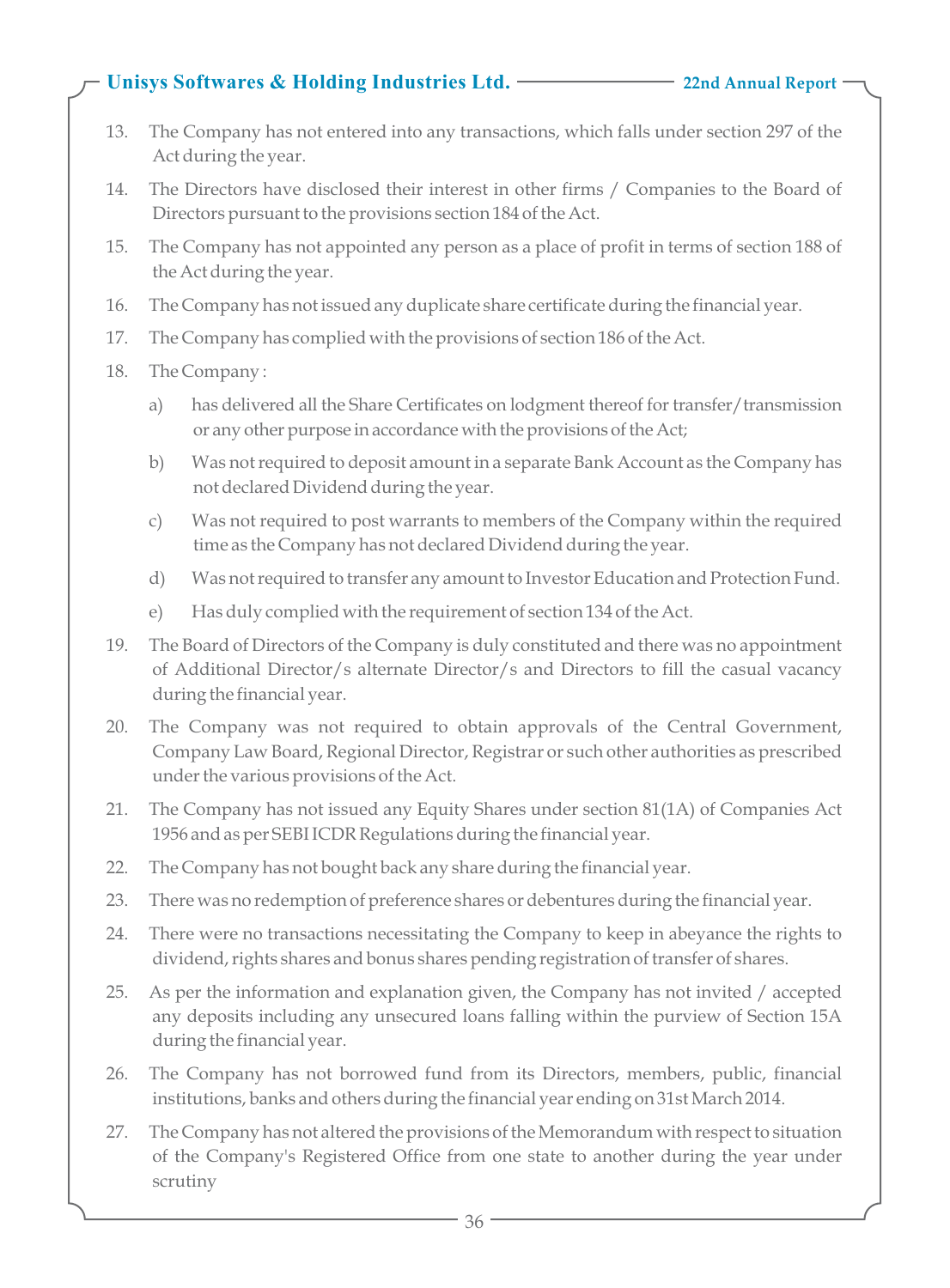- 28. The Company has not altered the provisions of the Memorandum with respect to the objects of the Company during the year under scrutiny.
- 29. The Company has not altered the provisions of the Memorandum with respect to the name of the Company during the year under scrutiny.
- 30. The Company has not altered its Memorandum of Association and Articles of Association in respect to the Share Capital of the Company.
- 31. There was no prosecution initiated against the Company, or Show Cause Notices received by the Company, for offences under the Act.

The Company has not received any money as security from its employees during the financial year 2013-2014.

> For **G. S. Bhide & Associates** Company Secretaries

Place : Mumbai Date : May 29, 2014

> **Gayatri S. Bhide** Proprietor C. P. No. 11816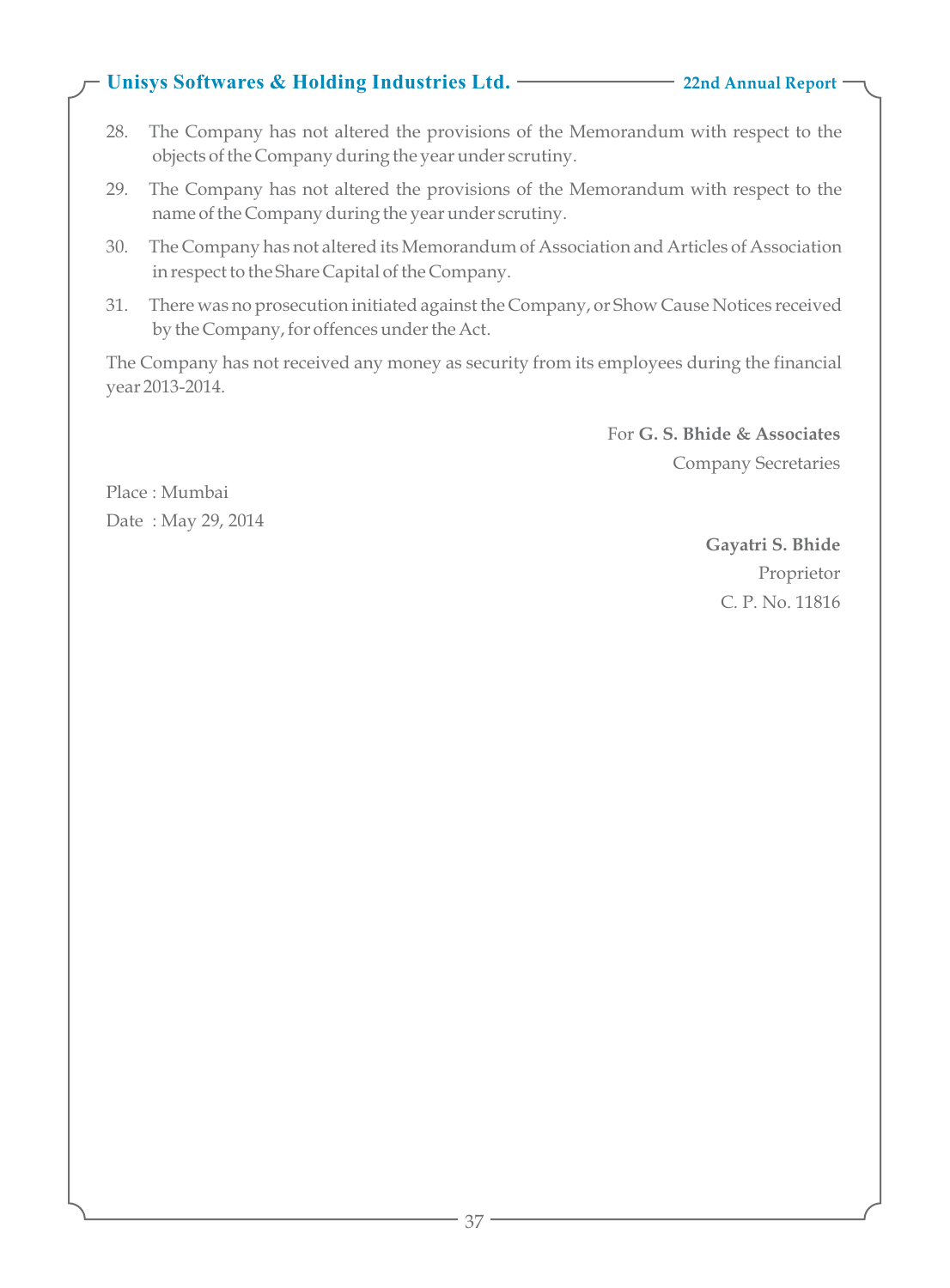#### **Annexure "A"**

Name of the Company : Unisys Softwares & Holding Industries Limited

CIN : L L51909WB1992PLC056742

Financial Year ended : 31st March, 2014

Register as maintained by the Company :-

Statutory Registers :

| <b>Sl. No.</b> | Section under the<br><b>Companies Act, 2013</b> | Name of the Register                                                            |
|----------------|-------------------------------------------------|---------------------------------------------------------------------------------|
|                | 88                                              | <b>Register of Members</b>                                                      |
|                | 94                                              | Copies of Annual Returns                                                        |
| 3.             | 118                                             | Minutes Books for Board / General Meetings                                      |
| 4.             | 189                                             | Register of contracts, companies and firms in which<br>directors are interested |
| 5.             | 170                                             | Register of Directors                                                           |
| $\theta$ .     | 170                                             | Register of Directors' Shareholding                                             |

#### **Annexure "B"**

Forms and Returns as filed by the Company with the Registrar of Companies, Regional Director, Central Government or other Authorities during the financial year ending on 31st March 2014.

| Sr.<br>No. | Form $N$ ./<br><b>Return</b>                                                  | Filed u/s | For                   | Whether filed<br>within<br>prescribed<br>time Yes / No | If delay in filing<br>whether requisite<br>additional Fees paid<br>Yes/No |
|------------|-------------------------------------------------------------------------------|-----------|-----------------------|--------------------------------------------------------|---------------------------------------------------------------------------|
| 1.         | Form 23AC and<br>ACA for the<br>Financial Year<br>ended on 31st<br>March 2013 | 220       | Annual<br>Requirement | No                                                     | Yes                                                                       |
| 2.         | Form 20B for<br>the Financial<br>Year ended 31st<br>March 2013                | 159       | Annual<br>Requirement | Yes                                                    | N. A.                                                                     |

b) Forms and Returns filed with Regional Director : Nil

c) Forms and Returns filed with Central Government or other Authorities : Nil

For **G. S. Bhide & Associates** Company Secretaries

Place : Mumbai Date : May 28, 2014

> **Gayatri S. Bhide** Proprietor C. P. No. 11816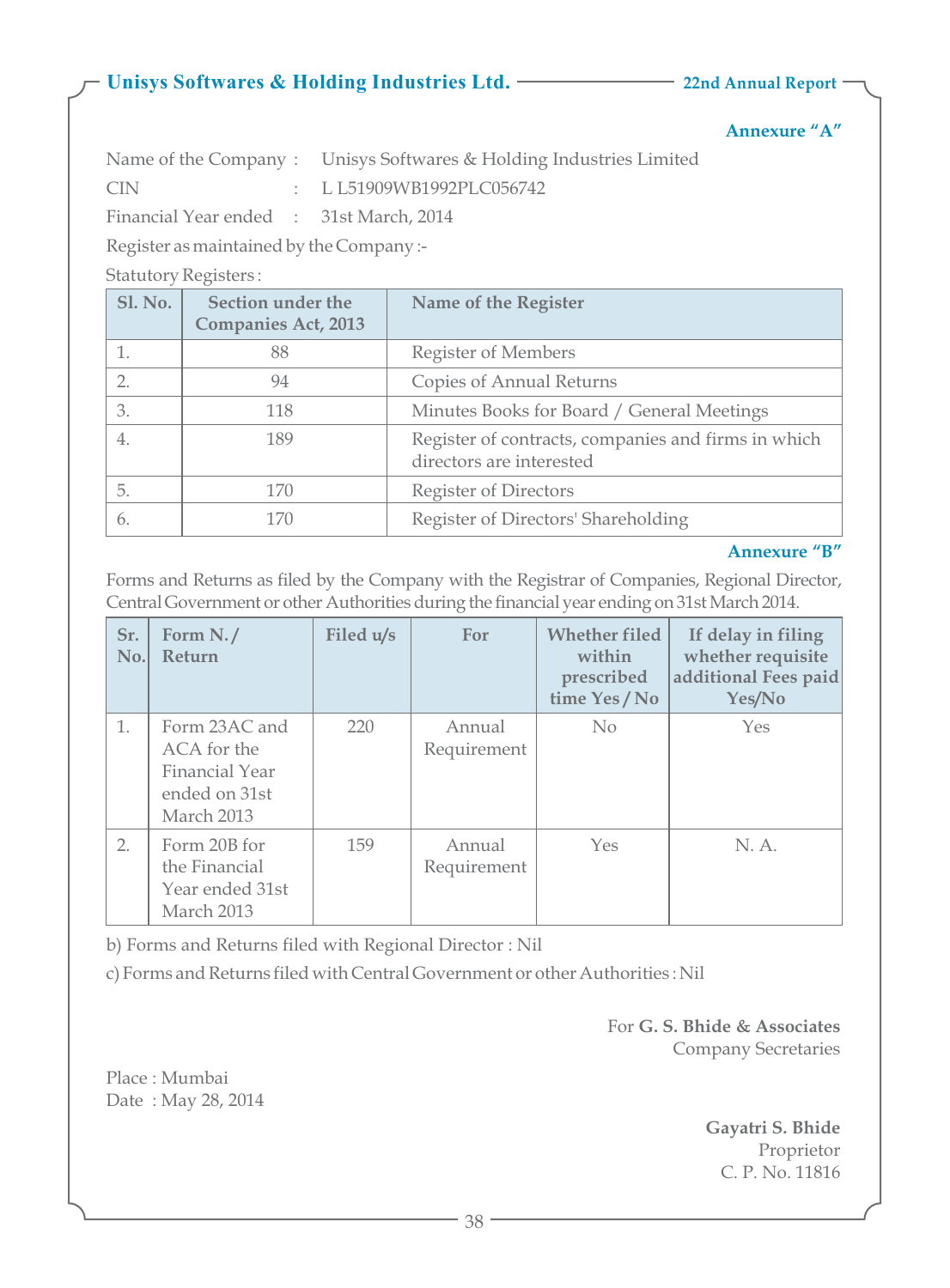#### **AUDITORS' CERTIFICATE ON CORPORATE GOVERNANCE**

To

The Members

#### **M/s. Unisys Softwares & Holding Industries Ltd.**

We have examined the compliance of the conditions of Corporate Governance by M/s. Unisys Softwares & Holding Industries Ltd. (The Company) for the year ended 31st March 2014 as stipulated in Clause 49 of the Listing Agreement of the said Company with all stock exchanges where the Shares of Company are listed.

The compliance of the conditions of Corporate Governance is the responsibility of the Company's management. Our examination was limited to the procedures and implementation thereof, adopted by the Company for ensuring the compliance of the conditions of Corporate Governance. It is neither an audit nor an expression of an opinion on the financial statement of the Company.

In our opinion and to the best of our information and according to the explanations given to us, we certify that the Company has complied with the conditions of Corporate Governance as stipulated in the above-mentioned Listing Agreement.

We state that no investor grievances are pending for a period exceeding one month against the Company as per the records maintained by the Shareholders/Investors Grievances Committee.

We further state that such compliance is neither an assurance as to the future viability of the Company nor the efficiency or effectiveness with the management has conducted the affairs of the Company.

> For **B. S. Kedia & Co.** Chartered Accountants ICAI Registration No. 317159E

Place : Kolkata Date : May 29, 2014

> **Vikash Kedia** Proprietor Membership No.066852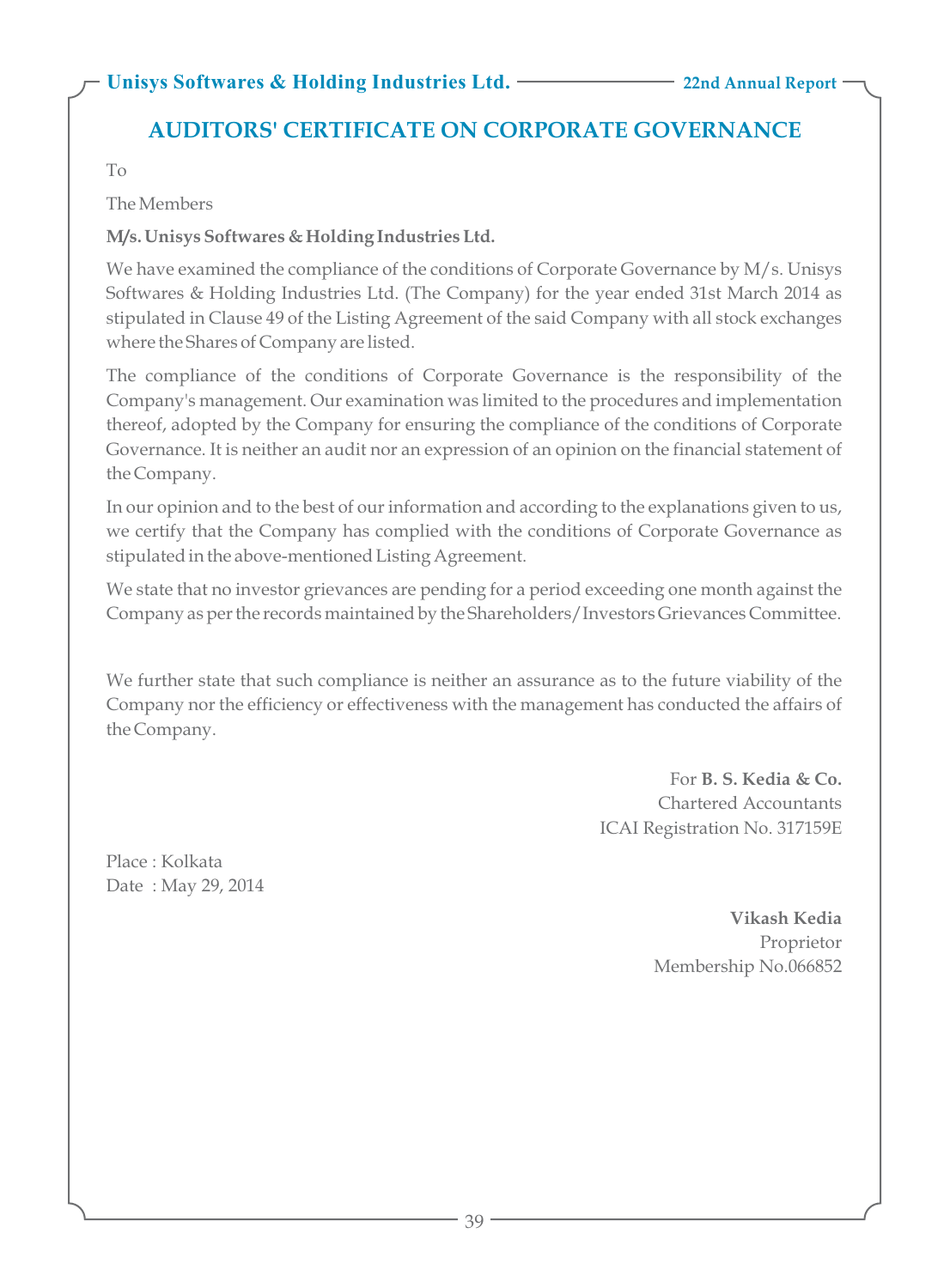#### **Independent Auditors' Report**

#### **To**

#### **The Members of Unisys Softwares & Holding Industries Limited**

#### **Report on the Financial Statements**

We have audited the accompanying financial statements of M/s. Unisys Softwares & Holding Industries Limited, which comprise the Balance Sheet as at 31st March, 2014, the Statement of Profit and Loss and the Cash Flow Statement for the year then ended, and a summary of the significant accounting policies and other explanatory information.

#### **Management's Responsibility for the Financial Statements**

The Company's Management is responsible for the preparation of these financial statements that give a true and fair view of the financial position, financial performance and cash flows of the Company in accordance with the Accounting Standards notified under the Companies Act, 1956 (the Act) read with the General Circular 15/2013 dated 13th September, 2013 of the Ministry of Corporate Affairs in respect of Section 133 of the Companies Act, 2013 and in accordance with the accounting principles generally accepted in India. This responsibility includes the design, implementation and maintenance of internal control relevant to the preparation and presentation of the financial statements that give a true and fair view and are free from material misstatement, whether due to fraud or error.

#### **Auditors' Responsibility**

Our responsibility is to express an opinion on these financial statements based on our audit. We conducted our audit in accordance with the Standards on Auditing issued by the Institute of Chartered Accountants of India. Those Standards require that we comply with the ethical requirements and plan and perform the audit to obtain reasonable assurance about whether the financial statements are free from material misstatement.

An audit involves performing procedures to obtain audit evidence about the amounts and the disclosures in the financial statements. The procedures selected depend on the auditor's judgment, including the assessment of the risks of material misstatement of the financial statements, whether due to fraud or error. In making those risk assessments, the auditor considers the internal control relevant to the Company's preparation and fair presentation of the financial statements in order to design audit procedures that are appropriate in the circumstances. An audit also includes evaluating the appropriateness of accounting policies used and the reasonableness of the accounting estimates made by the Management, as well as evaluating the overall presentation of the financial statements. We believe that the audit evidence we have obtained is sufficient and appropriate to provide a basis for our audit opinion.

#### **Opinion**

In our opinion and to the best of our information and according to the explanations given to us, the financial statements give the information required by the Act in the manner so required and give a true and fair view in conformity with the accounting principles generally accepted in India: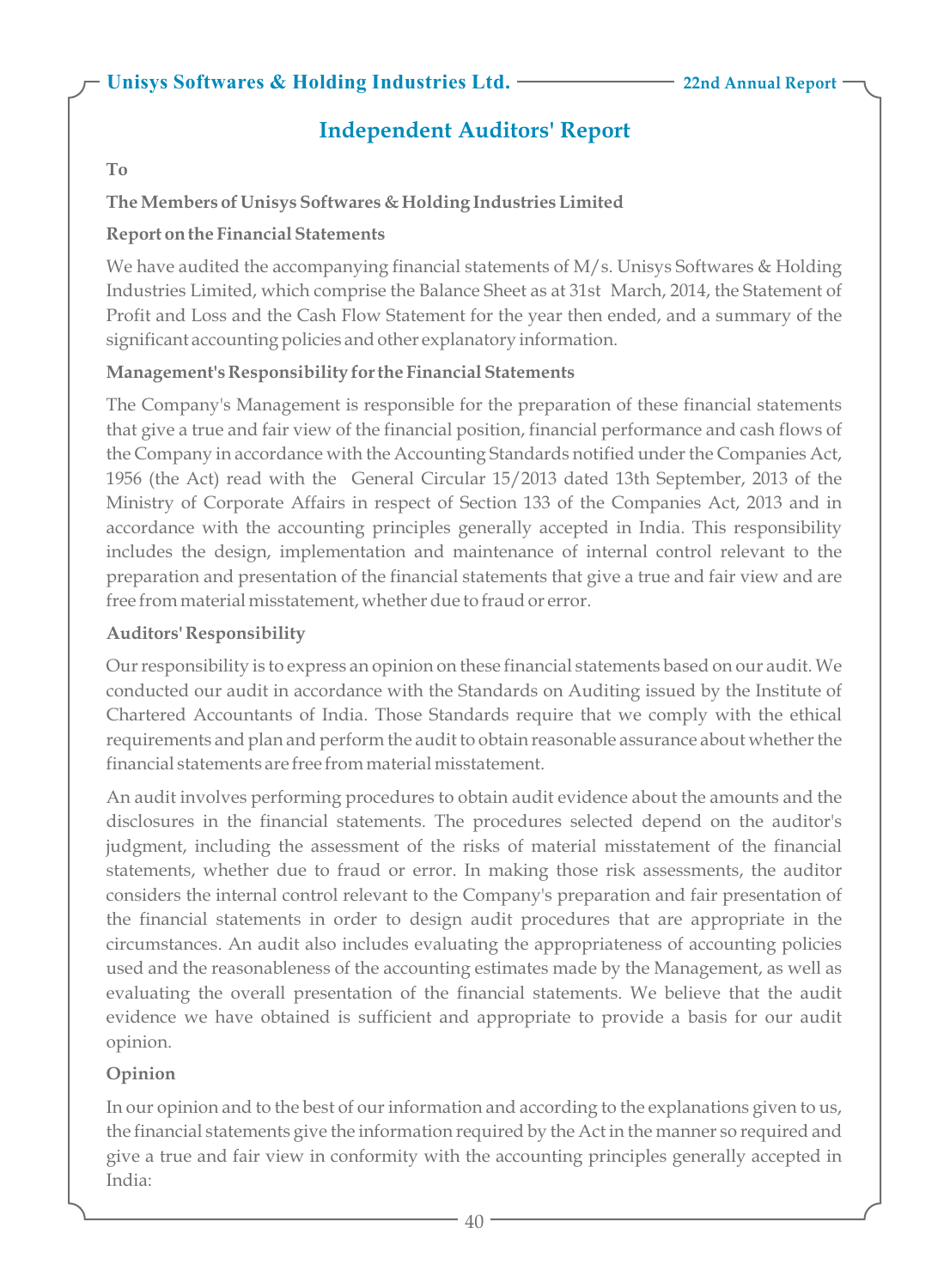- a) in the case of the Balance Sheet, of the state of affairs of the Company as at 31st March, 2014;
- b) in the case of the Statement of Profit and Loss, of the profit of the Company for the year ended on that date, and
- c) in the case of the Cash Flow Statement, of the cash flows of the Company for the year ended on that date.

#### **Report on Other Legal and Regulatory Requirements**

- 1. As required by the Companies (Auditor's Report) Order, 2003("the Order") issued by the Central Government of India in terms of sub-section (4A) of section 227 of the Act, we give in the Annexure a statement on the matters specified in paragraphs 4 and 5 of the Order.
- 2. As required by Section 227(3) of the Act, we report that:
	- (a) We have obtained all the information and explanations which to the best of our knowledge and belief were necessary for the purposes of our audit.
	- (b) In our opinion, proper books of account as required by law have been kept by the Company so far as it appears from our examination of those books.
	- (c) The Balance Sheet, Statement of Profit and Loss, and the Cash Flow Statement dealt with by this Report are in agreement with the books of account.
	- (d) In our opinion, the Balance Sheet, the Statement of Profit and Loss, and the Cash Flow Statement comply with Accounting Standards notified under the Act read with the General Circular 15/2013 dated 13th September, 2013 of the Ministry of Corporate Affairs in respect of Section 133 of the Companies Act, 2013.
	- (e) On the basis of the written representations received from the directors as on 31st March, 2014 taken on record by the Board of Directors, none of the directors is disqualified as on 31st March, 2014 from being appointed as a director in terms of clause (g) of sub-section (1) of section 274 of the Act.

For **B. S. Kedia & Co.** Chartered Accountants ICAI Registration No. 317159E

Place : Kolkata Date : May 29, 2014

> **Vikash Kedia** Proprietor Membership No.066852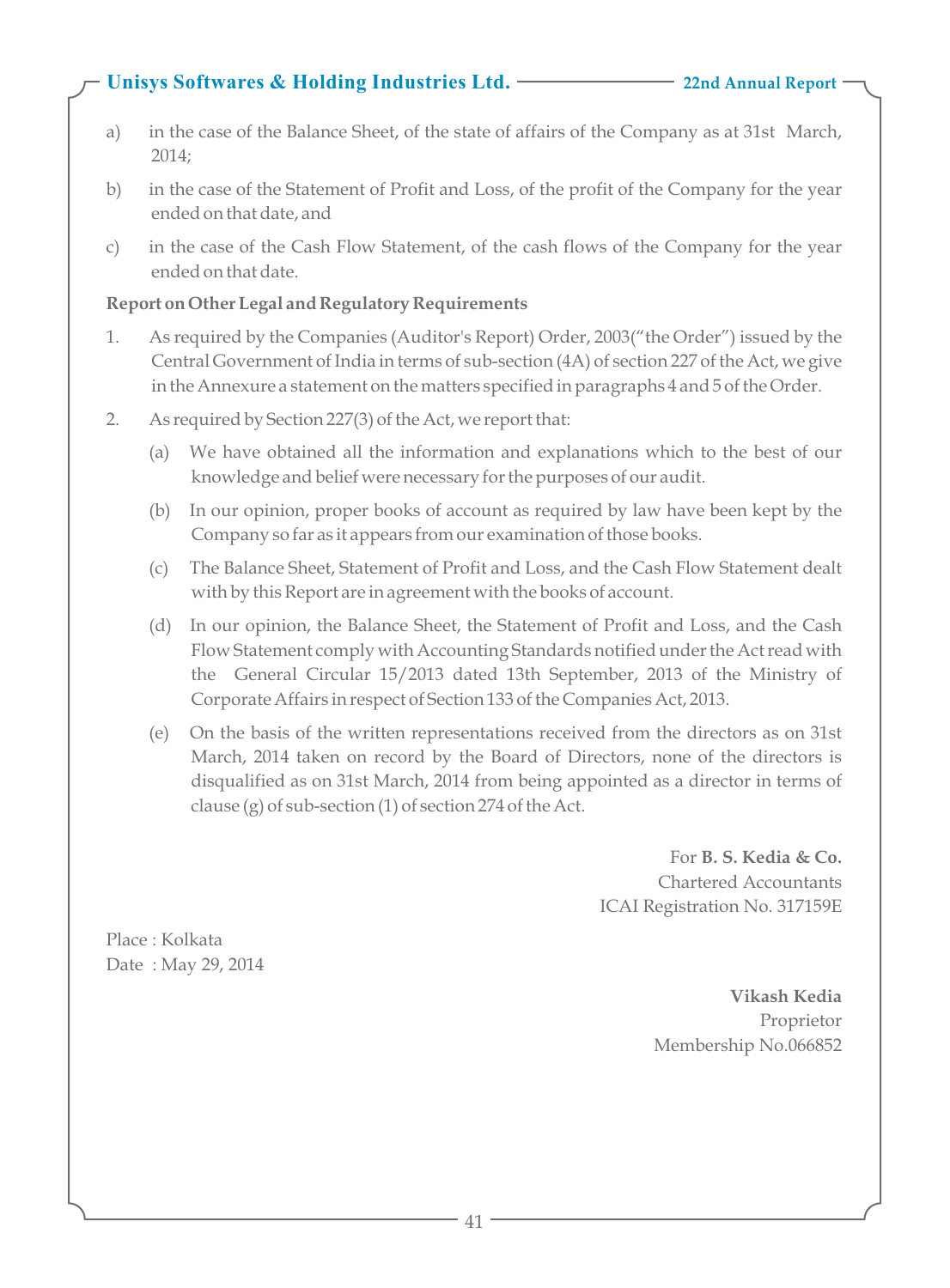#### **Annexure to the Auditors' Report**

(Referred to in Paragraph 1 of our report of even date)

- 1. (a) The Company has maintained proper books of records showing full particulars including quantitative details and situations of fixed assets (i.e. software).
	- (b) Fixed Assets (i.e. Software) have been physically verified by the management during the year. No material discrepancies were noticed on such verification.
	- (c) In our opinion and according to the information and explanation given to us, the Company has not made any substantial disposal during the year.
- 2. The inventory has been physically verified during the year by the management. In our opinion, the frequency of verification is reasonable.
- 3. The procedures of physical verification of inventories followed by the management are reasonable and adequate in relation to the size of the Company and the nature of its business.
- 4. On the basis of our examination of the records of inventory, we are of the opinion that the Company is maintaining proper records of inventory. The discrepancies noticed on verification between the physical stocks and the book records were not material.
- 5. (a) According to the information and explanation given to us and on the basis of records furnished before us, the Company has not granted any loans, secured or unsecured to Companies, firms or other parties covered in the register maintained under section 301 of the Companies Act, 1956.
	- (b) In view of above, Clause 4(iii)(a),(b),(c) and (d) of Companies (Auditors' Report) Order, 2003 are not applicable.
	- (c) According to the information and explanation given to us and on the basis of records furnished before us for the verification, the Company has not taken any loans, secured or unsecured from Companies, firms or other parties covered in the register maintained under section 301 of the Act.
	- (d) In view of above, clause 4(iii)(e), (f) and (g) of Companies (Auditors' Report) Order, 2003 are not applicable.
- 6. In our opinion and according the information & explanations given to us, there are adequate internal control procedures commensurate with the size of the Company and nature of business with regard to purchase and sales. During the course of our Audit, we have not observed any continuing failure to correct major weakness of internal audit.
- 7. (a) In our opinion and according the information & explanations given to us, the particulars of contract or arrangements that were required to be entered in the register maintained under Section 301 of the Companies Act 1956 have been so entered in the said register.
	- (b) In respect of transactions entered exceeding the value of five lac in the register maintained in pursuance of Section 301 of the Companies Act 1956, according to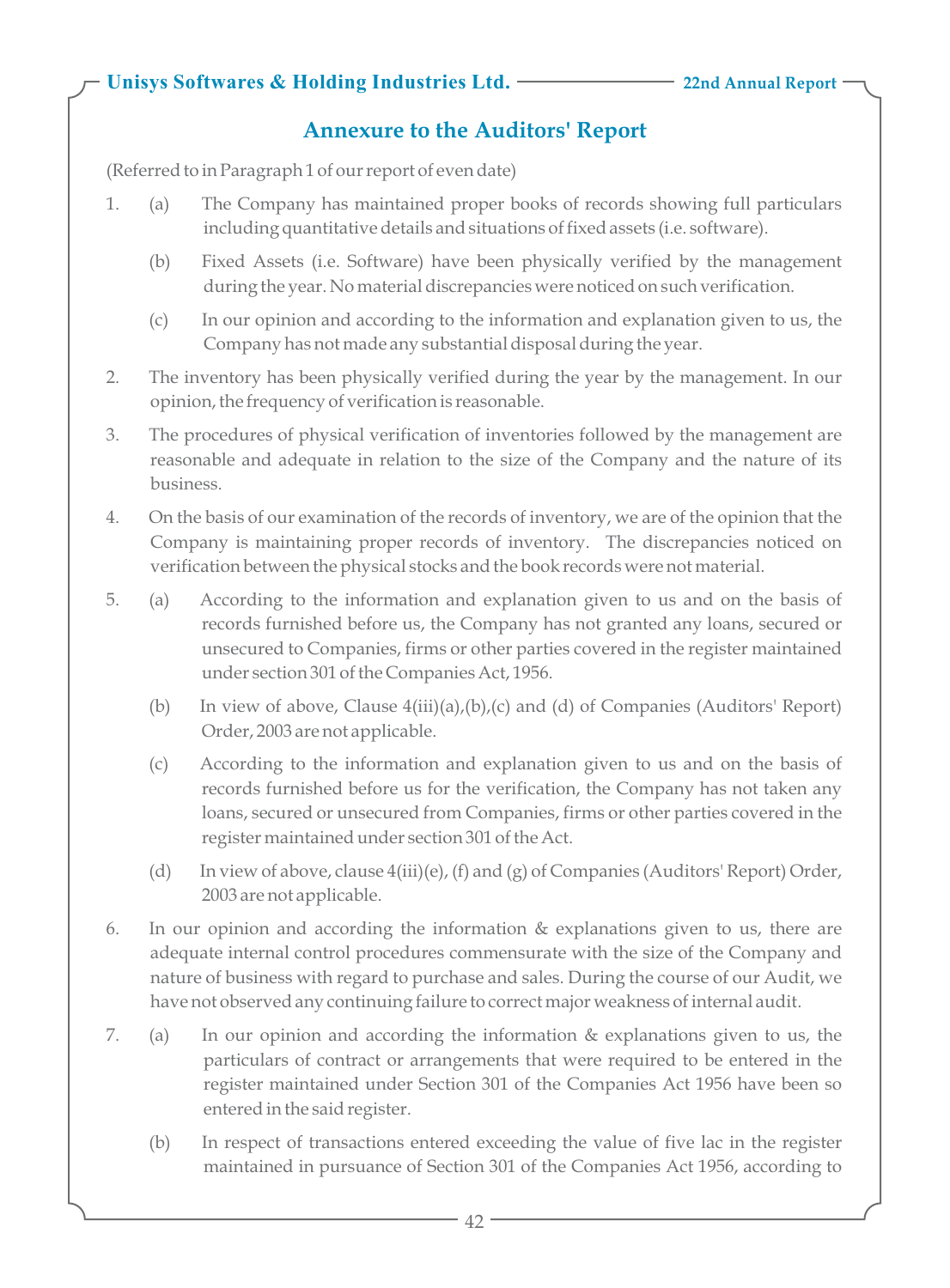information and explanation given to us, the transactions made pursuance of such contracts or arrangements have been made at prices which are prima-facie reasonable having regard to prevailing market prices at the relevant time.

- 8. The Company has not accepted any deposits from the public during the year hence Clause 4(vi) of Companies (Auditors' Report) Order 2003 is not applicable.
- 9. In our opinion, the Company has an internal audit system commensurate with the size and nature of its business.
- 10. We are informed that the Central Government has not prescribed maintenance of cost records under section 209(1)(d) of the Companies Act 1956 in respect of products dealt with by the Company.
- 11. (a) In our opinion and according to the information and explanations given to us, undisputed statutory dues including Provident Fund, Investors' Education & Protection Fund, Employees State Insurance Scheme, Income Tax, Sales Tax, Wealth Tax, Custom Duty, Excise Duty, CESS and any other statutory dues have been regularly deposited in time during the year with appropriate authorities and there are no undisputed statutory dues payable for a period of six months from the date they became payable as at 31st March 2014.
	- (b) According to the information and explanation given to us there are no disputes pending before the authorities in respect of Sales Tax, Income Tax, Custom Duty and CESS.
- 12. The Company does not have accumulated losses as at the end of financial year and has not incurred cash losses in the current financial year and in the immediate preceding financial year.
- 13. According to the records made available to us and information and explanation given to us by the management, the Company has not defaulted in repayment of any dues to financial institutions or banks.
- 14. According to the information and explanations given to us, the Company has not granted any loans & advances on the basis of security by way of pledge of shares, debentures and other securities.
- 15. In our opinion, the Company is not chit fund, nidhi, mutual fund and societies and accordingly clause 4(xiii) of Companies (Auditors' Report) Order, 2003 is not applicable.
- 16. In our opinion and according to the information and explanations given to us, the Company has maintained proper records of transactions and contracts relating to dealing in shares, securities and other investments during the year and timely entries have been made therein. Further, such securities have been held by the Company in its own name or are in the process of transfer in its name, except to the extent of the exemption granted section 49 of the Act.
- 17. In our opinion and according to the information and explanations given to us, the Company has not given guarantees for loans taken by others from Banks & Financial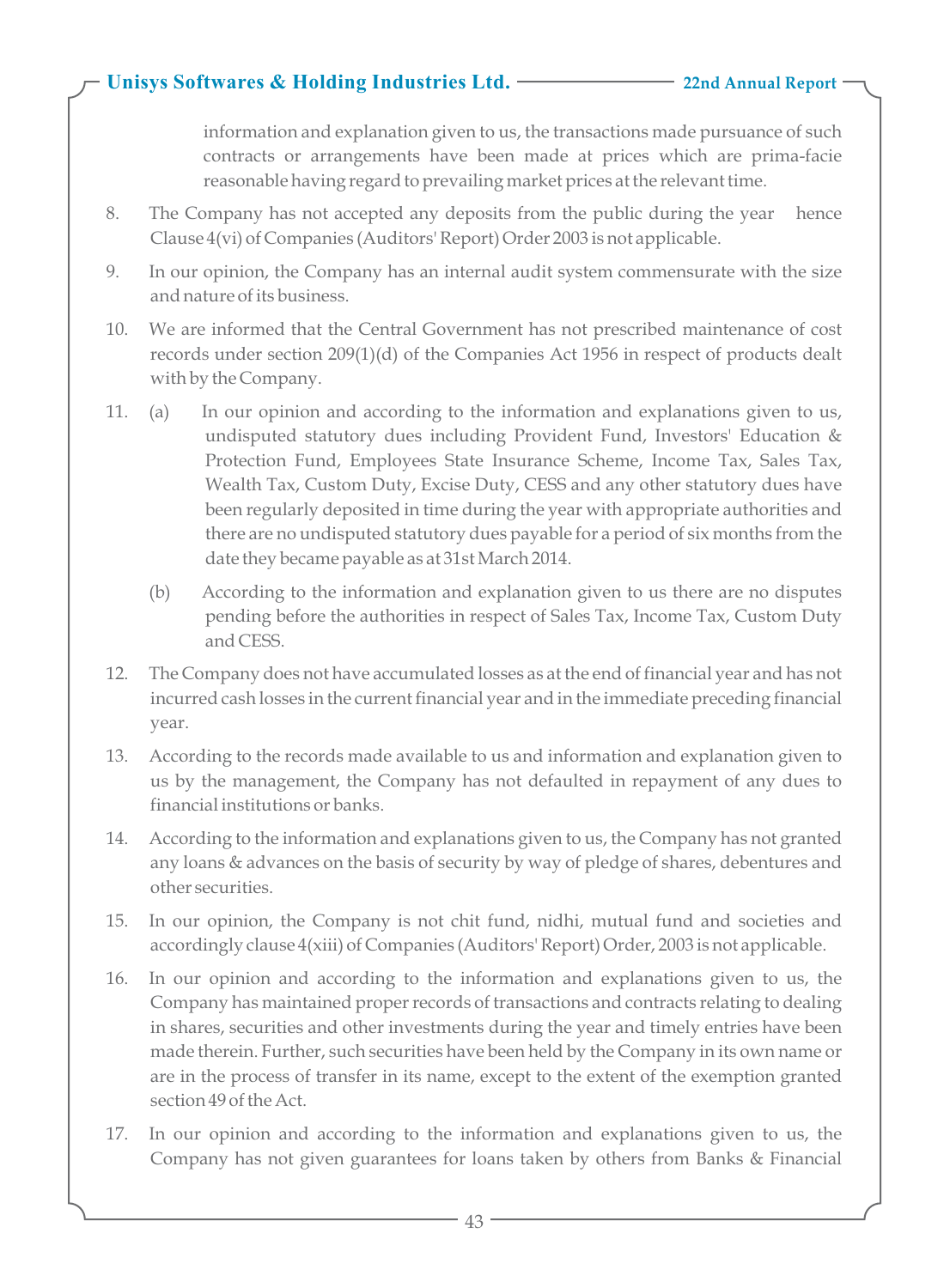Institutions. Accordingly Clause 4(xv) of Companies (Auditors' Report) Order, 2003 is not applicable.

- 18. In our opinion and according to the information and explanations given to us, the Company has not obtained any Term Loan. Accordingly Clause 4(xvi) of Companies (Auditors' Report) Order, 2003 is not applicable.
- 19. According to the information and explanations given to us and on the basis of and overall examination of the Balance Sheet of the Company, no funds raised on short term basis have been utilized for long term investment and vice versa.
- 20. The company has not made preferential allotment of shares to parties and/or to the companies covered in the register maintained under section 301 of the Companies Act 1956. Therefore, the provisions of clause 4(xviii) of the Companies (Auditors Report) Order, 2003 are not applicable to the Company.
- 21. During the period, the Company has not issued unsecured debentures on private placement basis and therefore, the provisions of clause 4(xix) of the Companies (Auditors Report) Order, 2003 are not applicable to the Company.
- 22. The Company has not raised any money through public issue during the year and therefore, the provisions of clause  $4(xx)$  of the Companies (Auditors Report) Order, 2003 are not applicable to the Company.
- 23. During the course of examination of the books and records of the Company, carried out in accordance with generally accepted auditing practices in India, and according to the information and explanation given to us, we have neither come across any instance of fraud on or by the Company noticed or reported during the period nor we have been informed of such instances by the management.

For **B. S. Kedia & Co.** Chartered Accountants ICAI Registration No. 317159E

Place : Kolkata Date : May 29, 2014

> **Vikash Kedia** Proprietor Membership No.066852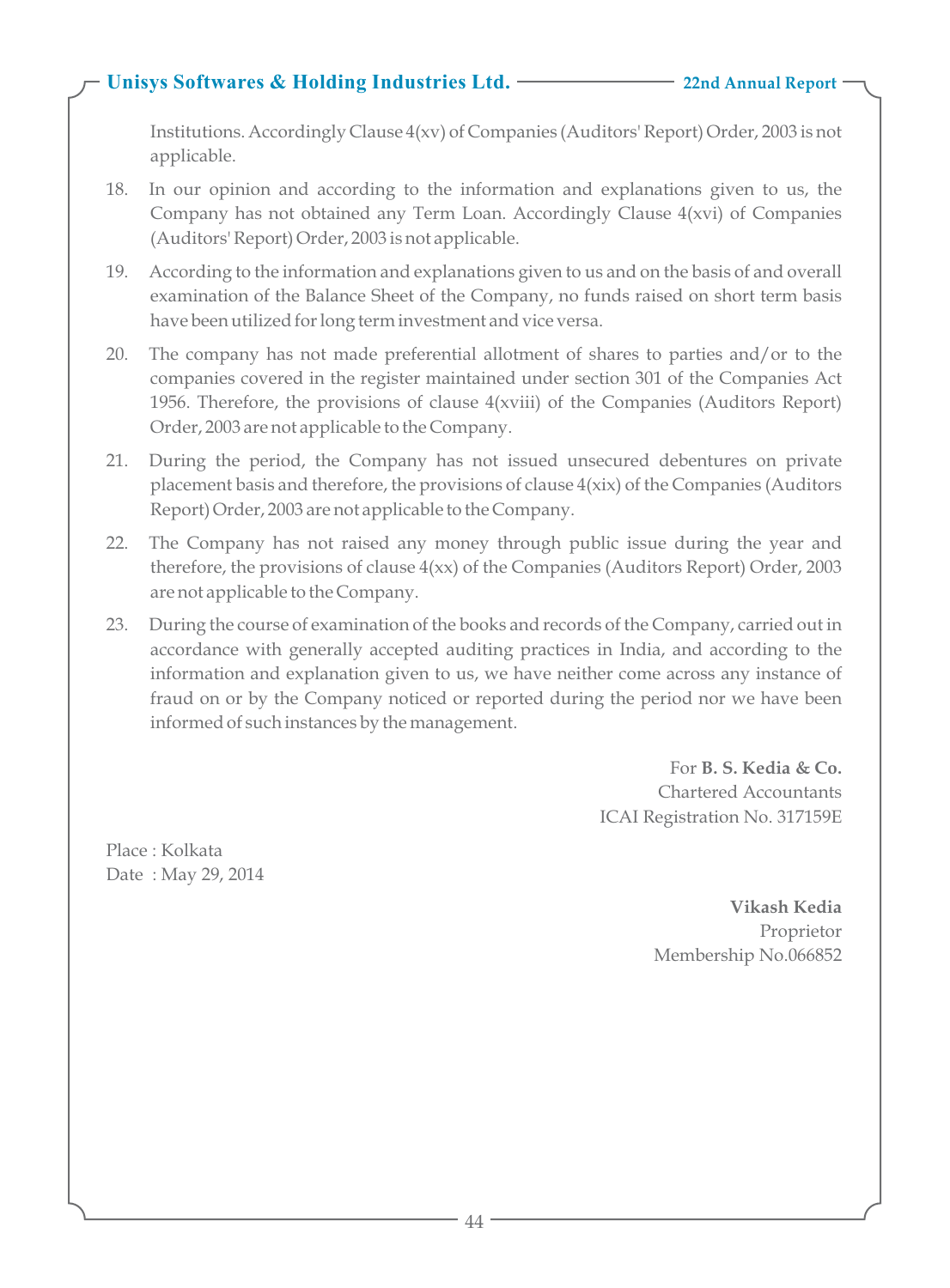#### **BALANCE SHEET AS AT 31st MARCH, 2014**

|                                                                                                                          |                                                             |                                                   | (Amount in $\bar{z}$ )       |
|--------------------------------------------------------------------------------------------------------------------------|-------------------------------------------------------------|---------------------------------------------------|------------------------------|
| <b>PARTICULARS</b>                                                                                                       | Note No.                                                    | 31.03.2014                                        | 31.03.2013                   |
|                                                                                                                          |                                                             | ₹                                                 | ₹                            |
| <b>EQUITY AND LIABILITIES</b>                                                                                            |                                                             |                                                   |                              |
| <b>SHAREHOLDERS' FUNDS</b>                                                                                               |                                                             |                                                   |                              |
| Share Capital                                                                                                            | 2.1                                                         | 230,002,000                                       | 230,002,000                  |
| Reserves and Surplus                                                                                                     | 2.2                                                         | 353,947,624                                       | 348,985,743                  |
|                                                                                                                          |                                                             | 583,949,624                                       | 578,987,743                  |
| <b>NON-CURRENT LIABILITIES</b>                                                                                           |                                                             |                                                   |                              |
| Short Term Borrowing                                                                                                     | 2.3                                                         | 133,259,900                                       |                              |
| <b>CURRENT LIABILITIES</b>                                                                                               |                                                             |                                                   |                              |
| <b>Trade Payables</b>                                                                                                    | 2.4                                                         | 2,420,349,421                                     | 1,179,823,494                |
| Other Current Liabilities                                                                                                | 2.5                                                         | 192,348,874                                       | 799,211,446                  |
| <b>Short-Term Provisions</b>                                                                                             | 2.6                                                         | 3,185,093                                         | 2,002,576                    |
|                                                                                                                          |                                                             | 2,615,883,388                                     | 1,981,037,516                |
| <b>TOTAL</b>                                                                                                             |                                                             | 3,333,092,911                                     | 2,560,025,259                |
| <b>ASSETS</b>                                                                                                            |                                                             |                                                   |                              |
| <b>NON- CURRENT ASSETS</b>                                                                                               |                                                             |                                                   |                              |
| <b>Fixed Assets</b>                                                                                                      | 2.7                                                         | 13,535,186                                        | 20,301,763                   |
| Deferred Tax Assets                                                                                                      | 2.8                                                         | 1,600,037                                         | 1,836,037                    |
| Non-Current Investments                                                                                                  | 2.9                                                         | 1,772,745,678                                     | 1,336,955,684                |
|                                                                                                                          |                                                             | 1,787,880,901                                     | 1,359,093,484                |
| <b>CURRENT ASSETS</b>                                                                                                    |                                                             |                                                   |                              |
| Inventories                                                                                                              | 2.10                                                        | 98,845,104                                        | 55,434,252                   |
| <b>Trade Receivables</b>                                                                                                 | 2.11                                                        | 379,389,107                                       | 192,212,531                  |
| Cash and Bank Balances                                                                                                   | 2.12                                                        | 13,192,571                                        | 1,617,487                    |
| Short-term Loans & Advances                                                                                              | 2.13                                                        | 1,053,785,228                                     | 951,667,505                  |
|                                                                                                                          |                                                             | 1,545,212,010                                     | 1,200,931,774                |
| <b>TOTAL</b>                                                                                                             |                                                             | 3,333,092,911                                     | 2,560,025,259                |
| Signifiicant Accounting Policies and Notes to accounts                                                                   | 1                                                           |                                                   |                              |
| As per our Report of even date<br>For B. S. KEDIA & CO.<br><b>Chartered Accountants</b><br>ICAI Registration No. 317159E |                                                             |                                                   | For & On behalf of the Board |
| Vikash Kedia<br>Partner<br>Membership No: 048979<br>Place: Kolkata                                                       | <b>Jagdish Prasad Purohit</b><br>(DIN:00083125)<br>Director | Sushil Kr. Purohit<br>(DIN: 00073684)<br>Director |                              |

Date : 29th May 2014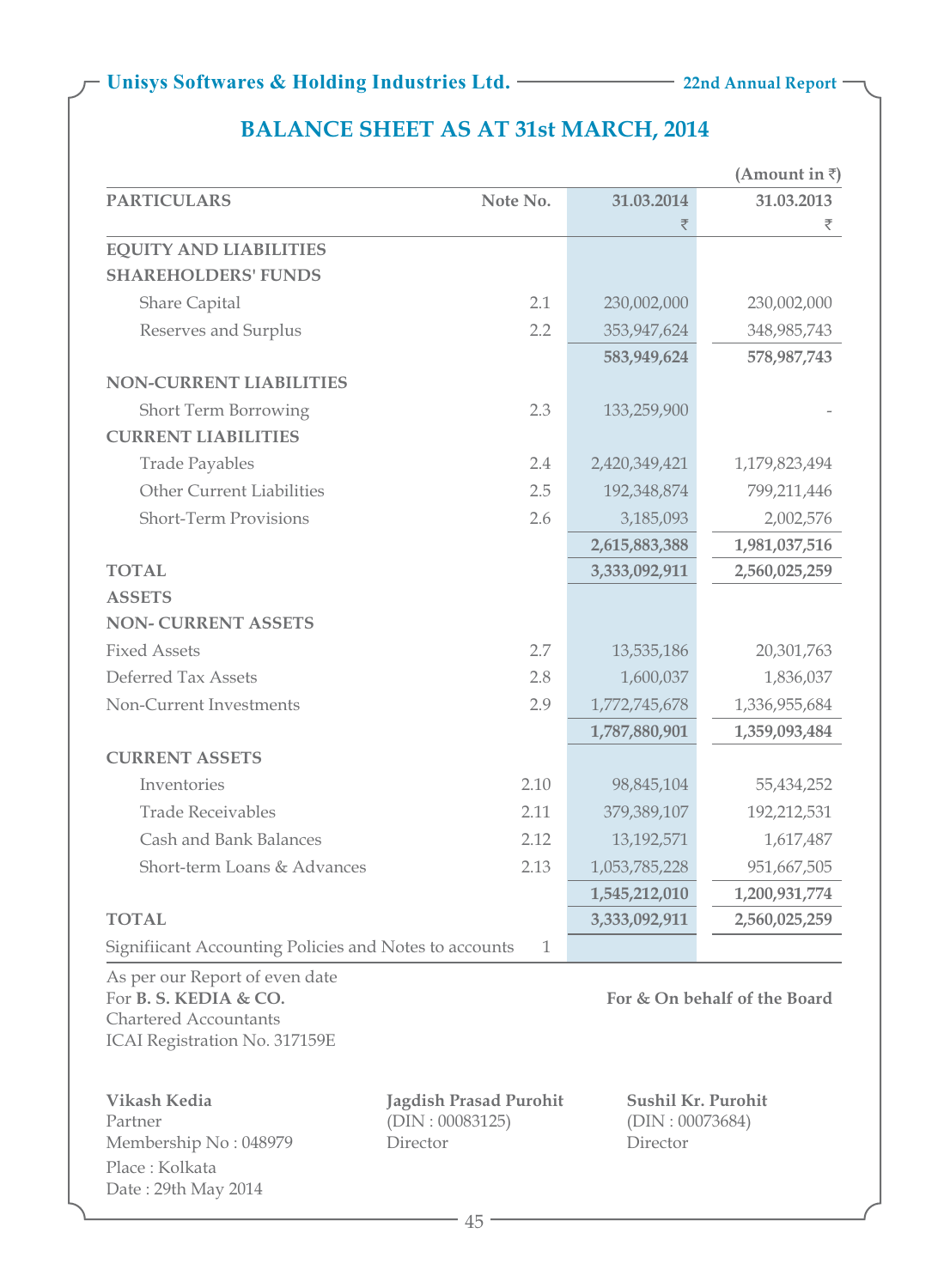#### **STATEMENT OF PROFIT AND LOSS FOR THE YEAR ENDED 31st MARCH, 2014**

| <b>PARTICULARS</b>                                                        | Note No. | 31.03.2014    | 31.03.2013    |
|---------------------------------------------------------------------------|----------|---------------|---------------|
|                                                                           |          | ₹             | ₹             |
| <b>INCOME</b>                                                             |          |               |               |
| Revenue from Operations                                                   | 2.14     | 3,853,817,992 | 3,271,035,439 |
| Other Operating Revenue                                                   | 2.15     | 19,517,633    | 20,884,729    |
| Closing Stock                                                             |          | 98,845,104    | 55,434,252    |
| <b>TOTAL INCOME</b>                                                       |          | 3,972,180,729 | 3,347,354,419 |
| <b>EXPENSES</b>                                                           |          |               |               |
| <b>Opening Stock</b>                                                      |          | 55,434,252    |               |
| Purchase Cost                                                             | 2.16     | 3,885,631,919 | 3,323,533,901 |
| Finance Cost                                                              | 2.17     | 11,511,000    |               |
| Payment & Perquisites to Employees                                        | 2.18     | 1,962,000     | 1,830,000     |
| Depreciation on Assets                                                    | 2.7      | 6,766,577     | 10,149,360    |
| Other Expenses                                                            | 2.19     | 2,728,007     | 1,629,947     |
| <b>TOTAL EXPENSES</b>                                                     |          | 3,964,033,755 | 3,337,143,208 |
| <b>PROFIT BEFORE TAXATION</b>                                             |          | 8,146,974     | 10,211,211    |
| Tax Expenses :                                                            | 2.20     |               |               |
| Current Tax                                                               |          | 3,185,093     | 2,002,576     |
| Earlier year Income Tax                                                   |          |               | 106,628       |
| <b>NET PROFIT FOR THE YEAR</b>                                            |          | 4,961,881     | 8,102,007     |
| Earnings per Equity Share:                                                |          |               |               |
| Basic and Diluted (Face Value of ₹10/-each,<br>Previous Year ₹ 10/- each) |          | 0.22          | 0.35          |

As per our Report of even date<br>For **B**. **S. KEDIA & CO.** Chartered Accountants ICAI Registration No. 317159E

For & On behalf of the Board

**Vikash Kedia Jagdish Prasad Purohit Sushil Kr. Purohit** Partner (DIN : 00083125) (DIN : 00073684) Membership No : 048979 Director Director Place : Kolkata Date : 29th May 2014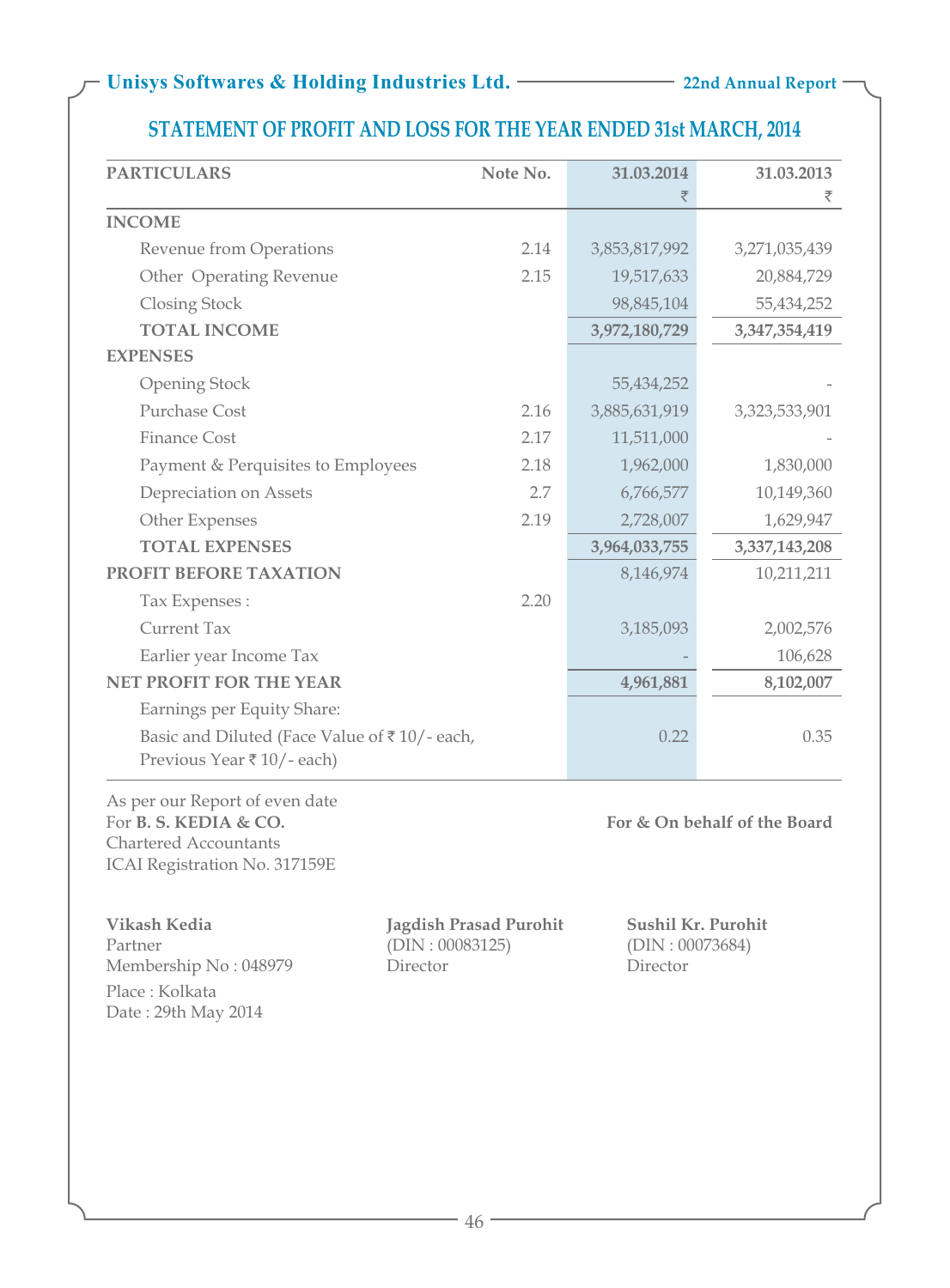#### **Statement of Cash Flow Annexed to the Balance Sheet as at 31st March, 2014**

|                  |                                                    |                 | $(A$ mount in ₹) |
|------------------|----------------------------------------------------|-----------------|------------------|
|                  | <b>PARTICULARS</b>                                 | 31.03.2014      | 31.03.2013       |
| $\overline{A}$ . | <b>Cash Flow from Operating Activities</b>         |                 |                  |
|                  | Net Profit before tax and extraordinary Items      | 8,146,974       | 10,211,211       |
|                  | Adjustments for                                    |                 |                  |
|                  | Share Issue\Defered revenue expenditure w/off      | 236,000         |                  |
|                  | <b>Interest Received</b>                           | 18,144,006      | 12,211,099       |
|                  | Depreciation                                       | 6,766,577       | 10,149,360       |
|                  | Operating profit before working capital changes    | 33,293,557      | 32,571,670       |
|                  | Adjustments for Capital Changes                    |                 |                  |
|                  | Inventories                                        | (43, 410, 852)  | (55, 434, 252)   |
|                  | Decrease (Increase) in Trade and other Receivables | (187, 176, 576) | 242,139,115      |
|                  | Decrease (Increase) Loan & Advances                | (102, 117, 723) | (391, 285, 507)  |
|                  | Trade Payable and Provisions                       | 634,845,872     | 32,043,912       |
|                  | Cash Generated from operations                     | 302,140,721     | (172, 536, 732)  |
|                  | Income Tax Liability For The Year                  | (3, 185, 093)   | (2,002,576)      |
|                  | <b>Extraordinary Items</b>                         |                 |                  |
|                  | <b>Net Cash From Operating Activites</b>           | 332,249,185     | (141, 967, 638)  |
| <b>B.</b>        | <b>Cash Flow From Investing Activities</b>         |                 |                  |
|                  | Decrease / (Increase) in Fixed Assets              | 6,766,577       | 10,149,360       |
|                  | Decrease / (Increase) in Investments               | (435,789,994)   | 154, 113, 777    |
|                  | Share Issue\Defered revenue expenditure w/off      | (236,000)       |                  |
|                  | <b>Interest Received</b>                           | (18, 144, 006)  | (12, 211, 099)   |
|                  | Adjustments for Depreciation                       | (6,766,577)     | (10, 149, 360)   |
|                  | Net Cash from Investing Activities                 | (454, 170, 000) | 141,902,679      |
| C.               | <b>Cash Flow From Financing Activities</b>         |                 |                  |
|                  | Short Term Borrowings                              | 133,259,900     |                  |
|                  | Miscellaneous Expenditure                          | 236,000         |                  |
|                  | Extra-Ordinary Items                               |                 | (106, 628)       |
|                  |                                                    | 133,495,900     | (106, 628)       |
|                  | Net Cash used in Financing Activities              | 11,575,085      | (171, 587)       |
|                  | Net Increase in Cash & Cash Equivalents            | (11, 575, 085)  | 171,587          |
|                  | Opening Balance of Cash & Cash Equivalents         | 1,617,487       | 1,789,074        |
|                  | Closing Balance of Cash & Cash Equivalents         | 13,192,571      | 1,617,487        |
|                  |                                                    |                 |                  |

**For and on behalf of the Board**

|                       | <b>Jagdish Prasad Purohit</b> |
|-----------------------|-------------------------------|
| Kolkata, May 29, 2014 | Chairman & Managing Director  |

We have verified the attached Cash Flow Statement of M/s. Unisys Softwares & Holding Industries Limited, derived from Audited Financial Statements and the books and records maintained by the Company for the year ended on 31st March 2014 and found the same in agreement therewith.

For **B. S. Kedia & Co.** Chartered Accountants

**Vikash Kedia** Kolkata, May 29, 2014 Partner (M. No : 066852)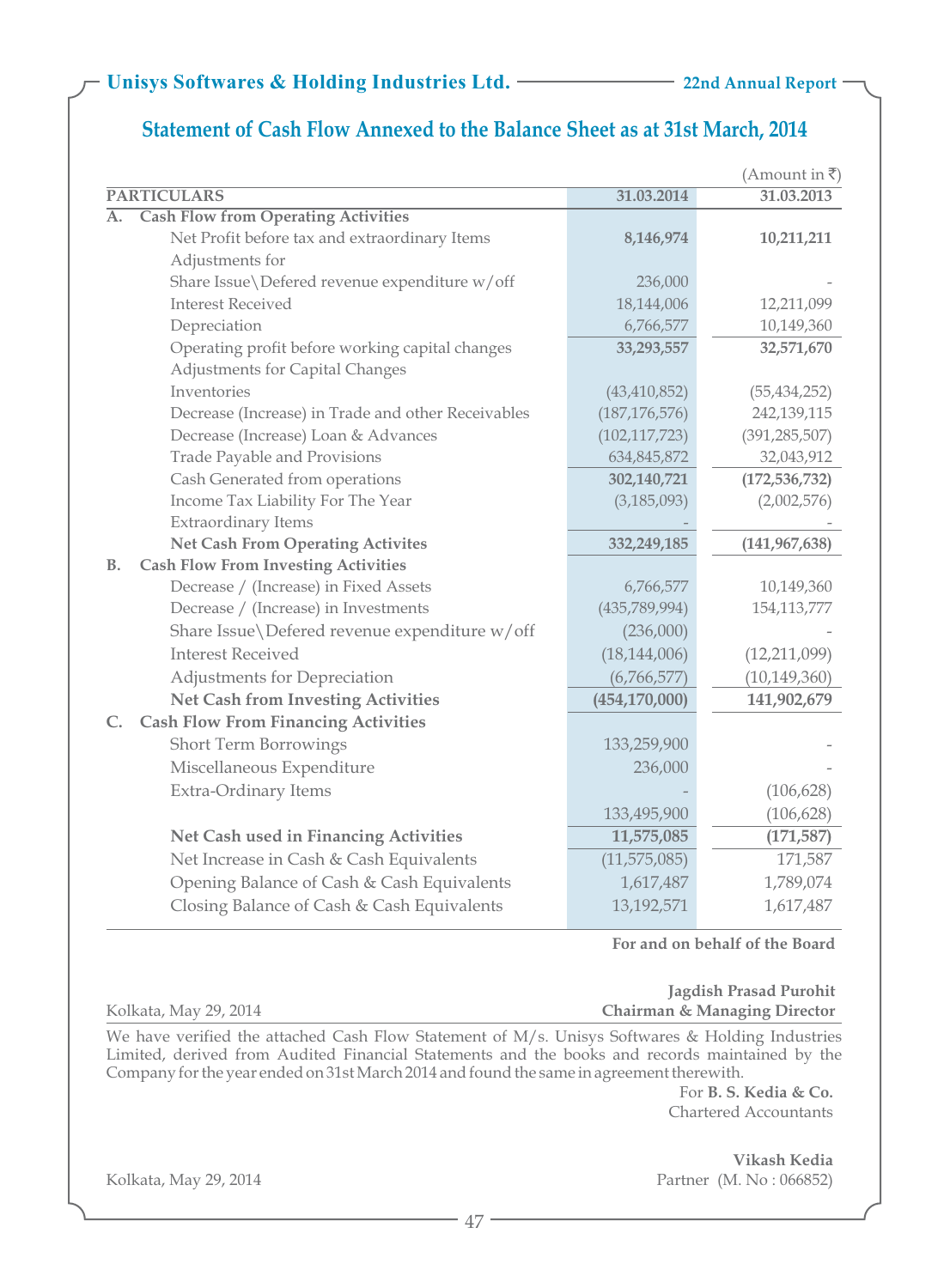#### **NOTE 1**

#### **STATEMENT OF SIGNIFICANT ACCOUNTING POLICIES**

#### **Significant Accounting Policies**

#### **General**

#### **Basis of Preparation of Financial Statements**

1. The Financial Statements are prepared on mercantile basis under the historical cost convention in accordance with the generally accepted accounting principles in India, Accounting Standards notified under section 211(3C) of the Companies Act 1956, read with the Companies (Accounting Standard) Rules, 2006 and the other relevant provisions of the Companies Act, 1956.

#### **Fixed Assets**

2. All Fixed Assets are stated at Cost less accumulated Depreciation. Costs include purchase price and all other attributable costs of bringing the assets to working condition for intended use.

#### **Depreciation**

3. Depreciation on all assets is charged proportionately from the date of acquisition/installation on written down value method at rates prescribed in Schedule XIV of the Companies Act, 1956. Assets costing less than  $\bar{\tau}$  5000/- individually have been fully depreciated in the year of purchase.

#### **Investments**

- 4. Stock/Securities acquired and intended to be held for a longer period are classified as Investments.
- 5. Investments are valued at cost of acquisition with the provision where necessary for diminution, other than temporary, in the value of investments.

#### **Revenue Recognition**

7. Income is accounted on accrual basis except Dividend.

#### **Retirement Benefit**

8. None of the Employee has completed the service period to become eligible for payment of gratuity.

#### **Income Tax**

- 9. Provision for taxes comprising of current tax is measured in accordance with Accounting Standard 22 "Accounting for Taxes on Income" issued by the Institute of Chartered Accountants of India.
- 10. Tax expenses comprise of current and deferred tax.
- 11. Provision for current income tax and fringe benefit tax is made on the basis of relevant provisions of Income Tax Act, 1961 as applicable to the financial year.
- 12. Deferred Tax is recognized subject to the consideration of prudence on timing differences, being the difference between taxable Income and Accounting Income that originate in one period and are capable of reversal in one or more subsequent periods.

#### **Provisions, Contingent Liabilities & Contingent Assets**

*Disclosures in terms of Accounting Standards (AS 29) Provisions, Contingent Liabilities and Contingent Assets issued by the Institute of Chartered Accountants of India :-*

13. The Company creates a provision when there is a present obligation as a result of past event that probably requires an outflow of resources and a reliable estimate can be made of the amount of the obligation.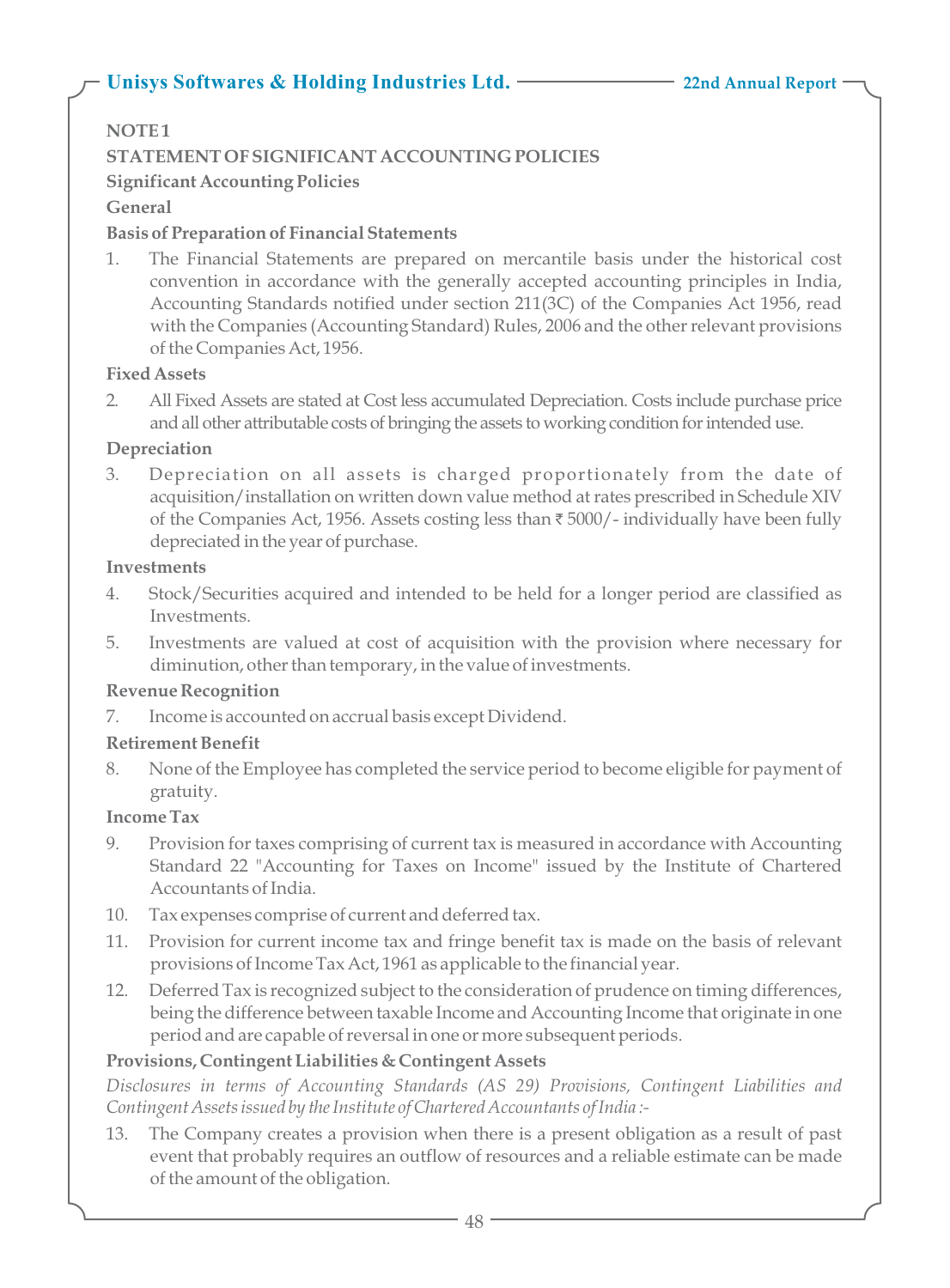- 14. A disclosure for a contingent liability is made when there is a possible obligation or present obligation that probably will not require an outflow of resources or where reliable estimate of the amount of the obligation cannot be made.
- 15. Contingent Assets are neither recognized nor disclosed.

#### **NBFC Companies**

16. Information as required in terms of paragraph 13 of Non Banking Financial (Non Deposit accepting or holding) Companies Prudential Norms (Reserve Bank) Directions, 2007 is given in separate annexure.

#### **Others**

- 17. None of the Raw Materials, Stores, Spares and Components consumed or purchased during the year have been imported.
- 18. None of the Earnings / Expenditures is in Foreign Currency.
- 19. Balance of Debtors, Creditors, Deposits, Loans and Advances are subject to confirmation.
- 20. In the opinion of the Board, the Current Assets, Loans & Advances are approximately of the value stated if realized in the ordinary course of business. The provision for depreciation and all known liabilities are adequate and not in excess of the amounts reasonably necessary.
- 21. Investments of the Company have been considered by the management to be of a long term nature and hence they are long term investments and are valued at cost of acquisitions.

#### **Segment Report**

22. Segment reporting as defined in Accounting Standard 17 as the Company was primarily engaged in the business of Software and hardware and Mobile phones trading. (Segment Report as under)-  $\bar{z}$  in Lac

| 1. | <b>Segment Revenue</b>              |          |
|----|-------------------------------------|----------|
|    | Sale of Software & Hardware/Mobile  | 38538.18 |
|    | Investment Activities               | 45.18    |
|    | Other Operational Activities        | 150.00   |
|    | Total-                              | 38733.36 |
| 2. | <b>Segment Profit</b>               |          |
|    | Sale of Software & Hardware/Mobile  | 55.00    |
|    | Investment Activities               | (123.53) |
|    | <b>Other Unallocated Activities</b> | 150.00   |
|    | Total-                              | 81.47    |
| 3. | <b>Capital Employed</b>             |          |
|    | Software & Hardware/Mobile          | 3793.90  |
|    | <b>Investment Activities</b>        | 29385.73 |
|    | <b>Other Unallocated Activities</b> | 135.35   |
|    | Total-                              | 33314.98 |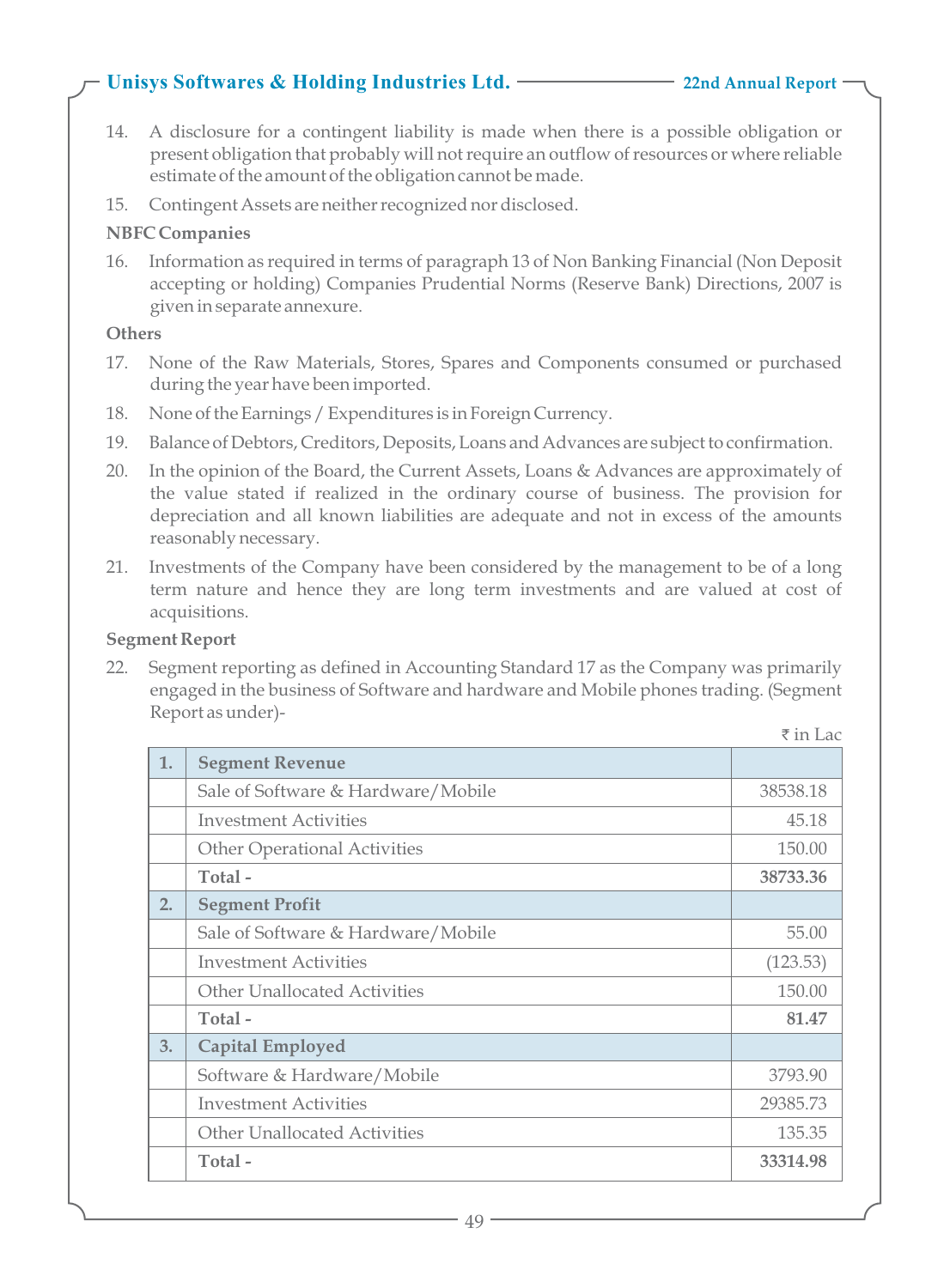#### **Notes to Accounts**

23. In the opinion of the Board, Current Assets, Loans and Advances are approximately of the value state, if realized in the ordinary course of business. Provisions for all known liabilities are adequate and not in excess of the amount considered necessary for the same.

#### **Contingent Liabilities**

24. Contingent Liabilities not provided for  $-\bar{\tau}$  Nil

#### Particulars of Director's Remuneration (In₹)

25.  $\bar{\tau}$  Nil has been paid to Directors as Remuneration for the Year apart from Directors sitting fees.  $(P.Y.\overline{\tau}$  Nil)

#### **Related Party Transactions**

- 26. Key Management Personnel
	- a. Mr. Jagdish Prasad Purohit Managing Director
	- b. Mr. Sushil Kr. Purohit Executive Director
- 27. Subsidiary & Group Companies or Companies under same management Not Any.
- 28. Details of transactions with related parties -

 $\bar{\tau}$  in Lac

 $\approx$  in Table

| <b>Transaction with related parties</b> | <b>Subsidiary Companies</b> | <b>Key Management</b><br><b>Personnel &amp; Relatives</b> |
|-----------------------------------------|-----------------------------|-----------------------------------------------------------|
| Remuneration                            |                             | Nil                                                       |
|                                         | $\overline{\phantom{a}}$    |                                                           |
| Investments:                            |                             |                                                           |
| Investment in Subsidiary                | $\overline{\phantom{a}}$    |                                                           |
|                                         | $\overline{\phantom{a}}$    |                                                           |
| Investment in Group Cos.                | Nil                         |                                                           |
|                                         | Nil                         |                                                           |

#### **Differed Tax on Income**

- 29. Differed Tax Asset (Net) for the year ended 31st March 2014 amounts to  $\overline{6}$  16,00,037/-
- 30. Remuneration to Auditors

| <b>Particulars</b>                         | 31.03.2014 | 31.03.2013 |
|--------------------------------------------|------------|------------|
| Remuneration to Auditors for Audit Purpose | 39,000     | 39,000     |

#### **Earning per Equity Share**

31.

|                                                   |      |            | 3 1 D. J. AC |
|---------------------------------------------------|------|------------|--------------|
|                                                   | Unit | 31.03.2014 | 31.03.2013   |
| Net Profit after Tax available for Share holders  |      | 49.62      | 81.02        |
| No. of Equity Shares (Face Value of ₹10/-each)    | No.  | 23000200   | 23000200     |
| Basis & Diluted Earnings Per Share $(\bar{\tau})$ |      | 0.22       | 0.35         |

\*The Company does not have any outstanding dilutive potential equity shares.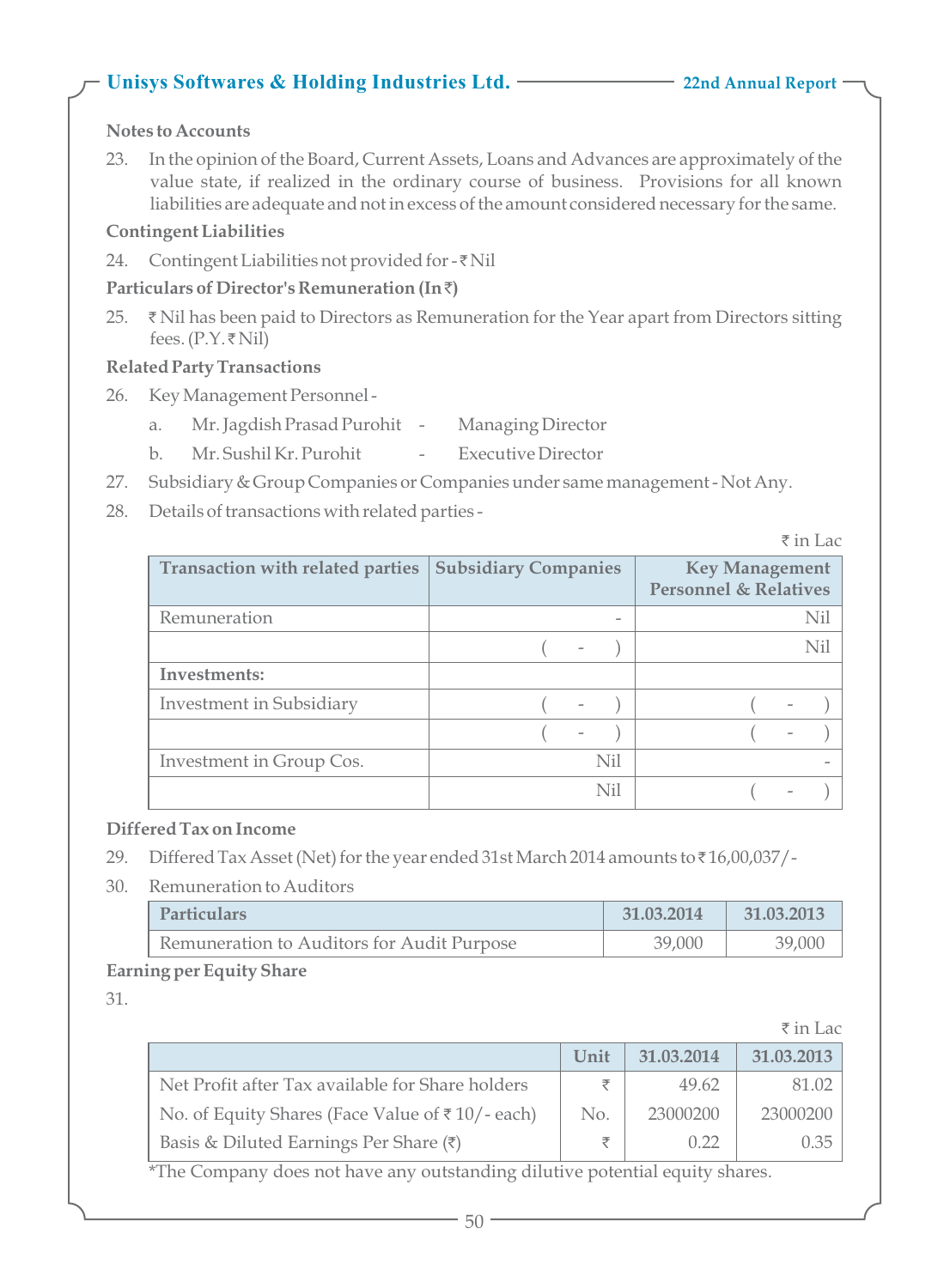- 32. Sundry Debtors and creditors are subject to confirmation and reconciliation.
- 33. There are no Micro and Small Scale Business Enterprises, to whom the Company owes dues, which are outstanding for more than 45 days as at 31st March 2014. This information as required to be disclosed under Micro, Small and Medium Enterprises Development Act, 2006 has been determined to the extent such parties have been identified on the basis of information available with the Company.
- 34. Information pursuant to provisions of paragraph 3,4(C) and 4(D) of Part II of Schedule VI of the Companies Act, 1956 to the extent applicable is as under:
- 35. Previous years' figures have been regrouped, rearranged wherever necessary to make them comparable with those of current year.

For **B. S. Kedia & Co.** Chartered Accountants ICAI Registration No. 317159E

**Jagdish Prasad Purohit** (DIN : 00083125) Director

**Vikash Kedia** Partner Membership No. 066852

Place : Kolkata **Sushil Kr. Purohit** Date : May 29, 2014 (DIN : 00073684)

Director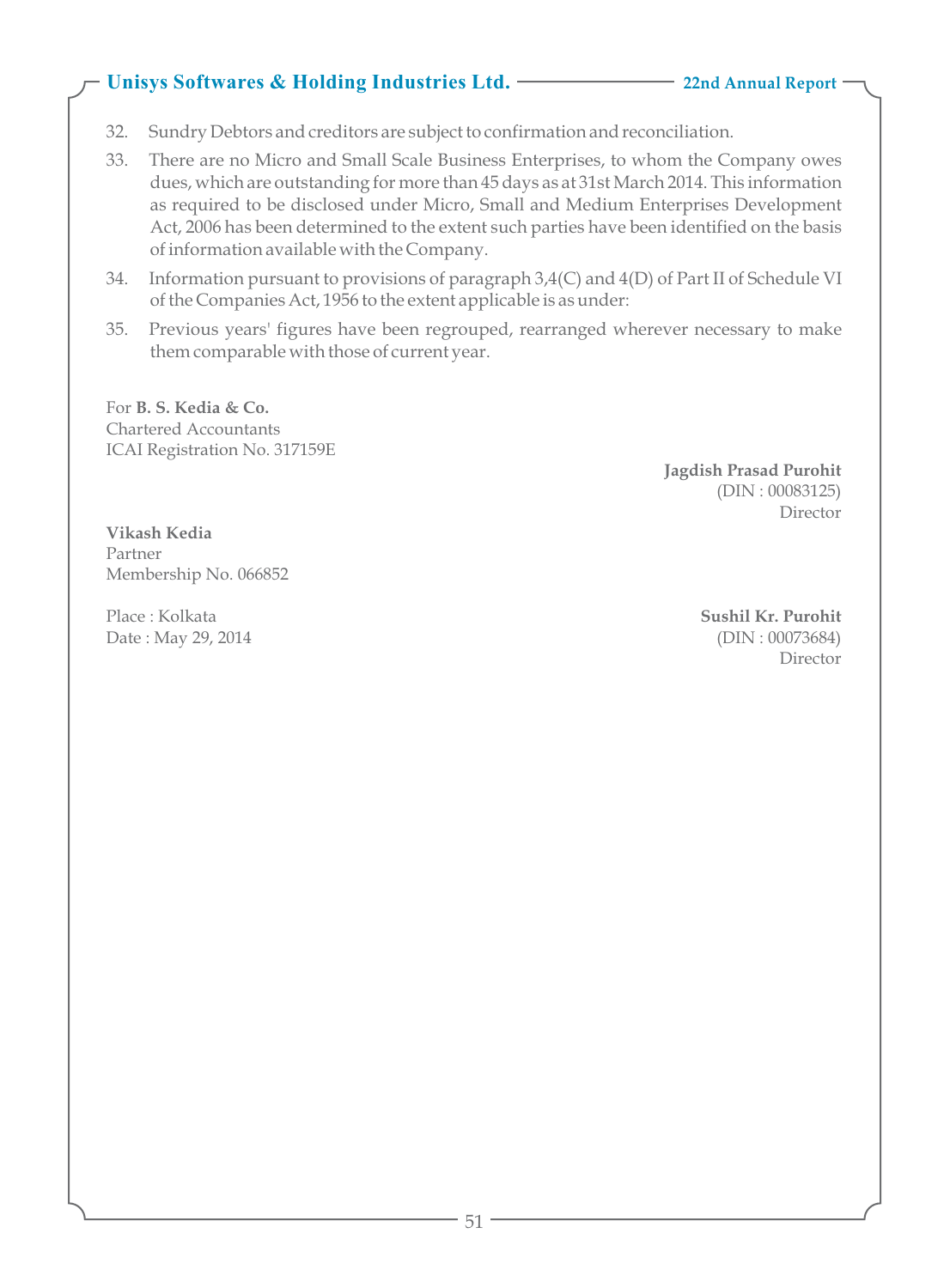#### **Notes forming part of the Financial Statements for the year ended March 31, 2014**

#### **2.1 SHARE CAPITAL**

| <b>Particulars</b>                                   |            | 31.03.2014<br>31.03.2013 |            |             |
|------------------------------------------------------|------------|--------------------------|------------|-------------|
|                                                      | Number     | チ                        | Number     |             |
| Authorised<br>Equity Shares of ₹10/-each             | 25,000,000 | 250,000,000              | 25,000,000 | 250,000,000 |
| (Previous Year ₹10/-)                                |            |                          |            |             |
| Issued, Subscribed & Paid Up:                        |            |                          |            |             |
| Equity Shares of ₹10/- each<br>(Previous Year ₹10/-) | 23,000,200 | 230,002,000              | 23,000,200 | 230,002,000 |
| Total                                                | 23,000,200 | 230,002,000              | 23,000,200 | 230,002,000 |

#### **Reconciliation of number of Shares**

| Particulars                                        |            | 31.03.2014  | 31.03.2013 |             |
|----------------------------------------------------|------------|-------------|------------|-------------|
|                                                    | Number     |             | Number     |             |
| Shares Outstanding at the<br>beginning of the year | 23,000,200 | 230,002,000 | 23,000,200 | 230,002,000 |
| Add: Further Shares issued<br>during the Year      |            |             |            |             |
| Shares Outstanding at the end<br>of the year       | 23,000,200 | 230,002,000 | 23,000,200 | 230,002,000 |

#### **Rights, Preference and Restrictions attached to Equity Shares**

The Company has one class of Equity Shares having a par value of  $\bar{\tau}$  10/- each. Each shareholder is eligible to one vote per share held.

#### **Details of Share held by shareholders holding more then 5% of the aggregate shares in the company**

| <b>Particulars</b> |                          | 31,03,2014 | 31.03.2013               |                                                   |
|--------------------|--------------------------|------------|--------------------------|---------------------------------------------------|
|                    | No. of Shares<br>held    |            | held                     | $\%$ of Holding   No. of Shares   $\%$ of Holding |
| Not Any            | $\overline{\phantom{a}}$ |            | $\overline{\phantom{a}}$ |                                                   |

#### **2.2 RESERVES AND SURPLUS**

| <b>Particulars</b>                               | 31.03.2014  | 31.03.2013   |
|--------------------------------------------------|-------------|--------------|
|                                                  |             |              |
| <b>Securities Premium Reserves</b>               | 306,414,500 | 306,414,500  |
|                                                  | 306,414,500 | 306,414,500  |
| <b>General Reserve - Opening Balance</b>         | 7,432,788   | 5,812,387    |
| Add: Transferred From Statement of Profit & Loss | 992,376     | 1,620,401    |
|                                                  | 8,425,164   | 7,432,788    |
| Surplus in Statement of Profit & Loss            |             |              |
| <b>Opening Balance</b>                           | 35,138,455  | 28,656,848   |
| Add: Net Profit for the year                     | 4,961,881   | 8,102,007    |
| Less: Transfer To General Reserve                | 992,376     | 1,620,401    |
| Surplus available at the end of Financial Year   | 39,107,960  | 35, 138, 455 |
| Total                                            | 353,947,624 | 348,985,743  |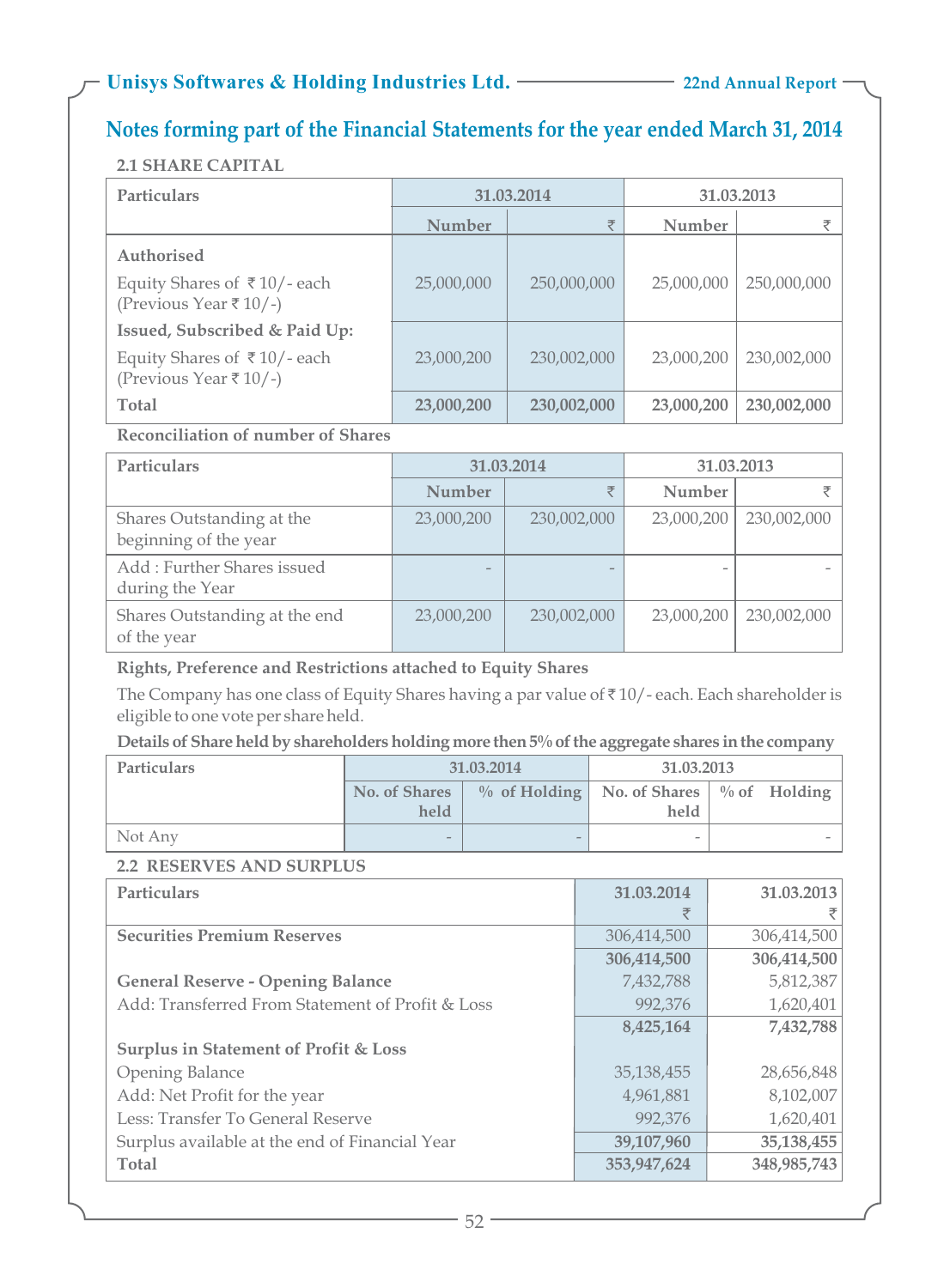## **Notes forming part of the Financial Statements for the year ended March 31, 2014**

| <b>2.3 SHORT TERM BORROWING</b>            |               |               |
|--------------------------------------------|---------------|---------------|
| Particulars                                | 31.03.2014    | 31.03.2013    |
|                                            | ₹             | ₹             |
| <b>Unsecured Loan</b>                      |               |               |
| From Body Corporate                        | 133,259,900   |               |
| Total                                      | 133,259,900   |               |
| <b>2.4 TRADE PAYABLES</b>                  |               |               |
| Total outstanding dues to Creditors        | 2,420,349,421 | 1,179,823,494 |
| Total                                      | 2,420,349,421 | 1,179,823,494 |
| <b>2.5 OTHER CURRENT LIABILITIES</b>       |               |               |
| Other payables                             |               |               |
| Provision for Expenses                     | 1,782,888     | 620,696       |
| Trade Advances                             | 189,408,216   | 798,587,710   |
| FBT Payable                                | 3,040         | 3,040         |
| <b>TDS Payable</b>                         | 1,154,729     |               |
| <b>MVAT Payable</b>                        |               |               |
| Total                                      | 192,348,874   | 799,211,446   |
| <b>2.6 SHORT TERM PROVISIONS</b>           |               |               |
| Provision for Income Tax (net of Tax paid) | 3,185,093     | 2,002,576     |
| Total                                      | 3,185,093     | 2,002,576     |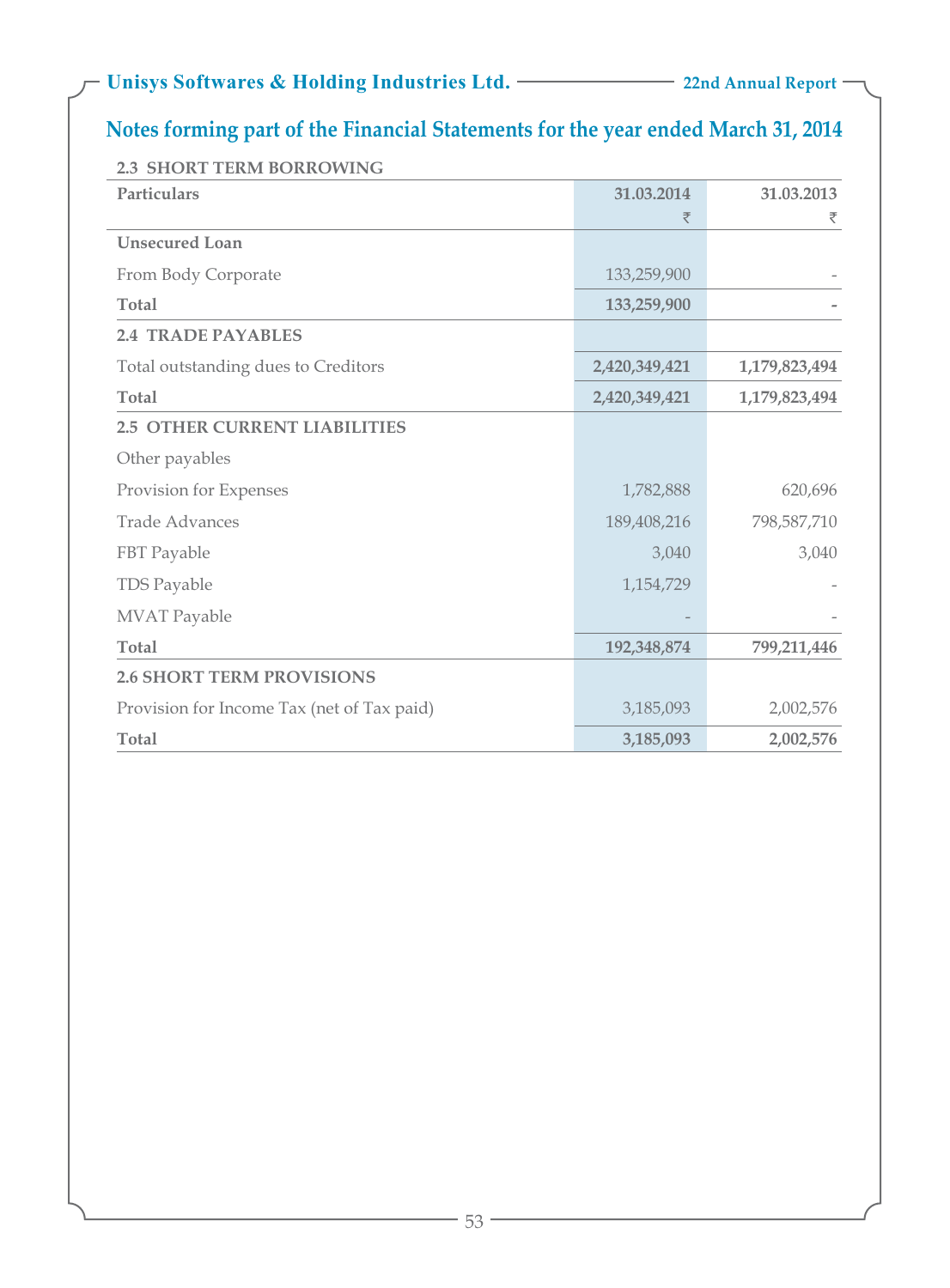| $\overline{\phantom{a}}$<br>ć |
|-------------------------------|
|                               |
|                               |
|                               |
|                               |
|                               |
|                               |
|                               |
|                               |
|                               |
|                               |
|                               |
|                               |
|                               |
|                               |
|                               |
|                               |
|                               |
|                               |
|                               |
|                               |
|                               |
|                               |
| ١                             |
|                               |
|                               |
|                               |
|                               |

# 2.7. INTANGIVLE ASSETS

| Notes forming part of the Financial Statements for the year ended March 31, 2014 |                                            |                    |                                                             |                                                |                                          |      |            |                                                                                                                                                  |                                     |                                     |
|----------------------------------------------------------------------------------|--------------------------------------------|--------------------|-------------------------------------------------------------|------------------------------------------------|------------------------------------------|------|------------|--------------------------------------------------------------------------------------------------------------------------------------------------|-------------------------------------|-------------------------------------|
| 2.7. INTANGIVLE ASSETS                                                           |                                            |                    |                                                             |                                                |                                          |      |            |                                                                                                                                                  |                                     | (Amount in 7)                       |
|                                                                                  | Cost/Book<br>Value as at<br>1st April 2013 | during the<br>year | Additions   Deductions<br>Adjustments<br>during the<br>year | Cost/Book<br>Value as at<br>31st March<br>2014 | Value as at 1st during the<br>April 2013 | vear |            | Depreciation Deductions / Depreciation Depreciation<br>alue as at 31st<br>on Cost/Book   Adjustments   for the year   on Cost/Book<br>March 2014 | Balance as at<br>31st March<br>2014 | Balance as at<br>31st March<br>2013 |
| Computer Software                                                                | 38,161,000                                 |                    |                                                             | 38,161,000                                     | 17,859,237                               |      | 6,766,577  | 24,625,814                                                                                                                                       | 13,535,186                          | 20,301,763                          |
|                                                                                  | 38,161,000                                 |                    |                                                             | 38,161,000                                     | 17,859,237                               |      | 6,766,577  | 24,625,814                                                                                                                                       | 13,535,186                          | 20,301,763                          |
| Previous Year                                                                    | 38,161,000                                 |                    |                                                             | 38,161,000                                     | 7,709,877                                |      | 10,149,360 | 17,859,237                                                                                                                                       | 20,301,763                          |                                     |
|                                                                                  |                                            |                    |                                                             |                                                |                                          |      |            |                                                                                                                                                  |                                     |                                     |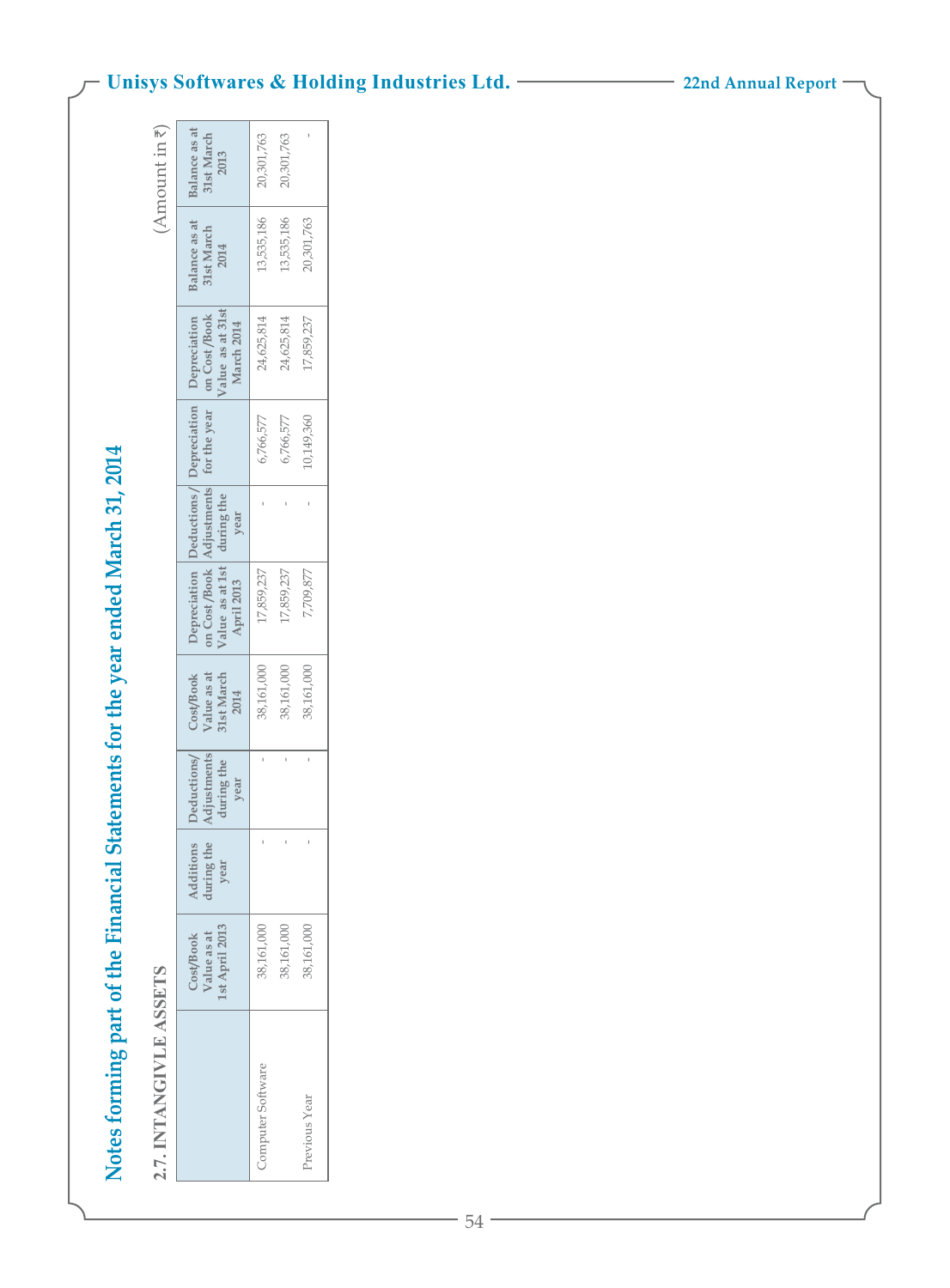## **Notes forming part of the Financial Statements for the year ended March 31, 2014**

**2.8 DEFERRED TAX ASSETS**

| Particulars                                 |                |                   | 31.03.2014    |   | 31.03.2013    |
|---------------------------------------------|----------------|-------------------|---------------|---|---------------|
|                                             |                |                   | ₹             |   | ₹             |
| Deferred Revenue Expenses                   |                |                   | 1,127,000     |   | 1,288,000     |
| Share Issue Expenses                        |                |                   | 473,037       |   | 548,037       |
|                                             |                |                   | 1,600,037     |   | 1,836,037     |
| <b>2.9 NON CURRENT INVESTMENTS</b>          |                |                   |               |   |               |
| Particulars                                 | <b>Numbers</b> | <b>Face Value</b> | 31.03.2014    |   | 31.03.2013    |
|                                             |                |                   | ₹             | ₹ | ₹             |
| Long Term Investments (Trade)               |                |                   |               |   |               |
| (1) IN FULLY PAID-UP EQUITY SHARES (QUOTED) |                |                   |               |   |               |
| DB (International) Stock Brokers Limited    | 100,000        | 2.00              |               |   | 8,322,639     |
| Chisel & Hammer (Mobel) Limited             | 3,322          | 10.00             | 631,596       |   | 631,596       |
| <b>GHCL Limited</b>                         | 94,998         | 10.00             | 8,551,774     |   | 8,551,774     |
| RPP Infra Projects Limited                  | 482,385        | 10.00             | 32,022,077    |   | 32,022,077    |
| Indianivesh Limited                         | 1,930          | 10.00             | 1,446,396     |   | 1,446,396     |
| Golden Tobacco Limited                      | 52,638         | 10.00             | 6,497,787     |   | 6,497,787     |
| Nouveau Global Ventures Ltd.                | 11,000         | 10.00             | 1,975,744     |   | 1,975,744     |
| Spice Mobile Limited                        | 32,523         | 10.00             | 3,431,725     |   | 3,431,725     |
| Mideast Integrated Steels Limited           | 50,000         | 10.00             | 750,000       |   | 750,000       |
| JMD Telefilms Industries Limited            | 2,000,000      | 1.00              | 126,318,487   |   | 126,318,487   |
| Gujrat Venture Capital Limited              | 60,000         | 10.00             | 515,760       |   | 515,760       |
| Kavveri Telecom Products Ltd.               | 20,000         | 10.00             | 2,300,879     |   | 14,955,713    |
| Axon Infotech Ltd                           | 800,000        | 10.00             | 16,000,000    |   | 16,000,000    |
| Rasoya Proteins Ltd.                        | 2,500          | 10.00             |               |   | 406,230       |
| <b>SVC Resources Limited</b>                | 60,000         | 10.00             |               |   | 1,425,739     |
| <b>Bhushan Steel Limited</b>                | 112            | 10.00             | 52,260        |   | 403,369       |
| Odyssey Corporation Ltd.                    | 7,500          | 10.00             | 408,270       |   |               |
| Secure Earth Technoligies Ltd.              | 3,000,000      | 10.00             | 48,173,213    |   |               |
| Rad Fort Global Limited                     | 20,000         | 10.00             | 1,601,981     |   |               |
| North Eastern Carrying Corporation Ltd.     | 7,500          | 10.00             | 517,796       |   |               |
| Dhenu Buildcon Infra Ltd.                   | 1,001,561      | 10.00             | 58,806,448    |   |               |
| <b>Blue Circle Services Ltd</b>             | 706,007        | 1.00              | 4,054,837     |   |               |
| Suntek Wealthmax Investments Limited        | 36,000         | 10.00             | 360,000       |   |               |
| Clarus Finance Securities Ltd.              | 170,000        | 10.00             | 5,474,644     |   | 5,474,645     |
| Arshiya Limited                             | 10,000         | 10.00             | 1,343,340     |   | 1,343,340     |
| Geefcee Finance Ltd.                        | 23,000         | 10.00             | 430,000       |   | 430,000       |
| Suryo Foods & Industries Ltd.               | 50,000         | 10.00             | 500,000       |   | 500,000       |
| Sujana Towers Limited                       | 1,000,000      | 1.00              | 7,075,664     |   | 7,075,664     |
|                                             |                |                   | 329,240,678   |   | 238,478,684   |
| (2) OTHERS (Unquoted)                       |                |                   | 1,443,505,000 |   | 1,098,477,000 |
| Total                                       |                |                   | 1,772,745,678 |   | 1,336,955,684 |
| Market Value of Quoted Investments          |                |                   | 147,321,201   |   | 175,084,714   |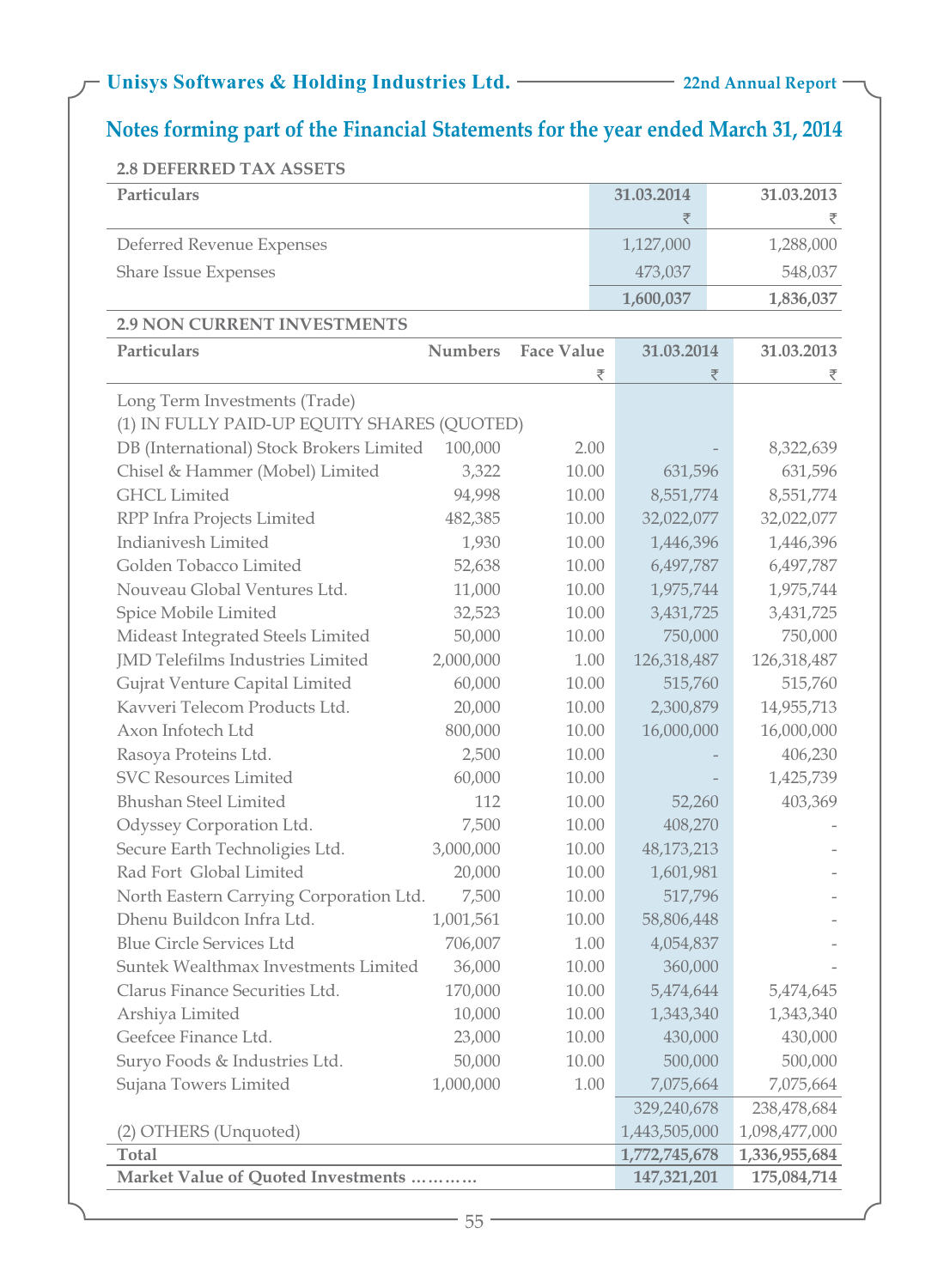## **Notes forming part of the Financial Statements for the year ended March 31, 2014**

| 2.10 INVENTORIES                               |                |               |
|------------------------------------------------|----------------|---------------|
| <b>Particulars</b>                             | 31.03.2014     | 31.03.2013    |
|                                                | ₹              |               |
| <b>Stock In trade</b>                          |                |               |
| Hardwares and Softwares                        | 98,845,104     | 55,434,252    |
| Total                                          | 98,845,104     | 55,434,252    |
| <b>2.11 TRADE RECEIVABLES</b>                  |                |               |
| <b>Unsecured Considered Good</b>               |                |               |
| Outstanding for a period of more than 6 Months |                |               |
| Other Debts                                    | 379,389,107    | 192,212,531   |
| Total                                          | 379,389,107    | 192,212,531   |
| <b>2.12 CASH AND BANK BALANCES</b>             |                |               |
| <b>Cash and Cash Equivalents</b>               |                |               |
| <b>Balances with Banks</b>                     |                |               |
| In Current Accounts                            | 13,125,507     | 1,574,748     |
| Cash in hand                                   | 67,065         | 42,739        |
| Total                                          | 13,192,571     | 1,617,487     |
| 2.13 SHORT-TERM LOANS & ADVANCES (Unsecured)   |                |               |
| Considered good                                |                |               |
| Share Application Money                        | 97,000         | 97,000        |
| Advance Income Tax Payment                     | 1,500,000      | 1,900,000     |
| Tax Deducted at Source                         | 3,723,887      | 1,389,668     |
| <b>TDS Refundable</b>                          | 1,045,191      | 1,045,191     |
| <b>Inter Corporate Deposit</b>                 | 113,364,255    | 112,843,867   |
| Loans to Others                                | 934,054,895    | 834,391,779   |
| Total                                          | 1,053,785,228  | 951,667,505   |
| 2.14 Revenue form Operation                    |                |               |
| Sale of Products                               |                |               |
| <b>Traded Goods</b>                            |                |               |
| Hardware & Softwares(Mumbai)                   | 3,853,817,992  | 3,271,035,439 |
| Total                                          | 3,853,817,992  | 3,271,035,439 |
| 2.15 Other Operation Revenue                   |                |               |
| Interest Income on                             |                |               |
| <b>Current Investment</b>                      | 18,144,006     | 12,211,099    |
| Net Gain on sale of Investment                 |                |               |
| <b>From Current Investment</b>                 |                | 4,730,452     |
| Loss on Commodities Trading / Investments      | (14, 228, 624) |               |
| Other Non-Operating Revenue                    |                |               |
| Commission                                     | 15,000,000     |               |
| Miscellaneous Income                           | 602,251        | 3,943,178     |
| Total                                          | 19,517,633     | 20,884,729    |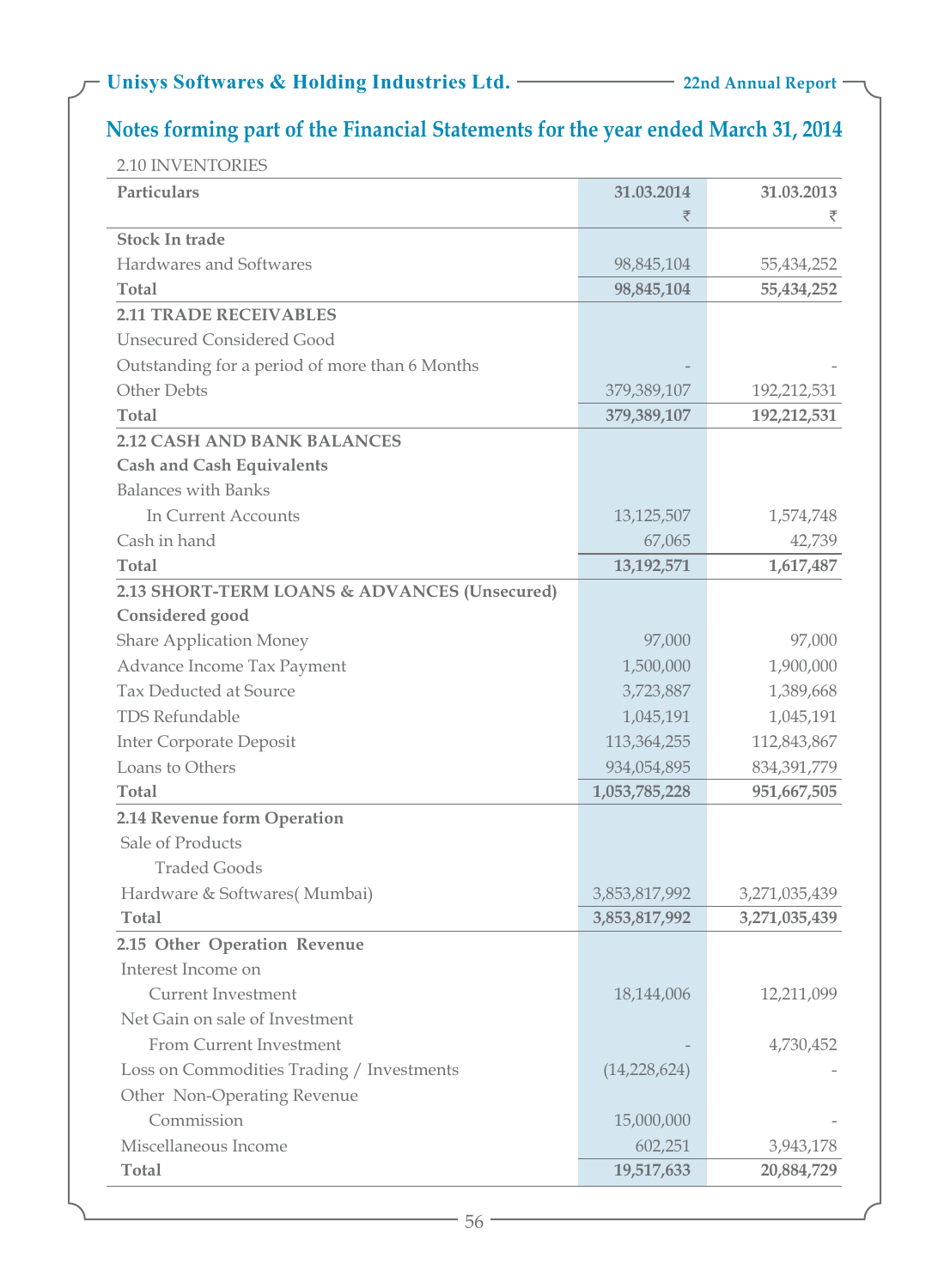#### **Notes forming part of the Financial Statements for the year ended March 31, 2014**

**2. 16 Cost of purchase**

| Particulars                        | 31.03.2014    | 31.03.2013    |
|------------------------------------|---------------|---------------|
|                                    | ₹             | ₹             |
| Add: Purchases                     |               |               |
| Softwares & Hardwares (Mumbai)     | 3,885,631,919 | 3,323,533,901 |
| Total                              | 3,885,631,919 | 3,323,533,901 |
| 2.17 Finance Cost                  |               |               |
| <b>Interest Paid</b>               | 11,511,000    |               |
| Total                              | 11,511,000    |               |
| 2.18 Employee Cost                 |               |               |
| Salaries                           | 1,808,000     | 1,758,000     |
| <b>Staff Welfare Expenses</b>      | 154,000       | 72,000        |
| Total                              | 1,962,000     | 1,830,000     |
| 2.19 Other Expenses                |               |               |
| Paymant to Auditors                | 39,000        | 39,000        |
| <b>RTA Fees</b>                    | 36,287        | 15,095        |
| Convyeance & Travelling Exp.       | 520,210       | 230,700       |
| Listing & Depository Fees          | 734,084       | 174,966       |
| Postage & Telephone Exp.           | 25,480        | 20,800        |
| Professional Fees                  | 63,258        | 455,326       |
| <b>Bank Charges</b>                | 738           | 8,944         |
| Filling fee                        | 12,500        |               |
| Demat Charges                      |               | 331           |
| Printing & Stationery              | 25,558        | 28,770        |
| Office Maintenance                 | 361,240       | 145,300       |
| Advertisements                     | 62,233        | 48,680        |
| Rent Expenses                      | 210,000       | 90,000        |
| Books & Periodicals                |               | 15,400        |
| Freight, Coolie & Cartage          | 72,480        | 60,300        |
| <b>Meeting Expenses</b>            | 42,400        |               |
| Value Added Tax                    | 7,345         |               |
| VAT Audit Fee                      | 101,124       | 49,635        |
| Misc. Expenses                     | 178,070       | 246,700       |
| Deferred Revenue Expenditure w/off | 161,000       |               |
| Share Issue Expenses W/off         | 75,000        |               |
| Total                              | 2,728,007     | 1,629,947     |
| 2.20 Tax Expenses                  |               |               |
| Income Tax                         | 3,185,093     | 2,002,576     |
| <b>Income Tax Previous Year</b>    |               | 106,628       |
| Total                              | 3,185,093     | 2,109,204     |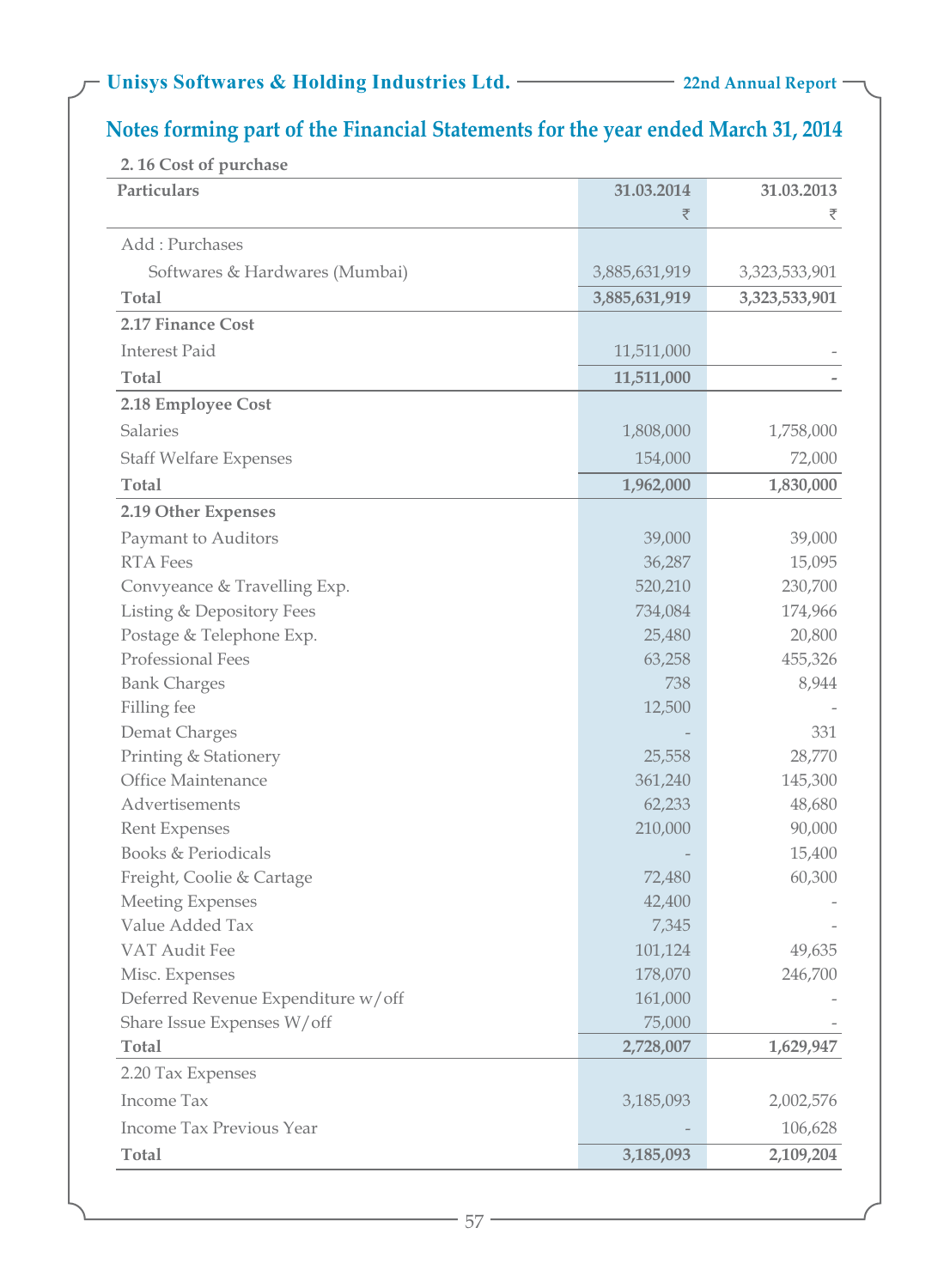#### **Schedule to the Balance Sheet as at 31st March 2014 of non-deposit taking Non-Banking Financial**

**Company (as required in terms of Paragraph 13 of Non-Banking Financial (Non-Deposit accepting or Holding) Companies Prudential Norms (Reserve Bank) Directions 2007)**

| Particulars                                                                                                            | Amount<br>Outstanding | Amount<br>Overdue        |
|------------------------------------------------------------------------------------------------------------------------|-----------------------|--------------------------|
| Liabilities Side:                                                                                                      |                       |                          |
| 1)<br>Loans and advances availed by the NBFC inclusive<br>of interest accrued thereon but not paid :                   |                       |                          |
| (a) Debentures :<br>Secured                                                                                            | NIL.                  | NIL                      |
| Unsecured                                                                                                              | <b>NIL</b>            | <b>NIL</b>               |
| (other than falling within the meaning of Public Deposit)                                                              |                       |                          |
| (b) Deferred credits                                                                                                   | NIL                   | NIL                      |
| Terms Loans<br>(c)                                                                                                     | NIL                   | NIL                      |
| Inter-Corporate Loans & Borrowings<br>(d)                                                                              | <b>NIL</b>            | <b>NIL</b>               |
| Public Deposits*<br>(e)                                                                                                | NIL                   | NIL                      |
| Other Loans<br>(f)                                                                                                     | <b>NIL</b>            | NIL                      |
| * Please see Note 1 at the end of format.                                                                              |                       |                          |
| Break-up of (1) (f) above (out -standing public deposits<br>2)<br>inclusive of interest accrued there on but not paid) |                       |                          |
| In the form of Unsecured Debentures<br>(a)                                                                             | NIL                   | NIL                      |
| (b) In the form of partly Secured Debentures<br>i.e.debentures there is a shortfall in the value of security           | NIL.                  | NIL                      |
| (c) Other public Deposits                                                                                              | <b>NIL</b>            | <b>NIL</b>               |
| * Please see Note 1 at the end of format.                                                                              |                       |                          |
|                                                                                                                        |                       | Amount<br>Outstanding    |
| Assets Side:                                                                                                           |                       |                          |
| 3)<br>Break-up of Loans and advances including bills                                                                   |                       |                          |
| receivables [ other than those included in (4) below] :                                                                |                       |                          |
| Secured<br>(a)                                                                                                         |                       | <b>NIL</b>               |
| Un-Secured<br>(b)                                                                                                      |                       | 1,433,174,335            |
| Break-up of Leased Assets and stock on hire and<br>4)                                                                  |                       |                          |
| hypothecation loans counting towards FL/HP activities :                                                                |                       |                          |
| (i) Lease assets including lease rentals under Sundry Debtors                                                          |                       |                          |
| <b>Financial Lease</b><br>(a)                                                                                          |                       | <b>NIL</b><br><b>NIL</b> |
| <b>Operating Lease</b><br>(b)                                                                                          |                       |                          |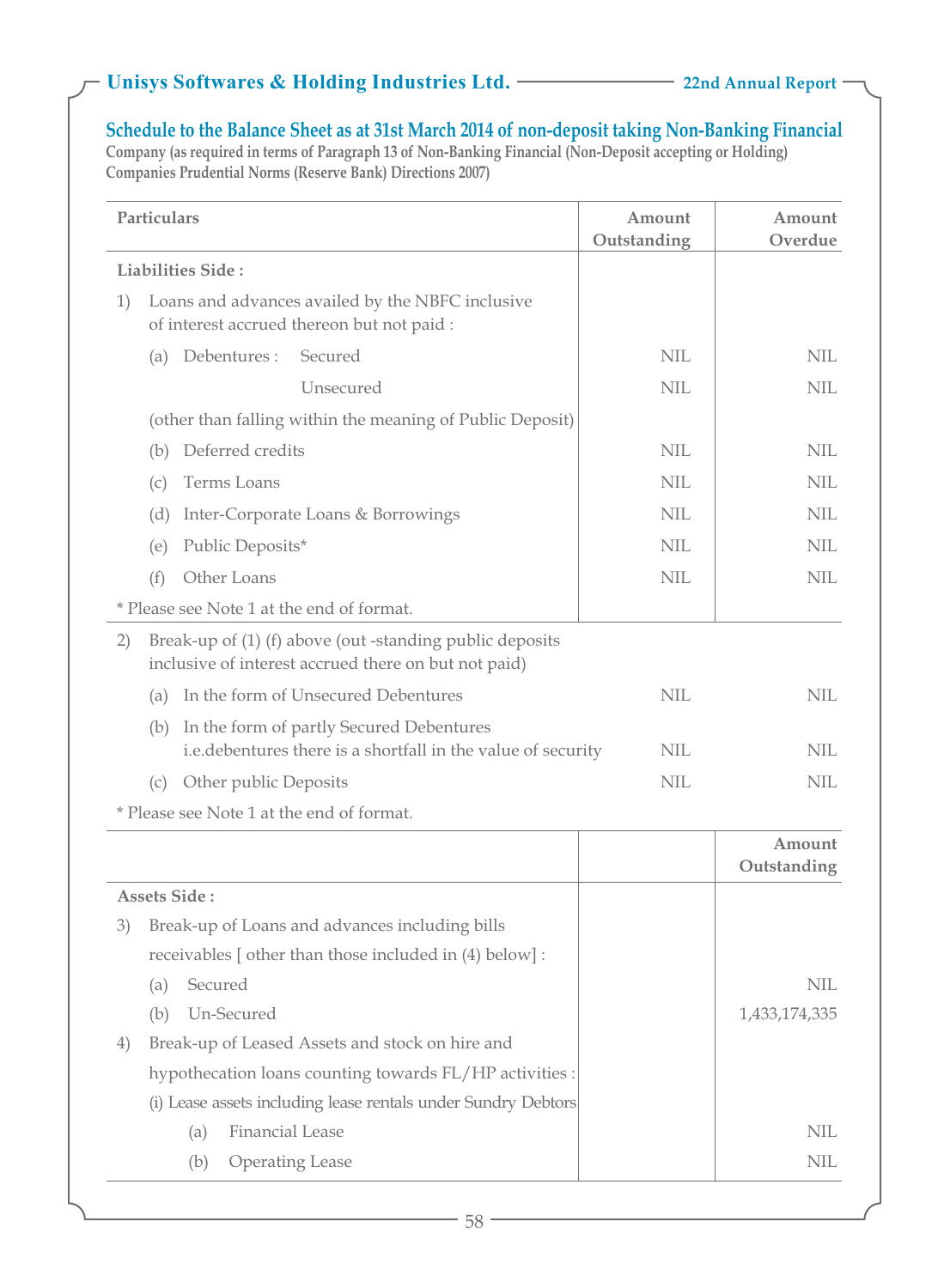|              |                                                                | Amount<br>Outstanding |
|--------------|----------------------------------------------------------------|-----------------------|
|              | (ii) Stock on hire including hire charges under Sundry Debtors |                       |
| (a)          | Assets on hire                                                 | NIL.                  |
| (b)          | Repossessed Assets                                             | NIL                   |
|              | (iii) Hypothecation loans counting towards EL/HP activities    |                       |
| (a)          | Loans where assets have been repossessed                       | NIL                   |
| $\mathsf{b}$ | Loans other than (a) above                                     | NII                   |

|    |                                                | Amount<br>Outstanding |
|----|------------------------------------------------|-----------------------|
| 5) | Break-up of Investments:                       |                       |
|    | Current Investment : (Taken as stock in trade) |                       |
|    | 1. Quoted                                      |                       |
|    | (i) Shares: (a) Equity                         | <b>NIL</b>            |
|    | Preference<br>(b)                              | <b>NIL</b>            |
|    | (ii) Debentures & Bonds                        | <b>NIL</b>            |
|    | (iii) Units of Mutual Funds                    | <b>NIL</b>            |
|    | (iv) Government Securities                     | <b>NIL</b>            |
|    | (v) Others (Please Specify)                    |                       |
|    | 2. Unquoted                                    |                       |
|    | $(i)$ Shares : $(a)$<br>Equity                 | <b>NIL</b>            |
|    | Preference<br>(b)                              | <b>NIL</b>            |
|    | (ii) Debentures & Bonds                        | <b>NIL</b>            |
|    | (iii) Units of Mutual Funds                    | <b>NIL</b>            |
|    | (iv) Government Securities                     | 98,845,104            |
|    | (v) Others (Hardwares & softwares)             |                       |
|    | Long Term Investment                           |                       |
|    | 1. Quoted                                      |                       |
|    | (i) Shares: (a) Equity                         | 329,240,678           |
|    | Preference<br>(b)                              | <b>NIL</b>            |
|    | (ii) Debentures & Bonds                        | <b>NIL</b>            |
|    | (iii) Units of Mutual Funds                    | <b>NIL</b>            |
|    | (iv) Government Securities                     | <b>NIL</b>            |
|    |                                                |                       |

#### **UNISYS SOFTWARES & HOLDING INDUSTRIES LIMITED**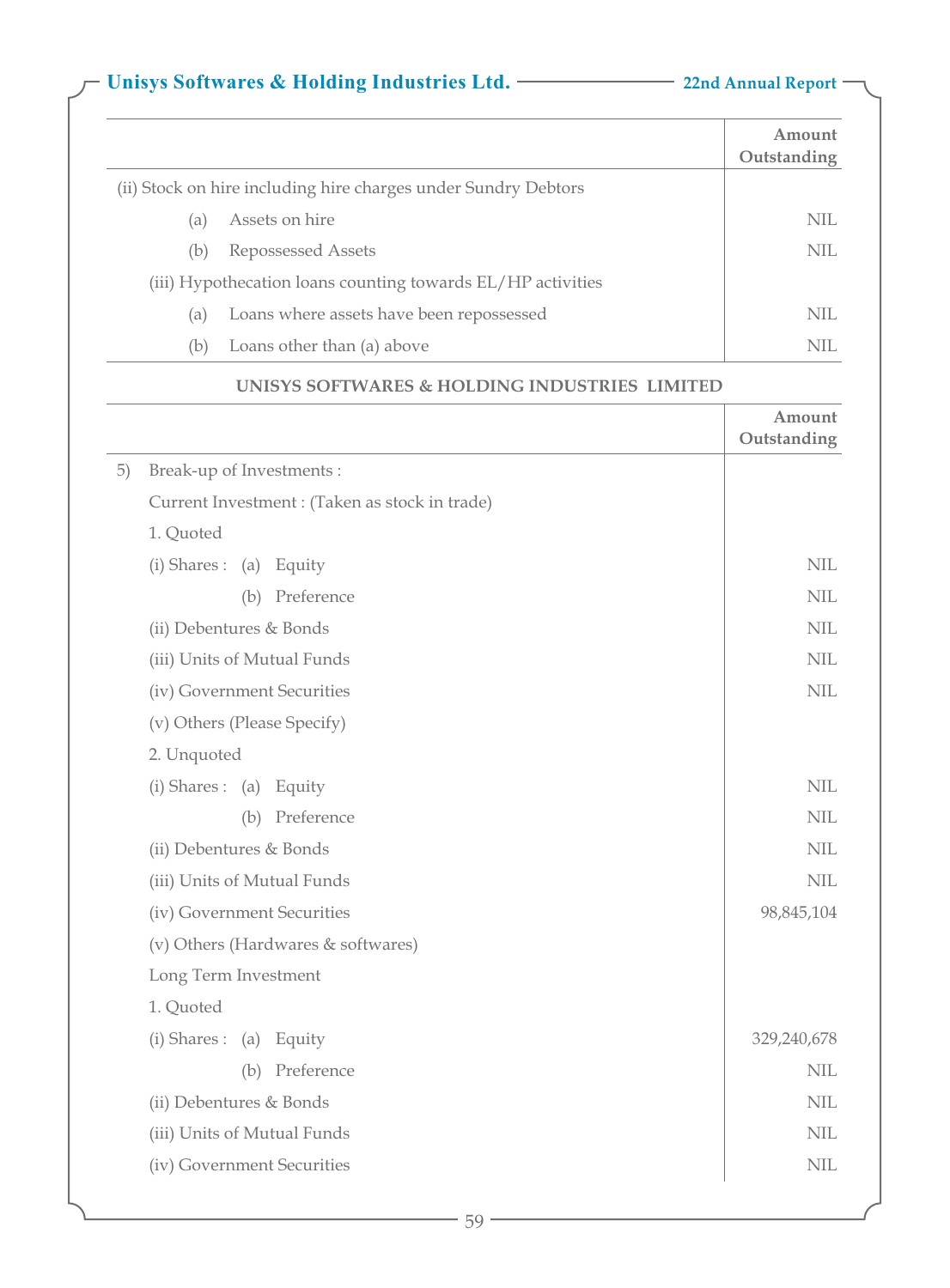|                             | Amount<br>Outstanding |
|-----------------------------|-----------------------|
| (v) Others (Please Specify) | <b>NIL</b>            |
| 2. Unquoted                 |                       |
| $(i)$ Shares : $(a)$ Equity | 1,443,505,000         |
| Preference<br>(b)           | NIL                   |
| (ii) Debentures & Bonds     | NIL                   |
| (iii) Units of Mutual Funds | NIL                   |
| (iv) Government Securities  | NIL                   |
| (v) Others (Please Specify) | NIL                   |

6. Borrow group-wise classification of all leased assets, stock-on-hire and loans and advances

| Category                        | Secured | Unsecured |
|---------------------------------|---------|-----------|
| Related Parties **              |         |           |
| (a) Subsidiaries                | NIL.    | NIL.      |
| (b) Companies in the same group | NIL.    | NIL.      |
| (c) Other than related parties  | NIL.    | NIL.      |
| Other than related parties      | NIL.    | NIL.      |
| Total                           | NIL.    | NIL.      |

7) Investor group wise classification of all investments (Current and long term) in shares and securities (both quoted and unquoted) Please see note 3 at the end of Format.

#### **UNISYS SOFTWARES & HOLDING INDUSTRIES LIMITED**

|    | Category                        | <b>Market</b><br>Value/Breakup or<br>Fair Value or<br><b>NAV</b> | <b>Book Value</b><br>(Net of Provision) |
|----|---------------------------------|------------------------------------------------------------------|-----------------------------------------|
| 1) | Related Parties **              |                                                                  |                                         |
|    | (a) Subsidiaries                |                                                                  |                                         |
|    | (b) Companies in the same group |                                                                  |                                         |
|    | (c) Other than related parties  | NIL.                                                             | NIL.                                    |
| 2) | Other than related parties#     | 1,772,745,687                                                    | 1,772,745,687                           |
|    |                                 | 1,772,745,687                                                    | 1,772,745,687                           |

\*\* As per Accounting Standard of ICAI (please see note 3 at the end of format)

# Unquoted Investments are considered at cost.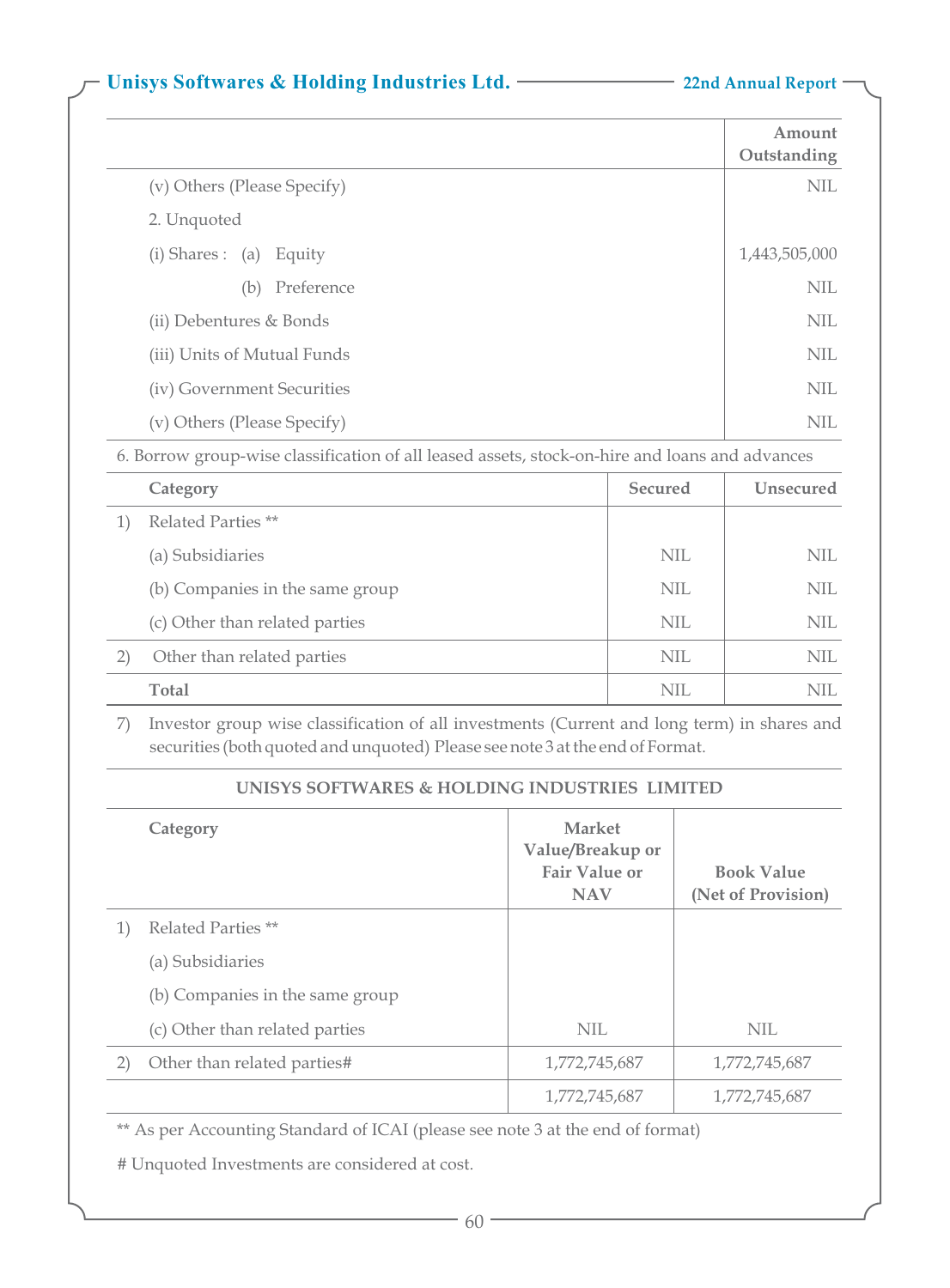|                         |                            | Amount                                                                                               |
|-------------------------|----------------------------|------------------------------------------------------------------------------------------------------|
| Gross Performing Assets |                            |                                                                                                      |
| (a)                     | <b>Related Parties</b>     | NIL                                                                                                  |
| (b)                     | Other than related parties | <b>NIL</b>                                                                                           |
|                         |                            |                                                                                                      |
| (a)                     | <b>Related Parties</b>     | NIL                                                                                                  |
| (b)                     | Other than related parties | NIL                                                                                                  |
|                         |                            | NIL                                                                                                  |
|                         |                            | <b>Particulars</b><br>(ii) Gross Non-Performing Assets<br>(iii) Assets acquired in satisfaction debt |

#### Notes: 1. As defined in paragraph 2(1) (xii) of the Non-Banking Financial Companies of acceptance of Public Deposits (Reserve Bank) Directons 1998.

- 2. Provisioning norms shall be applicable as prescribed in the Non-Banking (Non-Deposit Accepting or Holding) Financial Companies Prudential Norms (Reserve Bank) Directors 2007.
- 3. All Accounting Standards and Guaidance Notes issued by the ICAI are applicable including for valuation of investments and other assets as also assets acquired in satisfaction of debt. However market value in respect of quoted investments and break-up / fair value/ NAV in respect of unquoted investments should be disclosed irrespective of whether they are classified as long term current in column (5) above.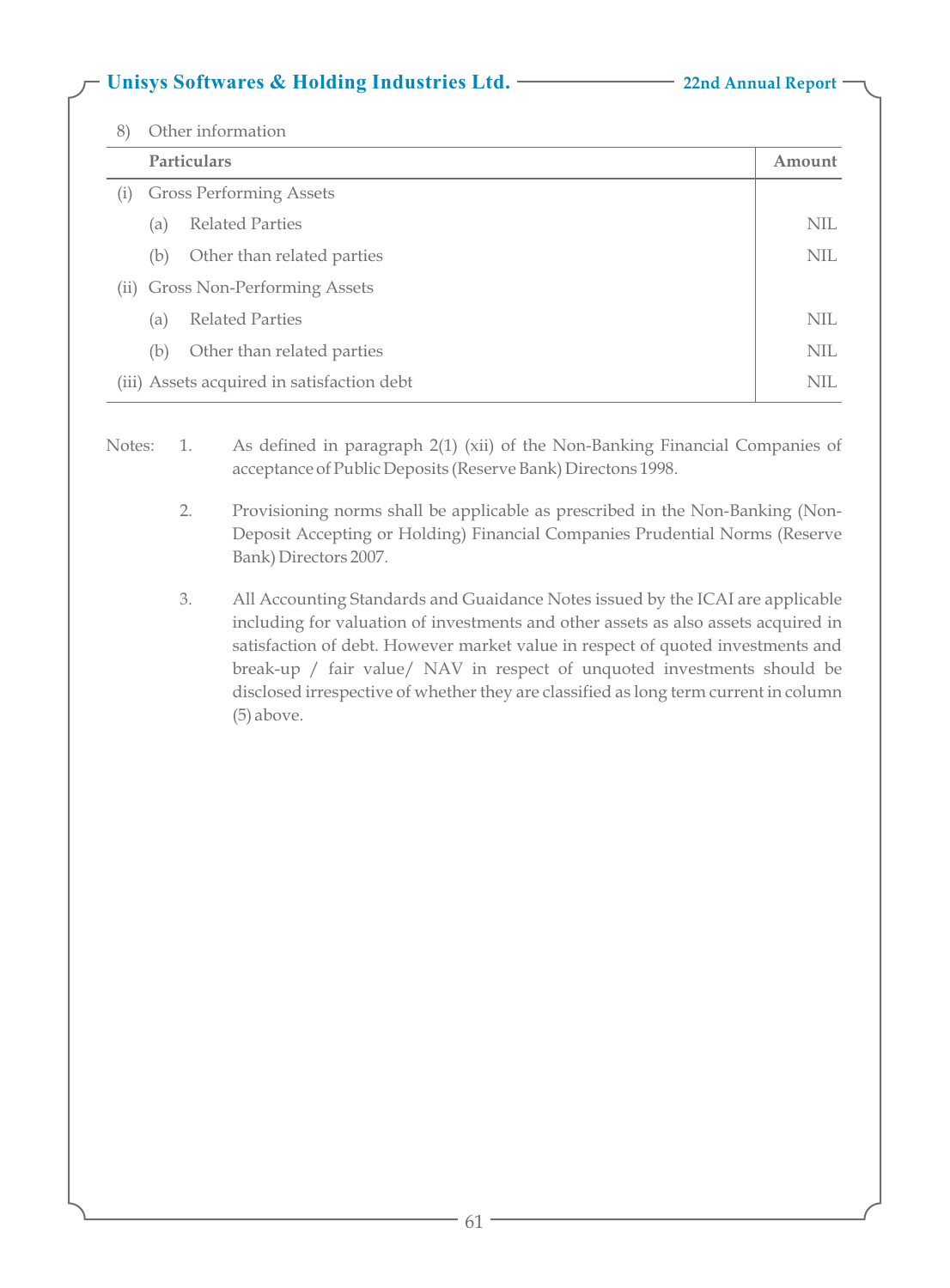# **Unisys Softwares & Holding Industries Ltd.**

CIN : L51909WB1992PLC056742

Regd. Office : 75-C, Park Street, Kolkata-700 016

Email : unisys.softwares@gmail.com; Website : www.unisyssoftware.com

#### **FORM NO. MGT – 11, PROXY FORM / BALLOT FORM**

(Pursuant to the section 105(6) of the Companies Act, 2013 and rule 19(3) of the Companies (Management and Administration), 2014)

| Name of the Member        |                          |                                                                       |                 |
|---------------------------|--------------------------|-----------------------------------------------------------------------|-----------------|
|                           | Registered Address       |                                                                       |                 |
|                           | Folio No. / DP/Client ID |                                                                       |                 |
| I/We being the members of |                          | Shares of Unisys Softwares & Holding Industries Ltd., hereby appoint- |                 |
| $1.$ $\qquad \qquad$      |                          | Signature                                                             | _or failing him |
| 2.                        | having email Id          | Signature                                                             | _or failing him |
| 3.                        | having email Id_         | Signature                                                             |                 |

As my/our Proxy to attend and vote (on a poll) for me/us and on my/our behalf at the 22nd Annual General Meeting of the Company, to be held on Tuesday, the 30th day of September 2014 at 2.30 P.M., at P-27, Princep Street, 3rd Floor, Kolkata-700 072 and at any adjournment thereof in respect of such resolution(s) as are indicated below :

| <b>Ordinary Business:</b> |                                                                                                             |  | Against |
|---------------------------|-------------------------------------------------------------------------------------------------------------|--|---------|
| 1.                        | Adoption of Financial Statements for the year ended March 31, 2014                                          |  |         |
|                           | To Re-appointment Mr. Sushil Kr. Purohit as Non-Executive Director of the Company                           |  |         |
| 3.                        | Appointment of M/s. B. S. Kedia & Co., Chartered Accountants, as Auditors and to<br>fix their remuneration. |  |         |
| Special Business:         |                                                                                                             |  |         |
| 4.                        | Appointment of Mr. Ashok Bothra as Independent Director for a term of 5 Years.                              |  |         |
| 5.                        | Appointment of Mr. Johar Pal Singh as Independent Director for a term of 5 Years.                           |  |         |

Signed this day of 2014

Signature of Shareholder **Signature of Proxy**  $\overline{\phantom{a}}$ 

 $\rightarrow$ 

Affix Revenue Stamp  $\bar{z}$  1/-

# **Unisys Softwares & Holding Industries Ltd.**

CIN : L51909WB1992PLC056742

Regd. Office : 75-C, Park Street, Kolkata-700 016

Email : unisys.softwares@gmail.com; Website : www.unisyssoftware.com

#### **ATTENDANCE SLIP**

Registered Folio No. /DP ID/Client Id \_ Name & Address of Share Holder

\_\_\_\_\_\_\_\_\_\_\_\_\_\_\_\_\_\_\_\_\_\_\_\_\_\_\_\_\_\_\_\_\_\_\_\_\_\_\_\_\_\_\_\_\_\_\_\_\_\_\_\_\_\_\_\_\_\_\_\_\_\_\_\_\_\_\_\_\_\_\_\_\_\_\_\_\_\_\_\_\_\_\_\_\_\_\_\_\_\_\_ I/We hereby record my/our presence at the 22nd Annual General Meeting of the Company at P-27, Princep Street, 3rd Floor, Kolkata-700 072 Tuesday, the 30th day of September 2014 at 2.30 P.M.

Members' Folio/DPId/Client Id Member/Proxy's Name in Capital Member/Proxy's Signature

Please complete the Folio/DP Id/Client Id and Name, sign this Attendance Slip and hand it over at the Attendance verification counter at the Entrance of the Meeting Place.